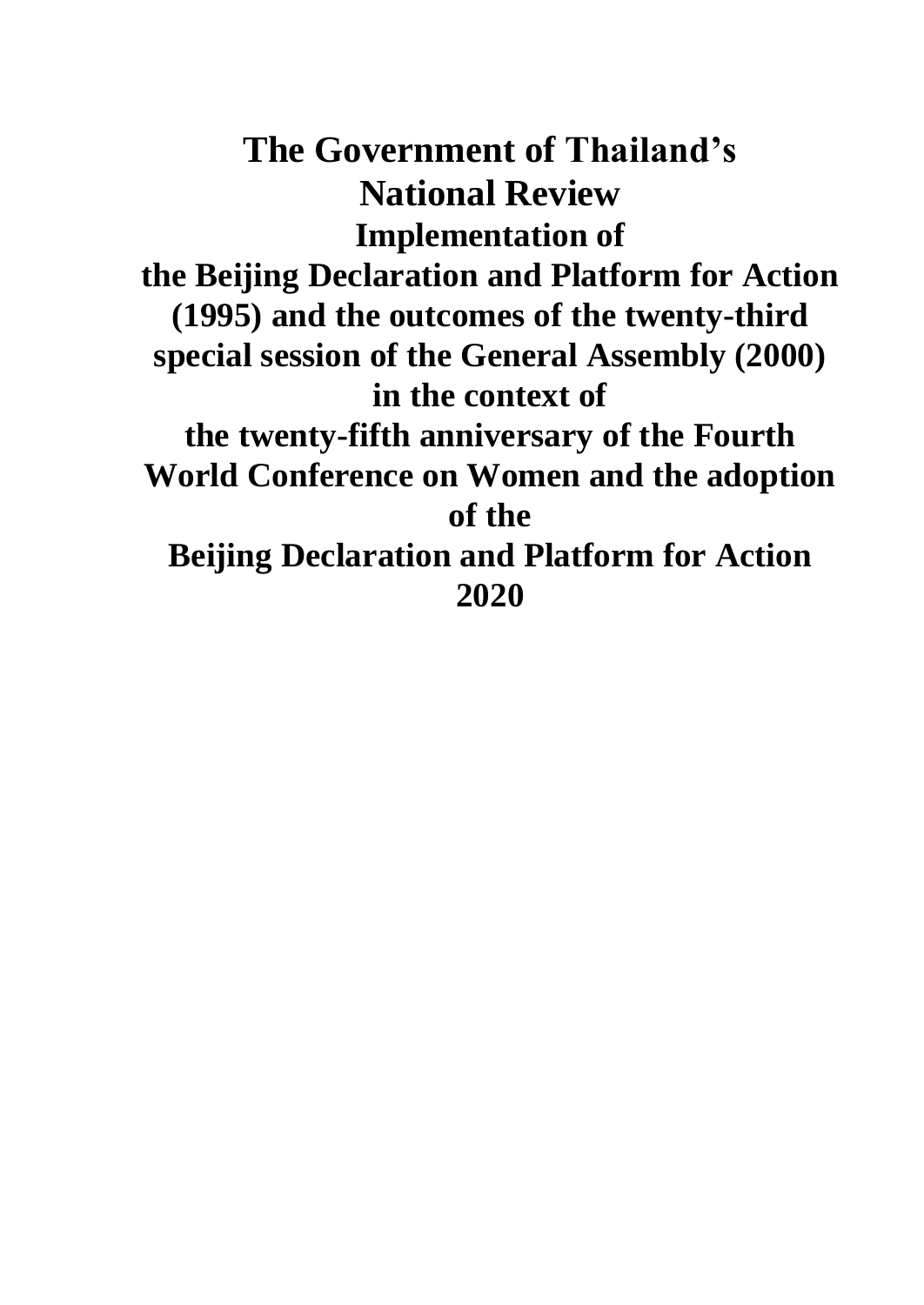#### **Section One: Priorities, achievements, challenges and setbacks**

**1. What have been the most important achievements, challenges and setbacks in progress towards gender equality and the empowerment of women over the past 5 years? Please identify the reasons Thailand considers they are important, including any operational systems, challenges, factors for success, and what has not been achieved (3-5 pages)**

Thailand is party to seven of the nine core international human rights treaties and has joined a number of international and regional instruments on the promotion of gender equality and women's empowerment, including the Convention on the Elimination of all Forms of Discrimination against Women (CEDAW), the Beijing Declaration and Platform for Action (BPfA) and the 2030 Agenda for Sustainable Development.

At regional level, under the ASEAN framework, Thailand has adopted key instruments on women's rights, such as the Ha Noi Declaration on the Enhancement of Welfare and Development of ASEAN Women and Children, the ASEAN Regional Plan of Action on Elimination of Violence against Women (EVAW), the ASEAN Declaration on the Gender-Responsive Implementation of the ASEAN Community Vision 2025 and Sustainable Development Goals, and the Joint Statement on Promoting Women, Peace and Security in ASEAN.

These international instruments and standards guide Thailand's policymaking, development planning, and legislative amendments, in order to promote gender equality and women's empowerment.

Major achievements and challenges in promoting gender equality and women's empowerment during 2014-2019 are as follows:

#### **Progress**

#### **Constitution of the Kingdom of Thailand B.E. 2560 (2017)**

The Constitution of the Kingdom of Thailand B.E. 2560 (2017) in Article 27 guarantees equality of all persons and prohibits discrimination on various grounds, including gender discrimination, among others. Accordingly, the Government may take measures to eliminate obstacles that impede a person's ability to exercise their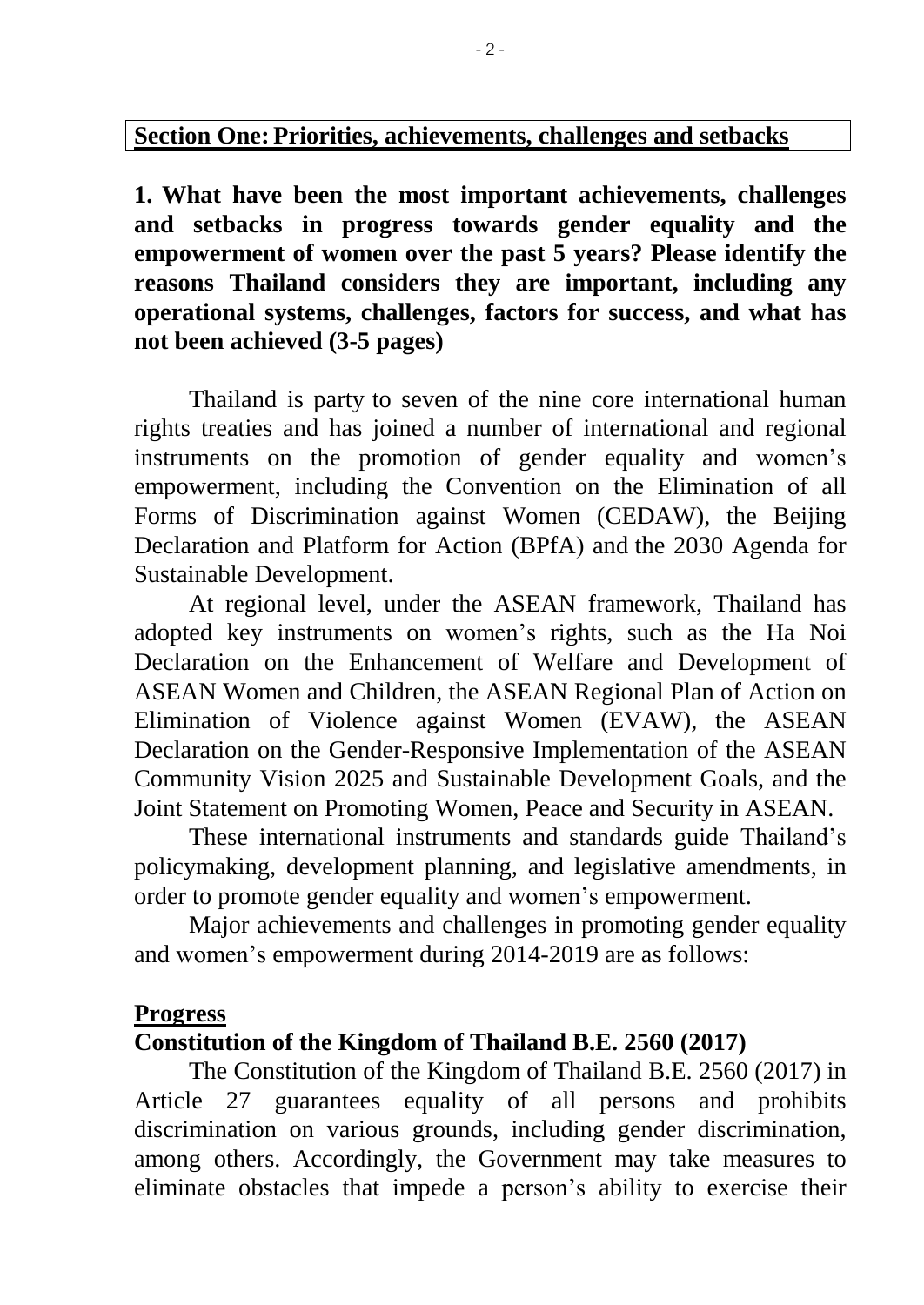rights or liberties on the same basis as others, in particular children, women, the elderly, persons with disabilities or underprivileged persons. These principles have also been enshrined in preceding Constitutions since 1997.

In addition, the Constitution of 2017 is the first that calls for Gender Responsive Budgeting (GRB). Article 71 paragraph 4, determines that the Government, when allocating the budget, shall take into account the different needs of people based on gender, age and other conditions in order to ensure fairness.

On participation in public life and decision-making, Article 90 of the Constitution of 2017 determines that political parties shall take into account gender equality in the preparation of the list of candidates for election. Article 128 of the Constitution also establishes the appointment of an ad hoc committee in the House of Representatives for the consideration of bills where the substance concerns children, youths, women, the elderly, or persons with disabilities. It is stipulated that at least one-third of the members of the ad hoc committee must be representative of the group concerned in the bill, whether being such persons or representatives from private organisations concerned directly with the respective types of persons.

#### **Key National Policies on Women**

Thailand has established the 20-year National Strategic Plan for achieving long-term national development goals. The National Reform Plan on Social Affairs is used as a guideline for reducing inequality and injustice, and the Twelfth National Economic and Social Development Plan (2017-2021) as a connection between the 20-year National Strategic Plan and the National Reform Plan in terms of converting a strategy into action. The first five years is used as preparation of human resources, society, and economic system, to be able to adjust and respond to the impacts of changes appropriately. The Women Development Plan or the Women Development Strategy (2017-2021) is currently used as the key guideline for women's development along with the third National Human Rights Plan (2014-2018) and the draft fourth National Human Rights Plan (2019-2023). The latter, which is in the process of promulgation, particularly determines a women's human rights plan to achieve the set goals.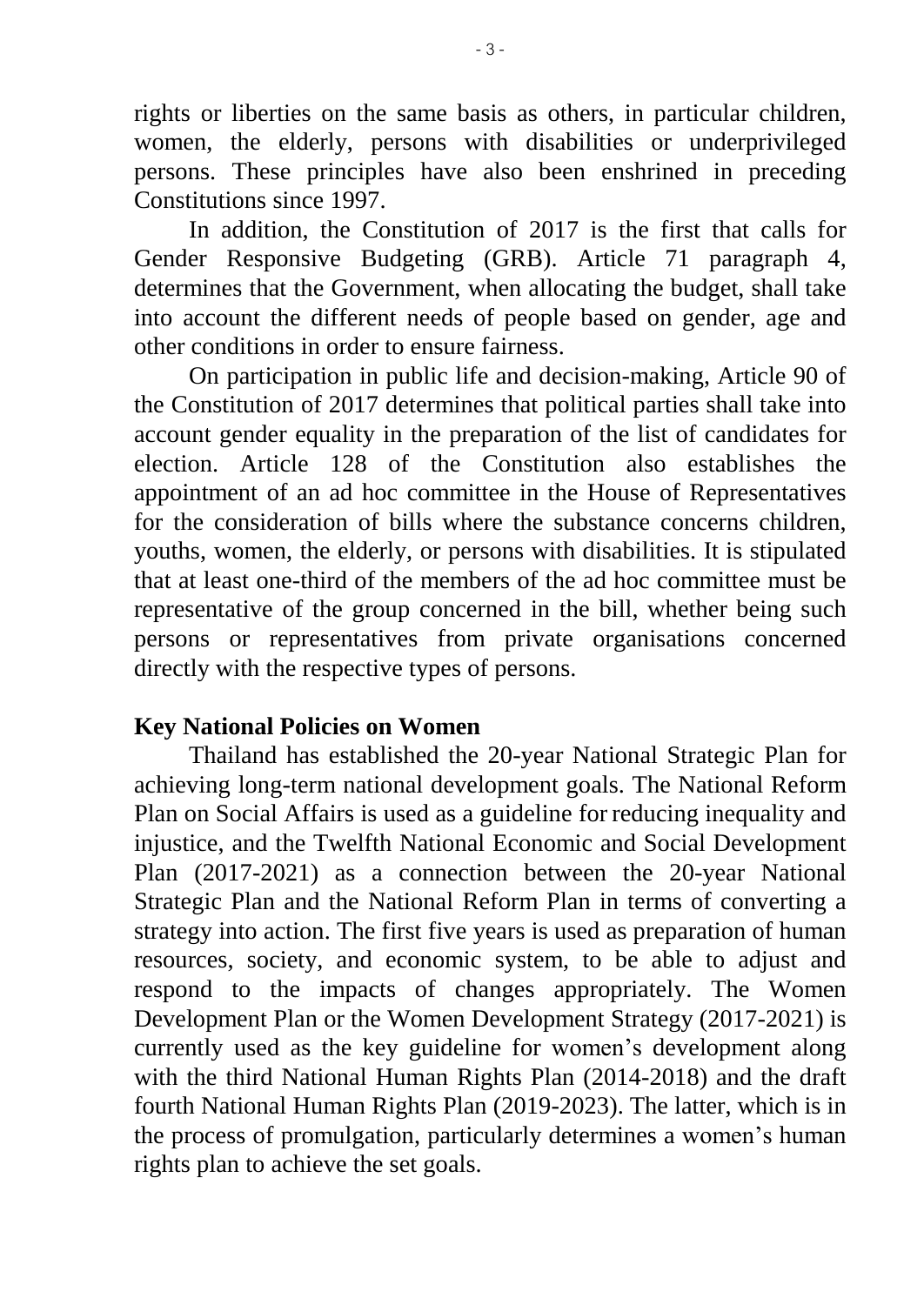#### **Non-discrimination**

The Gender Equality Act B.E. 2558 (2015) prohibits unfair gender-based discrimination against all persons including male, female, and LGBT persons. The Act establishes mechanisms to prevent and receive complaints on gender discrimination, including to provide compensation to those who have been subject to unfair gender discrimination, namely the Committee for the Promotion of Gender Equality and the Committee on the Determination of Unfair Gender Discrimination. The Gender Equality Promotion Fund is also set up to finance the efforts to promote gender equality in accordance with the Act. The Gender Equality Act is the fruit of efforts made since 2005 to enact a specific gender discrimination legislation in compliance with Article 1 of CEDAW in accordance with recommendations from the CEDAW Committee in 1999 during the presentation of Thailand's initial report.

### **Labour Protection**

The Labour Protection Act (No.7) B.E. 2562 (2019) requires the employer to pay the same rate of wage to male and female employees where the work performed is of the same nature, quality, and quantity or of equivalent value (equal pay for equal work). The Act also extends maternity leave from 90 days to 98 days, in line with the standards under ILO Convention No.183 on Maternity Protection.

### **Violence against Women**

On 16 June 2015, the Cabinet adopted measures to prevent and address the problem of sexual harassment in the workplace. Accordingly, government agencies are to develop internal guidelines to address sexual harassment including developing internal complaints procedures and raising awareness on the issue. Results of the implementation shall be reported to the Committee for the Promotion of Gender Equality annually. The Cabinet further tasked the Ministry of Labour to work towards promoting the adoption and application of such measures in the private sector.

The Act on the Promotion of Family Institution Development and Protection will come into effect on 20 August 2019 to replace the Domestic Violence Victims Protection Act B.E. 2550 (2007). The draft Act aims to prevent and reduce domestic violence through social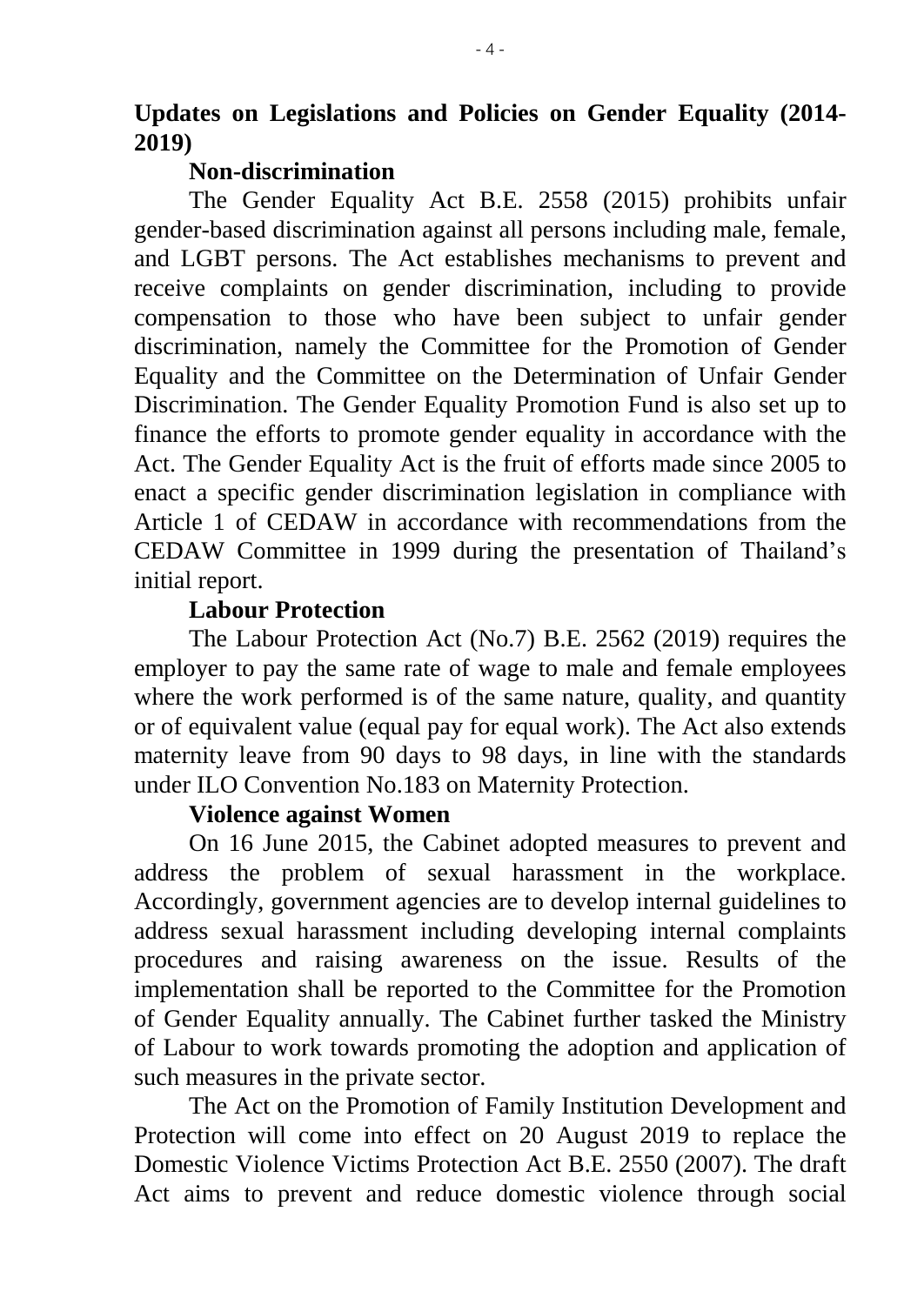measures on family development, welfare protection, preventive measures, and remedy and rehabilitation. The draft Act also provides for criminal prosecution and protection of women victims with Battered Woman Syndrome (BWS).

#### **Adolescent Pregnancy**

 The Prevention and Solution of the Adolescent Pregnancy Problem Act B.E. 2559 (2016) was enacted in response to the challenge of the increasing rate of adolescent pregnancy in the country. The Act guarantees the adolescent's right to make a decision with the right to information, knowledge, reproductive health services, as well as other rights and services. Due to adolescent pregnancy being a complex issue to solve, the Act emphasizes on synchronising the efforts among relevant government organisations, the private sector, and civil society organisations, with key agencies being the Ministry of Social Development and Human Security, the Ministry of Interior, the Ministry of Labour, the Ministry of Education and the Ministry of Public Health.

The Act was complemented with the National Strategy for Prevention and Solution of the Adolescent Problem 2017-2026, with the goal of reducing the rate of live births to 0.5 live-births per 1,000 population for girls between 10-14 years and to 25 live births per 1,000 population for girls and women between 15-19 years by the year 2026. With concerted efforts from relevant stakeholders, the rates are currently in the decline from 1.8 live births in 2012 to 1.3 in 2017 for girls between 10-14 years and from 53.4 live births in 2012 to 39.6 in 2017 for girls and women between 15-19 years.

Subsequently, in 2018, the Ministry of Education enacted a ministerial regulation requiring academic institutions at all levels to arrange an age-appropriate sex education as part of the curriculum and prohibits the expulsion of pregnant students. The academic institution shall also continuously provide appropriate services to pregnant students.

# **National Mechanisms to Promote Gender Equality and Women's Empowerment**

### **Department of Women's Affairs and Family Development**

The Department of Women's Affairs and Family Development (DWF) is the principle national mechanism for the promotion of gender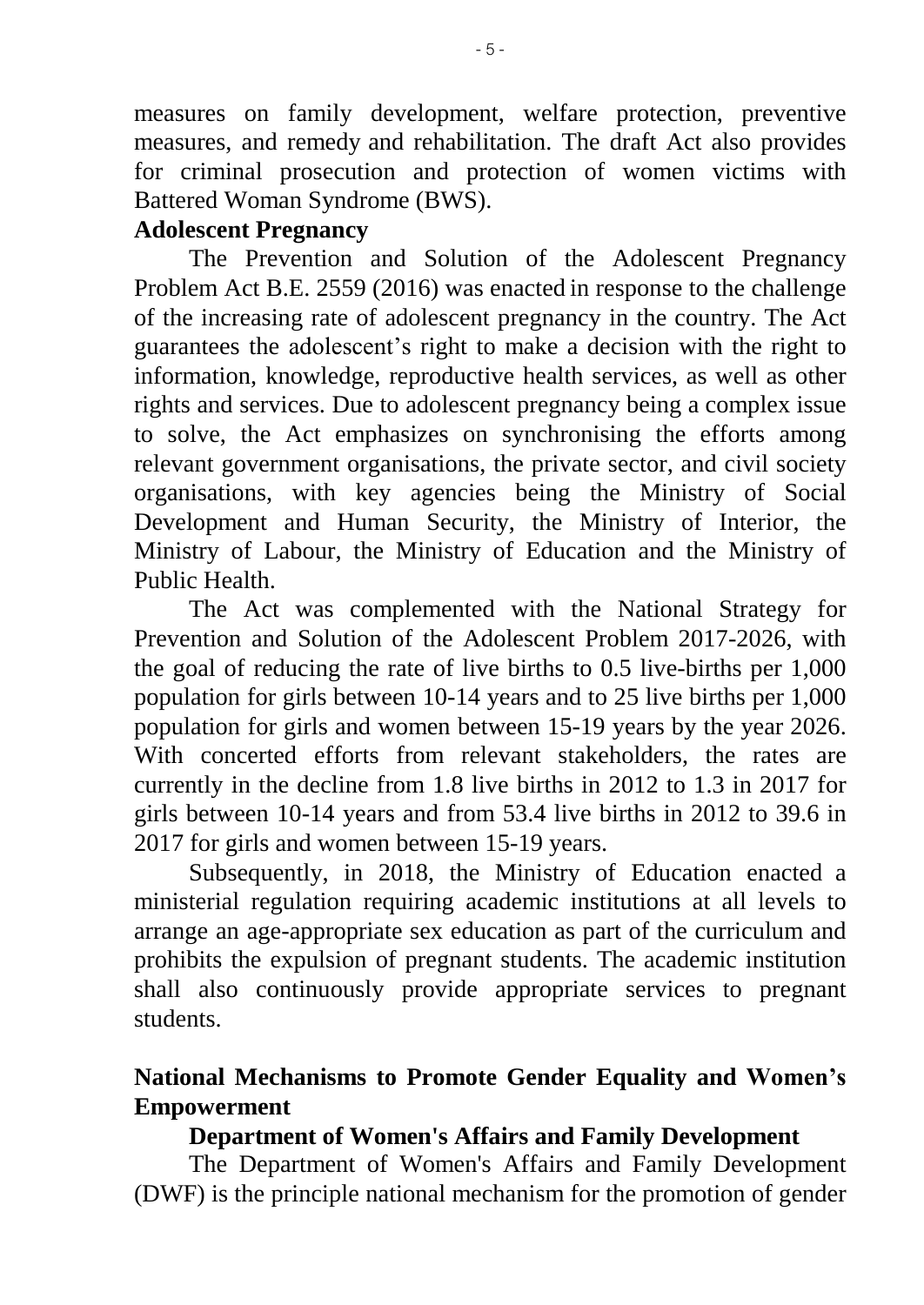equality and women's empowerment in Thailand, replacing its predecessor the Office of Women's Affairs and Family Development (OWAFD) as a result of the restructuring of the Ministry of Social Development and Human Security in 2015 to integrate functions of policymaking, academic research and implementation on gender and family issues into the same body. By virtue of the Ministerial Regulation on the Organisation of the Department of Women's Affairs and Family Development of 2016, the DWF holds the mandate and duty in terms of laws, policies, strategies, plans, mechanisms and operational standards regarding gender equality, women's empowerment, and the promotion and protection of women's rights as well as people whose gender identity do not match their sex assigned at birth.

The DWF is also assigned to be the secretariat of the National Committee on the Policy and Strategy for the Advancement of Women, the convener of the National Women Assembly, as well as to monitor the implementation of the Chief Gender Equality Officers and the Gender Focal Points. The DWF is the national focal point for mainstreaming and implementing obligations and standards under the CEDAW, BPfA and SDG 5.

#### **National Policy Committees**

The National Committee on the Policy and Strategy for the Advancement of Women was established in 2008 by virtue of the Regulation of the Office of the Prime Minister on the Promotion and Coordination of Women's Affairs at the National Level. The National Committee is chaired by the Prime Minister or the designated Deputy Prime Minister and is comprised of representatives from the public sector, private sector, and academic institutions, with the Director-General of Department of Women's Affairs and Family Development as the secretary of the Committee. The powers and duties of the Committee are as follows: (1) proposing policies, strategies, national action plan on the advancement of women to the Cabinet and (2) submitting recommendations on the impacts of legislations, policies, national plans and programmes on women empowerment, gender equality to the Cabinet or the Prime Minister.

The Gender Equality Promotion Committee, mandated by the Gender Equality Act B.E. 2558 (2015), is chaired by the Prime Minister and comprised of representatives from government agencies,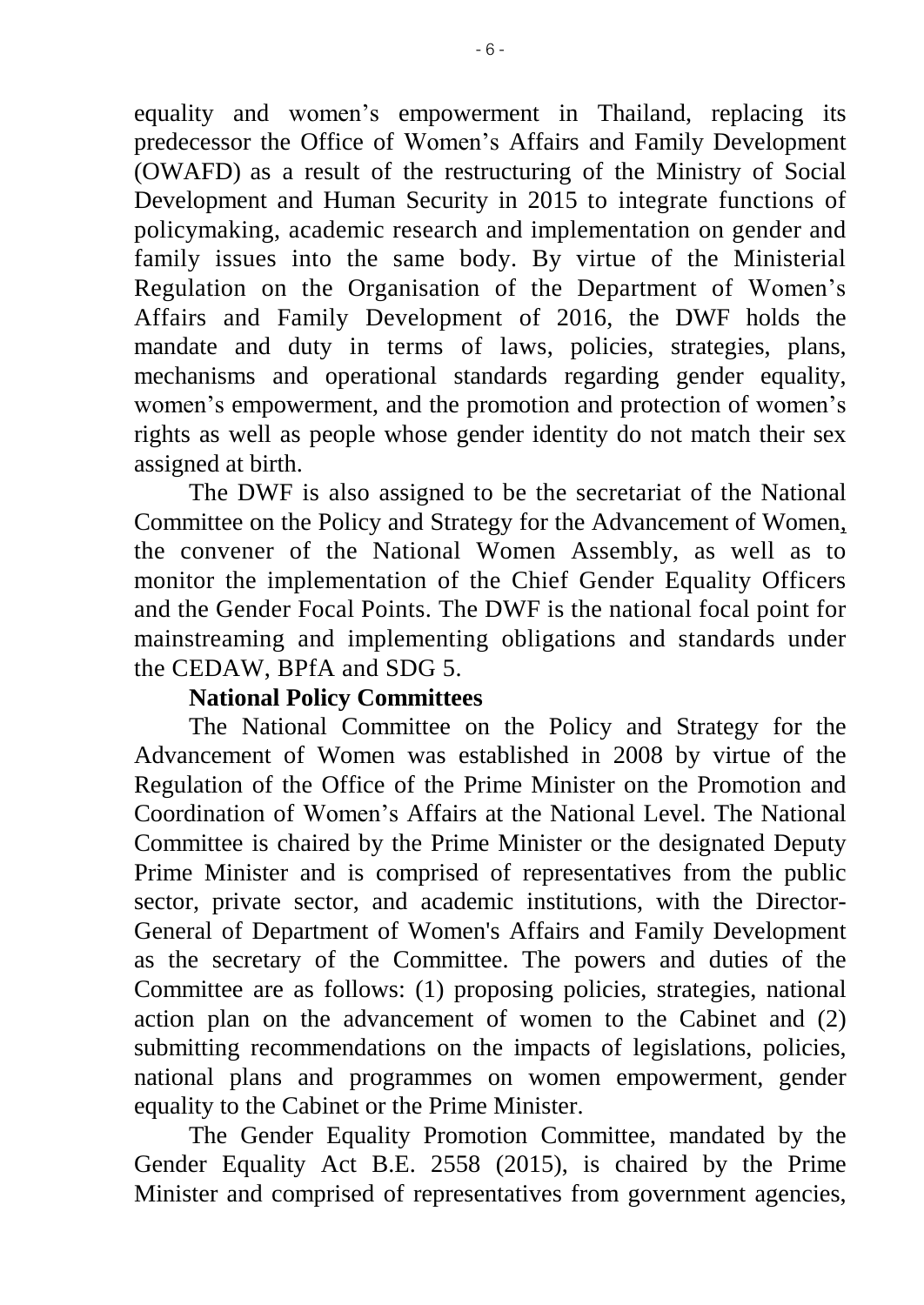private agencies, and academic institutions. Key duties of the Committee include: (1) establishing policies, measures and action plans for the promotion of gender equality in all public and private entities; (2) providing the Cabinet with policy recommendations and proposals for improvement of laws, rules and regulations; and (3) establishing guidelines to provide assistance, compensation and remedy or relief to the victims of gender-based discrimination.

# **Chief Gender Equality Officers (CGEOs) and Gender Focal Points (GFPs)**

The Cabinet introduced the system of appointing Chief Gender Equality Officers (CGEOs) and Gender Focal Points (GFPs) within each ministry in 2001 as an institutional mechanism to ensure the consistent operation across government agencies on women's affairs and gender equality. In 2015, the Cabinet decided to improve the system by having each ministry report their progress on gender equality to the DWF annually and by appointing CGEOs at the Permanent Secretary level of each ministry.

#### **National Women Assembly**

The Royal Thai Government has organised the National Women Assembly meeting since 2008. The National Women Assembly is a mechanism to promote women's participation in policy-making, to access information on problems and progress in the implementation of policies on women's affairs, as well as providing a platform to receive opinions, recommendations, and guidelines for the operation in women's affairs from representatives of women's organisations at all levels. The recommendations obtained from the National Women Assembly are submitted to the Prime Minister and presented to the National Committee on the Policy and Strategy for the Advancement of Women and further developed as national policy and strategy for the promotion of gender equality in Thailand.

#### **Multi-Stakeholder Working Group on SDG 5**

To localize Sustainable Development Goal 5 in the country, the Royal Thai Government has established a Multi-Stakeholder Working Group on SDG 5 by the Order No. 680/2560 of the Ministry of Social Development and Human Security in 2017. The Working Group is mandated to create a roadmap for advancing SDG 5, to monitor, follow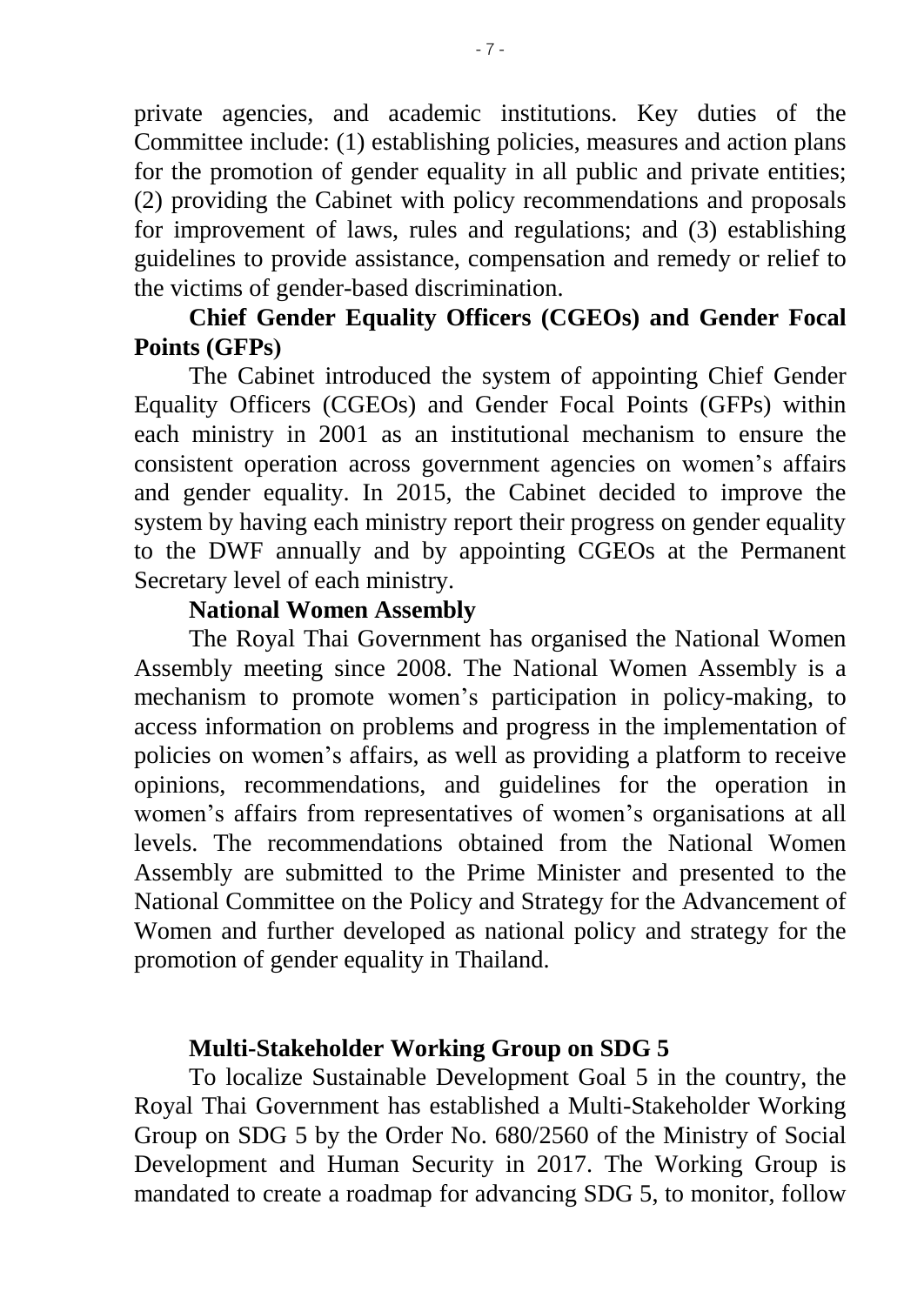up, and evaluate implementation, to provide recommendations, and to produce national progress reports. The roadmap for advancing SDG 5 was completed and approved by the National Committee on Sustainable Development (CSD), chaired by the Prime Minister, on 7 July 2017. Progress on implementation will be reported to the CSD every six months.

# **Challenges**

#### **Gender attitudes**

Traditional attitudes on the gender roles are still a fundamental obstacle to the promotion of gender equality and women's advancement. It is therefore necessary for the Government and stakeholders to continue to place efforts into changing the attitudes on gender for all persons. Looking forward, firstly, the Government is planning to issue policies and measures to promote gender equality in various sectors, particularly in mass media which heavily influences public opinions. In turn, the media can play a key role in promoting gender equality by integrating such values in its broadcasted content. Secondly, education curricula and materials greatly affect how people think from their young age. Therefore, the Government seeks to eliminate negative language implying gender stereotypes in academic settings. Accordingly, textbooks used in schools and other academic institutions have been revised for the academic year 2019 to be more gender-sensitive. In addition, a concept note has been published as a guideline for the revision of relevant primary school textbooks.

#### **Political participation and decision-making**

The number of women holding political positions or executive positions in the public sector is fairly low. From the general election of the House of Representatives on 24 March 2019, 81 women were elected out of the total of 501 seats.

A quota system was discussed during the drafting process of the 2017 Constitution. Some of the options for national politics were for political parties to ensure gender equality by alternating men and women on party ballot lists of candidates at the national level or for men or women's representation to be at no less than one-third of all candidates for both party-list candidates and constituency candidates.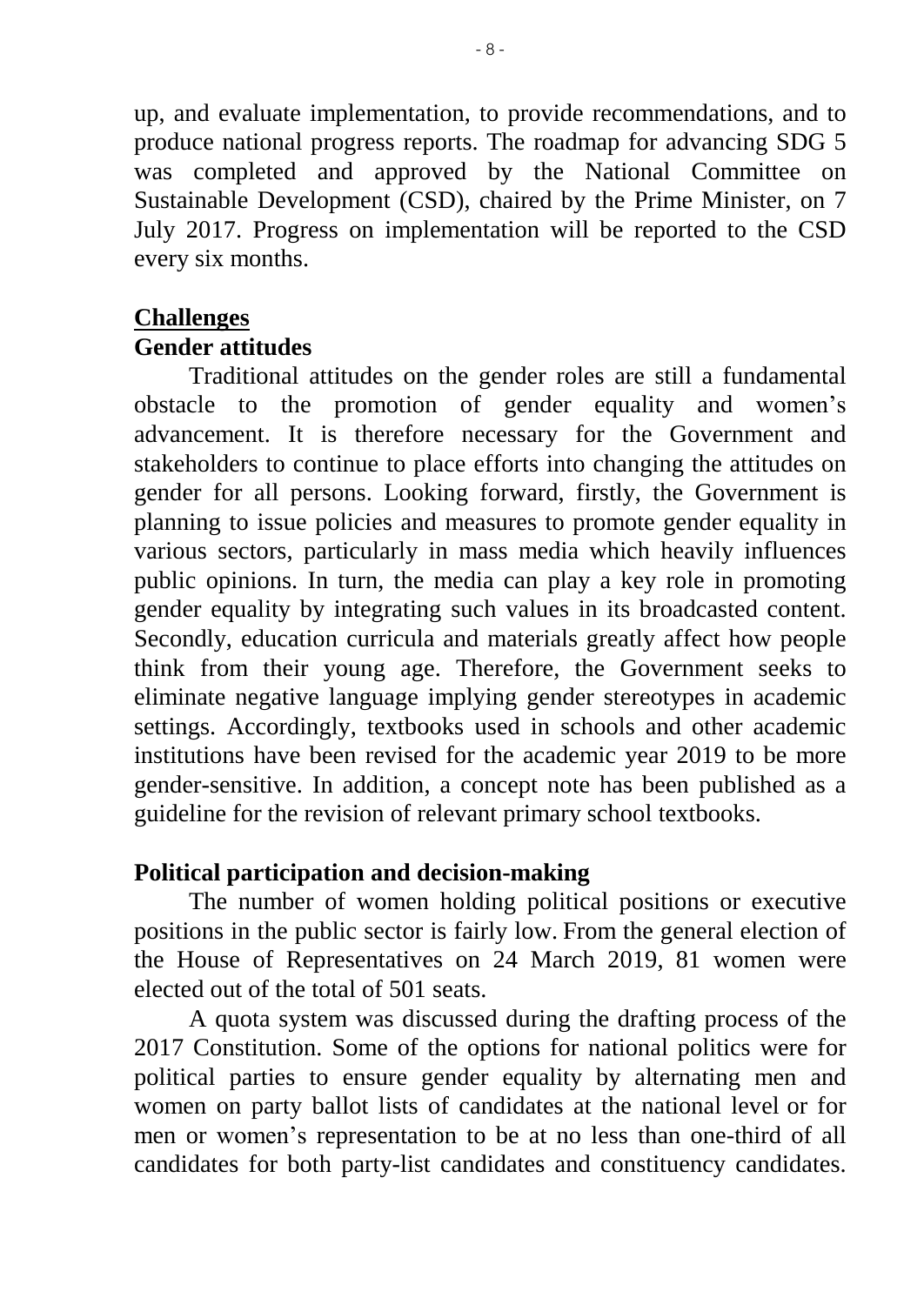For local politics, it was proposed that local administrative councils to have no less than one-third members as women.

This is a persisting challenge to women's empowerment and gender equality in Thailand and the Royal Thai Government will continue to further efforts to promote women's participation in politics and in decision-making, particularly through awareness-raising and capacity-building.

# **2. Which of the following have been the top five priorities for accelerating progress for women and girls in your country over the past five years through laws, policies and/or programmes?**

# **2.1 Equality and non-discrimination under the law and access to justice**

### **Equality and non-discrimination under the law**

The Constitutions of the Kingdom of Thailand since 1997 have emphasized the principle of respecting human dignity, gender equality, and non-discrimination on the ground of any differences, including gender. The principle of non-discrimination is reiterated and elaborated under the Gender Equality Act B.E. 2558 (2015) which protects not only women but also LGBT persons.

Furthermore, the third National Human Rights Plan (2014 - 2018) identifies and develops specific measures to ensure that those facing particular challenges are not subject to discrimination, with women being among its 15 target groups. Women are still identified as a target group, with the addition of LGBT persons as a new target group, in the draft fourth National Human Rights Plan (2019-2023), which is currently pending internal approval. The draft fourth National Human Rights Plan will emphasize on changing social attitudes on gender, promoting integrated utilization of resources for women's welfare and family development to address domestic violence and human trafficking and developing mechanisms to monitor violence against women.

# **Access to justice**

Legal aid. Thailand has continued to educate people on their legal rights by providing legal services through Legal Aid Clinics run by the Ministry of Justice and the Office of People's Rights Protection and Legal Aid of the Office of Attorney-General. Furthermore, the Ministry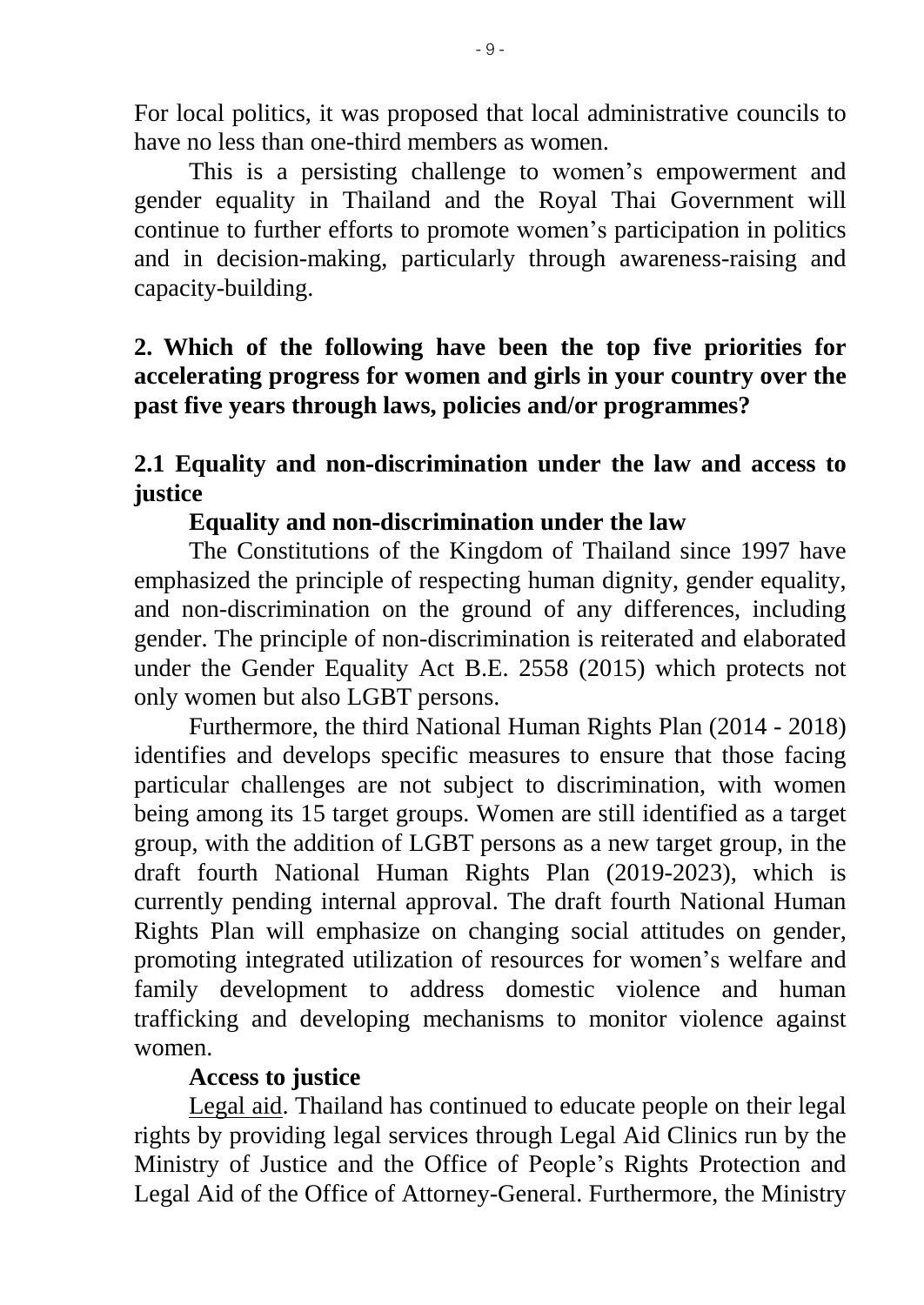of Justice, through provincial Justice Offices and Community Justice Centers, receive complaints and provide primary assistance and referrals for cases of domestic violence, human trafficking, or other instances relating to children, women, and the elderly. Additionally, the Women Lawyers Association of Thailand under the Royal Patronage of Her Majesty the Queen and the Lawyers' Council of Thailand under the Royal Patronage are at disposal for providing legal services, including those specifically to women.

Criminal investigations. Recognizing gender-sensitivity of sexual offences, Section 133 Paragraph 4 of the Criminal Procedure Code provides that for the investigation of such offences, women victims shall be inquired by female police officers unless otherwise deemed necessary. The Royal Thai Police has placed efforts in increasing the number of female officers, with currently 624 female officers taking part in criminal investigations compared to 169 female officers in 2013.

Women prisoners. To be more in line with international standards, the Corrections Act B.E. 2560 (2017) replaced the Corrections Act B.E. 2479 (1936). The aim of this amendment was to integrate the United Nations Standard Minimum Rules for the Treatment of Prisoners (Mandela Rules) and the United Nations Rules for the Treatment of Women Prisoners and Non-custodial Measures for Women Offenders (Bangkok Rules) into the law. For instance, Article 31 of the Corrections Act of 2017 sets out the criteria for the determination of the class of penitentiary which includes gender as one of the criteria; Article 57 and 58 emphasize the treatment of pregnant and breast-feeding prisoners, and Article 59 establishes protection for women prisoners who have been sexually assaulted. At present, Thailand has 12 pilot penitentiaries in accordance with the Bangkok Rules.

# **2.2 Quality education, training and life-long learning for women and girls**

The Constitution of 2017 stipulates that the Government shall provide all children with equal rights to at least twelve years of comprehensive and quality education free of charge. Subsequently, the Equitable Education Fund Act B.E. 2561 (2018) was enacted to establish educational funds to help children living in poverty in having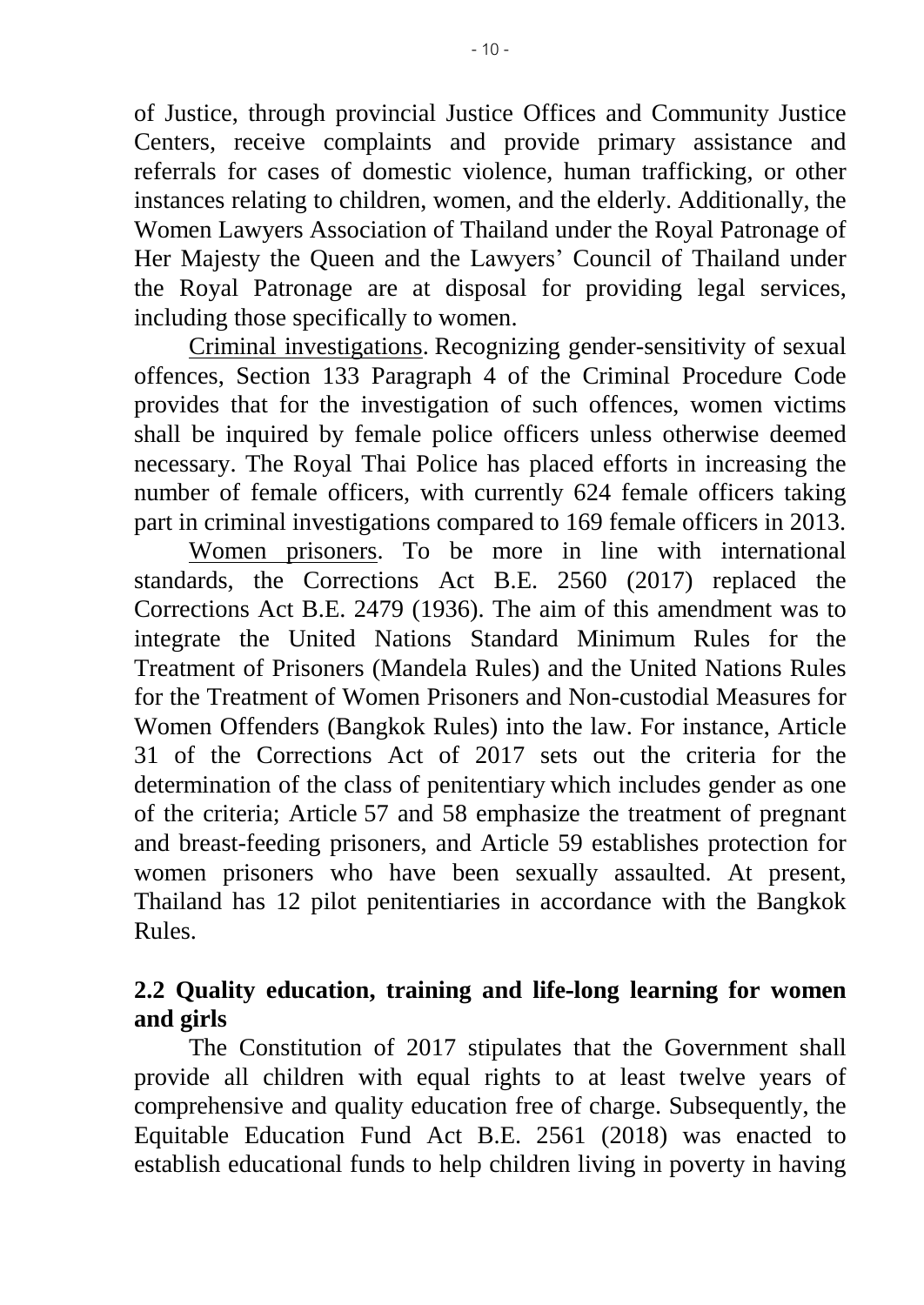equally access to quality education as well as to strengthen and develop the quality and capacity of teachers.

Overall, Thailand has increased equal access to education for girls. According to the Thailand Multiple Indicator Cluster Survey (MICS) on the situation of children and women 2015-2016, the Gender Parity Index (GPI) indicates the primary school attendance ratio for boys and girls at 1.00, meaning that there is no difference in primary school attendance between girls and boys while the attendance ratio for lower secondary level is at 1.10, with more girls attending than boys.

In addition, Thailand promotes lifelong learning by providing non-formal and informal education including through the eight Women and Family Development Learning Centers across the country to strengthen women's vocational skills to enable women, particularly underprivileged women, women living in poverty, women in rural areas, and women at risk of sexual exploitation and human trafficking, to earn sufficient income and build critical life skills.

#### **2.3 Access to health services including hygiene and sexual and reproductive health**

Thailand attaches importance to the promotion of women's access to hygiene and sexual and reproductive health services. One particular area of priority is preventing unwanted pregnancy and providing safe abortion services for cases permitted under the Criminal Code and in accordance with regulations of the Medical Council of Thailand. There have been ongoing efforts to make available relevant services, including through providing affordable semi-permanent contraception services, developing the capacity of services providers, and expanding networks of the Referral System for Safe Abortion (R-SA) in parallel with establishing an alternative consultation hotline for unplanned pregnancy at 1663. In the meantime, abortion pills have been added to the National List of Essential Medicines. Furthermore, the National Health Security Office provides monetary support for fees arising from services for the prevention and controlling of adolescent pregnancy, unsafe abortion, and unwanted pregnancy.

Priority is also given to addressing adolescent pregnancy as stated in the section on "Adolescent Pregnancy" in reply to Question 1. In addition, the Government promotes a multi-stakeholder approach in preventing and addressing adolescent pregnancy through various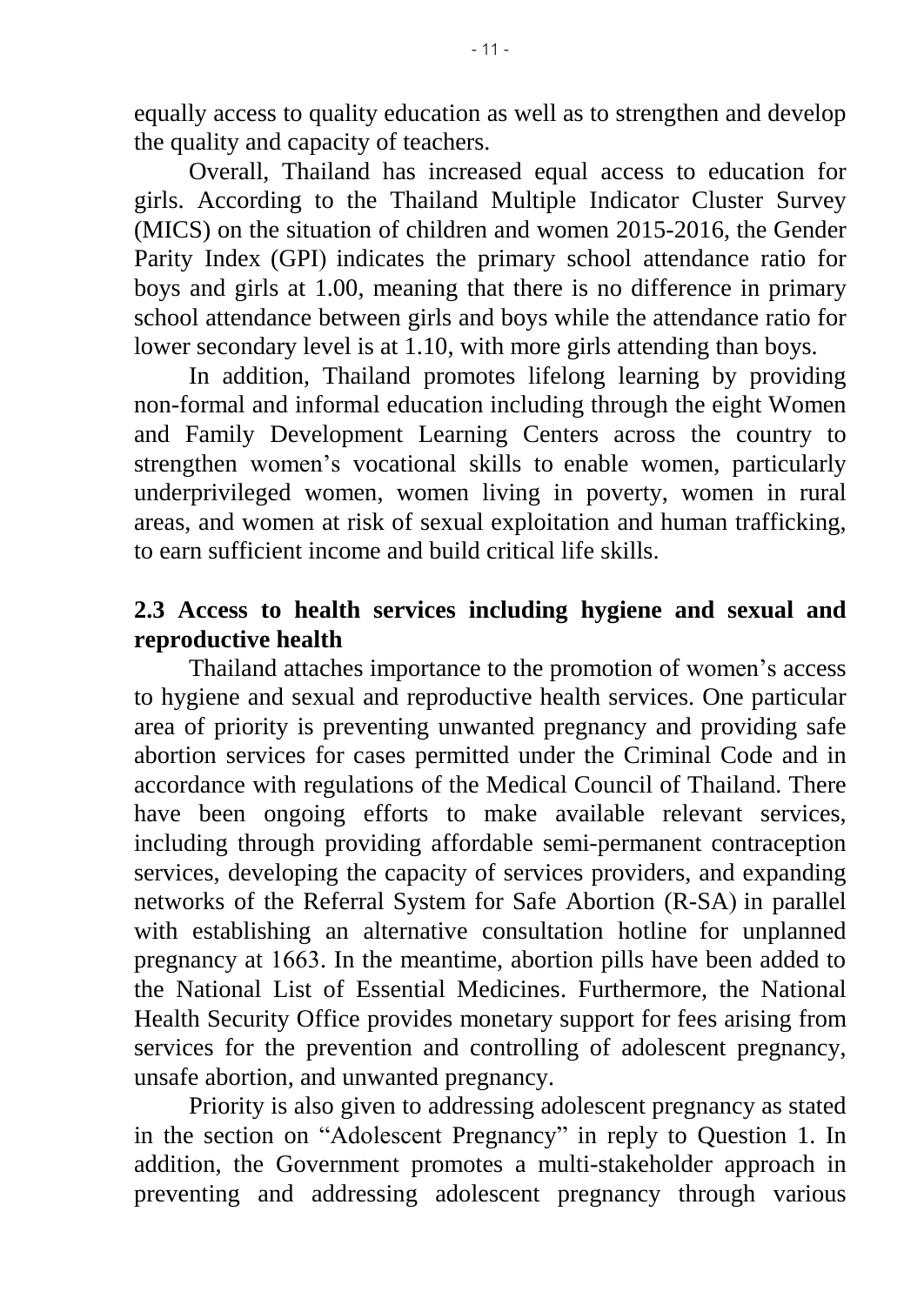creative activities and projects such as creating space for youth activities based on their interests, supporting the Children and Youth Council of Thailand to build a network of children and youth, establishing Youth-Friendly Health Service Centers, promoting activities to build strong family relationships and promoting family dialogues on sexual health between parents and teenage children.

#### **2.4 Gender-Responsive Budgeting**

In accordance with the Constitution of 2017, the Government has operationalized the concept of Gender-Responsive Budgeting (GRB) through the following measures:

At the policy level, the Checklist and Gender Responsive Budgeting Manual has been developed and incorporated in the National Budgeting System. The Annual Budget Expenditures Act for Fiscal Year 2019 was developed while taking into account the different needs based on gender, age and conditions of persons according to the Constitution. In addition, the Government is working with the Organisation for Economic Co-operation and Development (OECD) on a project in advancing budget reform through the Budgetary Governance Review under OECD's Thailand Country Programme to analyze and oversee that budgetary implementation is aligned with public goals and on another project in developing a Gender Budgeting Action Plan.

At the operational level, Thailand has taken several initiatives to build capacity on gender-responsive budgeting through existing mechanisms such as through Chief Gender Equality Officers and Gender Focal Points, local government organisations, women's networks, and CSOs. Budget needs assessment is supported by the Gender Analysis Matrix.

### **2.5 Eliminating violence against women and girls, in particular domestic violence**

Violence against women and girls is one of the most persistent issues that the Government is placing great efforts to address. The Domestic Violence Victim Protection Act of 2007 was enacted as a key mechanism to prevent and address domestic violence. However, after 10 years of implementation, gaps have been identified and lead to the enactment of the Act on the Promotion of Family Institution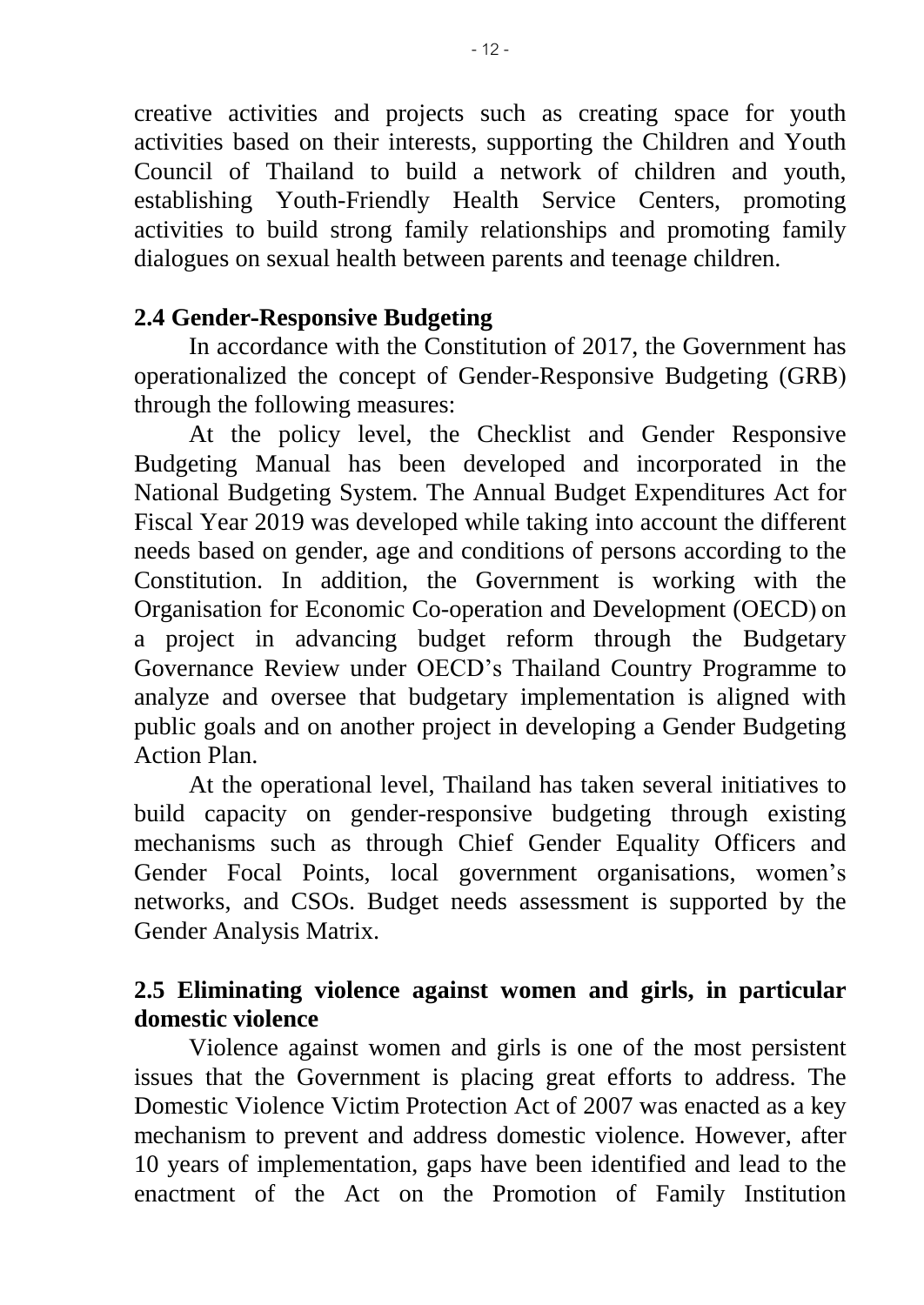Development and Protection as a replacement as in the reply to Question 1 ("Violence against Women"). The Act tasks different mechanisms to support the implementation of the Act: (1) at the national level, the Committee on the Promotion of Family Institution Development and Protection chaired by the Prime Minister, or the Deputy Prime Minister designated by the Prime Minister, (2) at the regional level, the Center of Family Protection and Promotion, and (3) at the local level, the Center of Family Development in Community, which will cooperate with multi-disciplinary teams in their respective areas.

# **3. Over the past five years, have you taken specific measures to prevent discrimination and promote the rights of women and girls who experience multiple and intersecting forms of discrimination? (Please check relevant categories)**

#### **Women living with disabilities**

Thailand's 2<sup>nd</sup> Women with Disability Development Plan (2017-2021) emphasises to protect and solve issues of violence against women with disabilities and provides every province with an annual budget of 250,000 Baht. The Project on Monitoring and Prevention of Violence against Women and Children with Disabilities increasingly helps to raise awareness of and attention to women's problems and promotes the participation of women and girls with disabilities in the project's work plan management and development. In addition, the People with Disabilities Service Center co-managed by government agencies, local administration organisations, people with disabilities' organisations, and volunteers in communities has been established to provide people with disabilities, people with disabilities' caretakers, and people subject to disabilities with convenient and fast access to information, welfares, and services.

#### **4. Has the increasing number of humanitarian crises—caused by conflict, extreme weather or other events—affected the implementation of the BPfA in your country?**

No.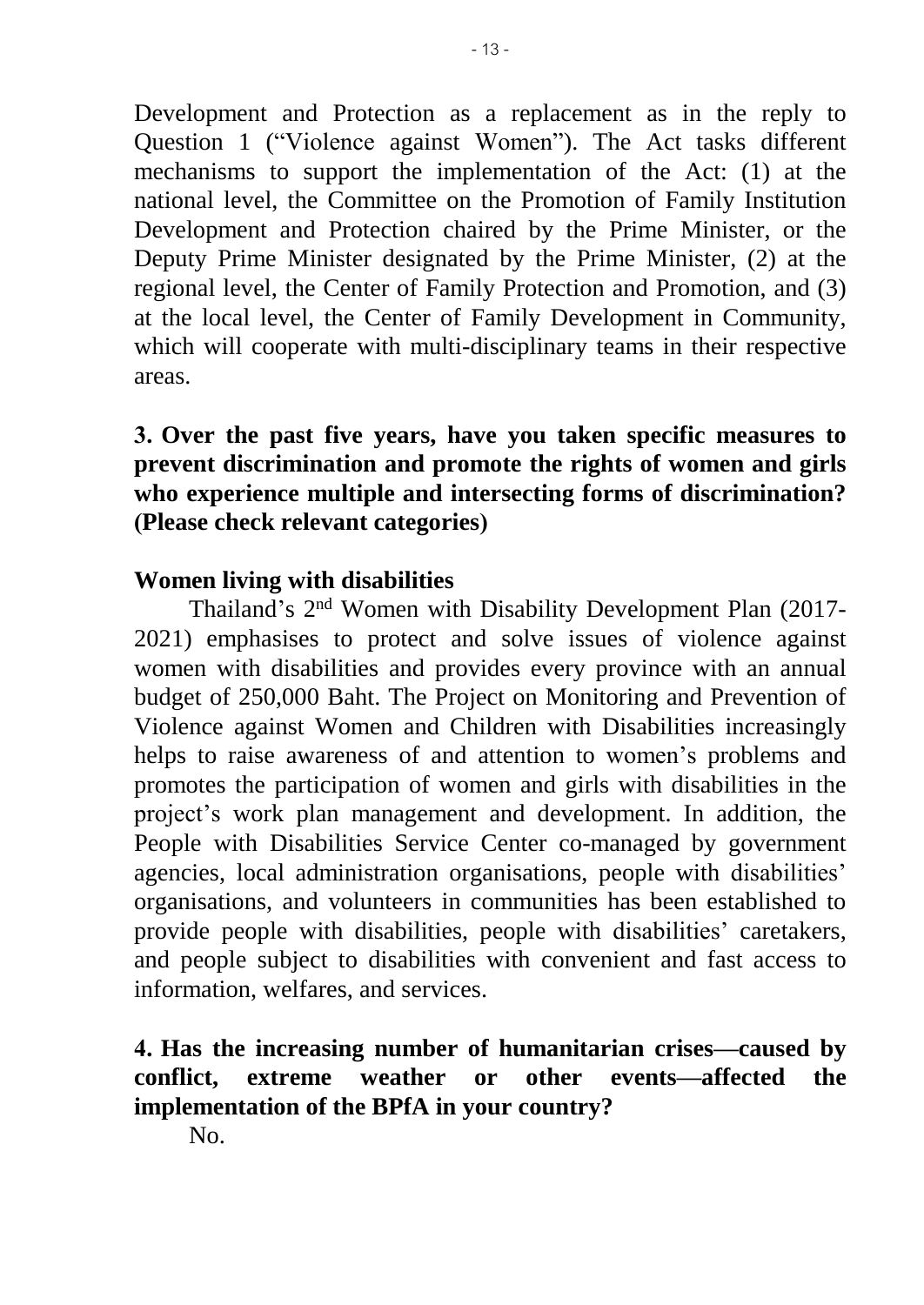## **5. What are of the top five priorities for accelerating progress for women and girls in your country for the coming five years through laws, policies and programmes?**

#### **5.1. Changing negative gender attitudes and stereotypes**

As mentioned in the reply to Question 1, traditional gender attitudes are an underlying factor of gender-based discrimination. The Government will continue to tackle this challenge as a priority with an emphasis on the media and academic sectors.

#### **5.2 Eliminating violence against women and girls**

With the Act on the Promotion of Family Institution Development and Protection coming into effect on 20 August 2019, the Government plans concrete implementation of measures and mechanisms set out in the draft law. Coordination with different stakeholders must be enhanced, particularly with the CSOs and local communities who are instrumental in eliminating gender-based and domestic violence. Thailand will also continue to improve existing complaints and investigation mechanisms to be more gender-responsive.

### **5.3 Gender-Responsive Budgeting**

As the concept of Gender-Responsive Budgeting was introduced only in 2017, Thailand will continuously evaluate and develop corresponding measures for effective implementation in accordance with the people's needs. The Government will encourage relevant agencies to collect gender-disaggregated data for project planning that is responsive to the specific needs of target groups. The DWF will continue to take the lead in building capacity and understanding of relevant agencies, including by developing a gender equality promotion curriculum for executive government officials from central, regional, and local administration organisations to further extend Gender-Responsive Budgeting in decentralized development.

### **5.4 Right to work and rights at work**

Due to the current economic situation, women in Thailand are increasingly playing more significant economic roles. However, overall social norms still view women as unqualified to receive equal pay to men, and women are still expected to be responsible for taking care of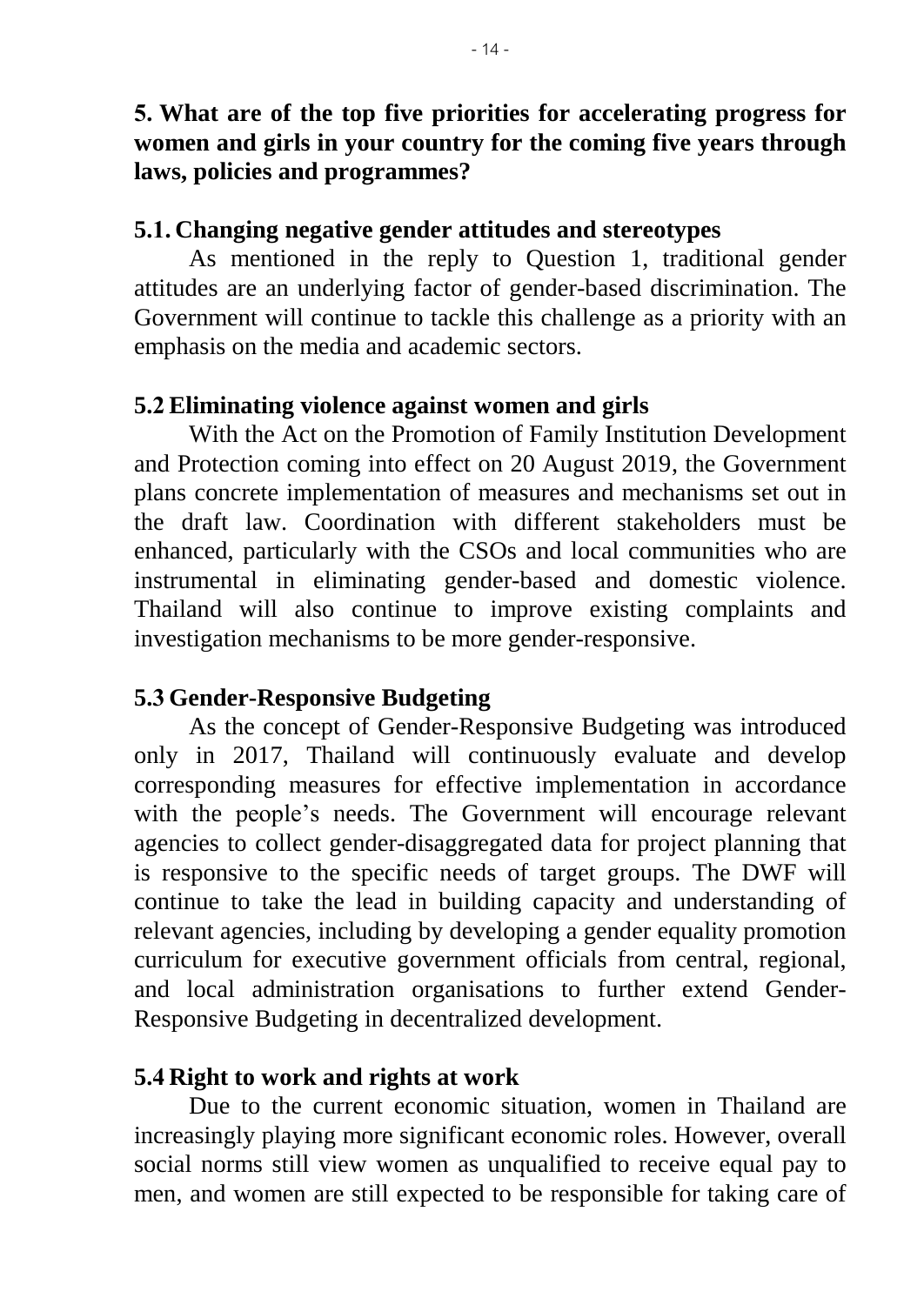the household. Therefore, the promotion of women's right to work and rights at work is key to achieving a good quality of life for women, their families and the country's economic system as a whole. In the next 5 years, Thailand is planning to develop different measures to foster an equal working environment for women such as through establishing tax deduction measures to incentivize the private sector to arrange breastfeeding and childcare rooms and through allowing paternity leave for the male employer to help his wife to take care of their children.

#### **5.5 Women's entrepreneurship and women's enterprises**

Economic equality and reduction of economic dependency is crucial for women to stand on equal footing with men in the society. Therefore, Thailand supports women entrepreneurs and women in enterprises to gain necessary knowledge and skills, particularly digital skills for running businesses and innovative skills, such as smart farming. Furthermore, the Government will continue to support the ASEAN Women Entrepreneurs' Network of Thailand (AWEN Thailand), which is a regional network mechanism to prepare AWEN Strategy (2018-2020) in order to promote and develop women entrepreneurs in Thailand as well as other ASEAN countries.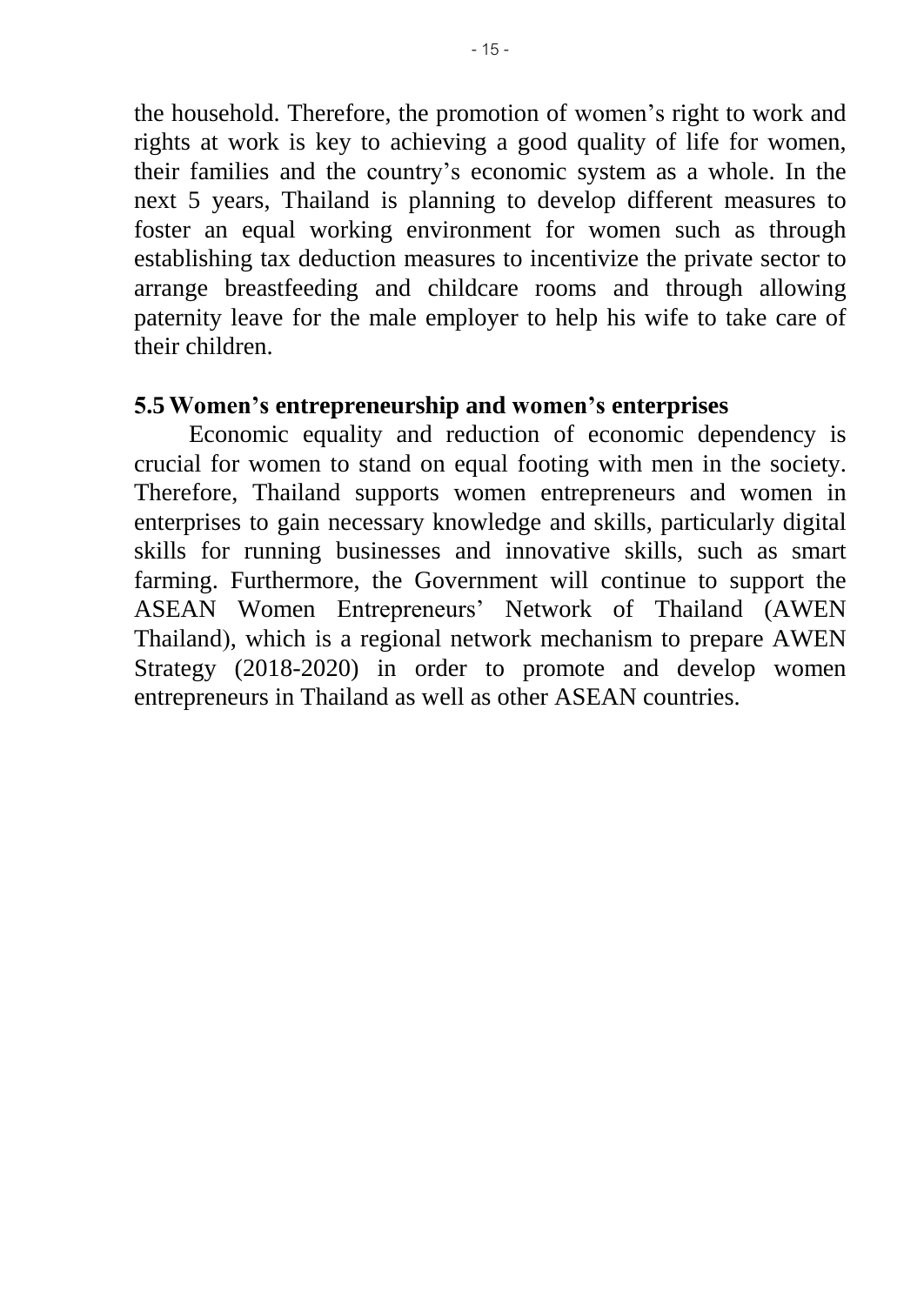#### **Section Two: Progress across the 12 critical areas of concern**

To facilitate the analysis of the implementation of women and girl issues in line with the BPfA's 12 critical areas of concern and the 2030 agenda, 6 groups are categorised as follows:

# **Group 1: Inclusive development, shared prosperity and decent work**

#### **Critical areas of concern:**

- A. Women and poverty
- F. Women and the economy
- I. Human rights of women
- L. The girl child

**6. What actions has your country taken in the last five years to advance gender equality in relation to women's role in paid work and employment?**

# **6.1 Strengthened / enforced laws and workplace policies and practices that prohibit discrimination in the recruitment, retention and promotion of women in the public and private sectors, and equal pay legislation.**

Thailand has enforced laws, policies, and other operational guidelines at workplaces which prohibit discrimination in the recruitment, retention and promotion of women in the public and private sectors, and equal pay legislation as follows:

- Thailand ratified the ILO Convention No. 111 concerning Discrimination in Respect of Employment and Occupation, 1958, on 9 May 2017. The Labour Protection Act (No.7) B.E. 2562 (2019) which was enacted following the ratification requires the employer to pay the same rate of wage to male and female employees where the work performed is of the same nature, quality, and quantity or of equivalent value (equal pay for equal work) and extends maternity leave from 90 days to 98 days, among other amendments.

- The Gender Equality Act B.E. 2558 (2015) prevents gender discrimination in all aspects, including in the recruitment, retention and promotion of women in the workplace;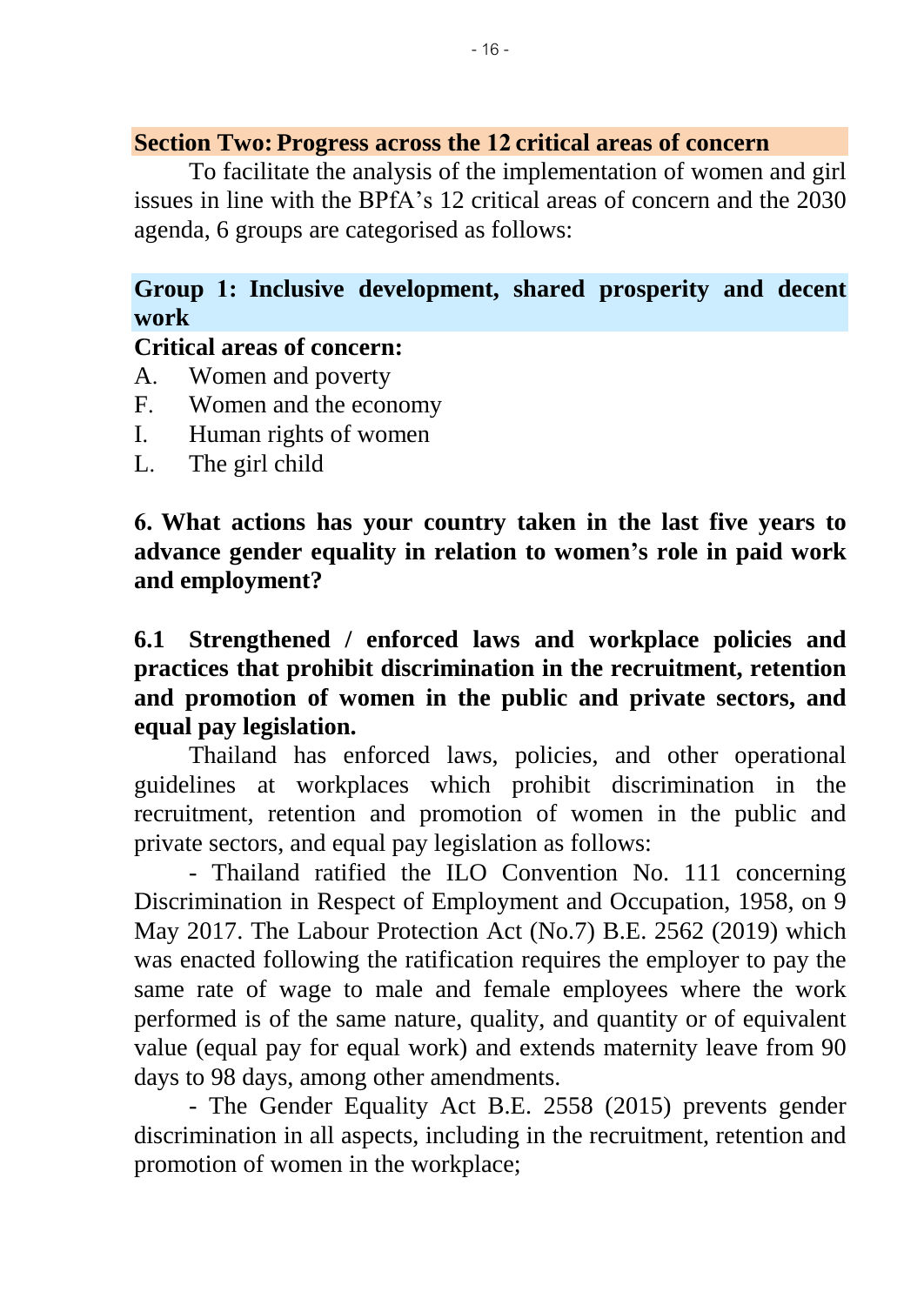- For state-owned enterprises, the State Enterprise Labour Relations Committee on Minimum Employment Standard in the State Enterprises under the State Enterprise Labour Relations Act B.E. 2543 (2000) has announced relevant minimum employment standards to protect the rights and welfare of women workers, including those who are pregnant.

- With regard to skill development for women workers, the Ministry of Labour has issued measures to provide women with access to skills development by determining the proportion of not less than 30 percent women in training for new recruits. For the development and promotion of independent professionals the proportion must be no less than 40 percent of women in the training of skills and capacity development for workers. In addition, there are improvements and establishments of facilities to support women workers such as building dormitories, renovating buildings and compounds, and providing training equipment.

- Additionally, Thailand has established the Skill Development Fund as a revolving fund for all the expenditures involving skill development promotion under the Skill Development Promotion Act B.E. 2545 (2002), the Social Security Act (No. 4) B.E. 2558 (2015) and the Workmen's Compensation Act B.E. 2561 (2018). It is one of the measures to guarantee employment security, fair pay, welfare and social services to those in vulnerable situations or in need of assistance, including to ensure health and income security for all workers without discrimination.

# **6.2 Taken measures to prevent sexual harassment, including in the workplace**

Key legislative amendments and measures taken include:

- The Act Amending the Criminal Code (No. 22) B.E. 2558 (2015) amending the Criminal Code, Section 397, determines that anyone who commits upon another in whatever manner an act of bullying, maltreating, menacing, or causing to suffer humiliation or annoyance shall be liable to a fine of not exceeding 5,000 Baht. If the offence is committed in a public place or in the presence of a third party or bears characteristics which give rise to sexual molestation, the punishment shall be imprisonment for not more than one month, or a fine of not exceeding 10,000 Baht, or both;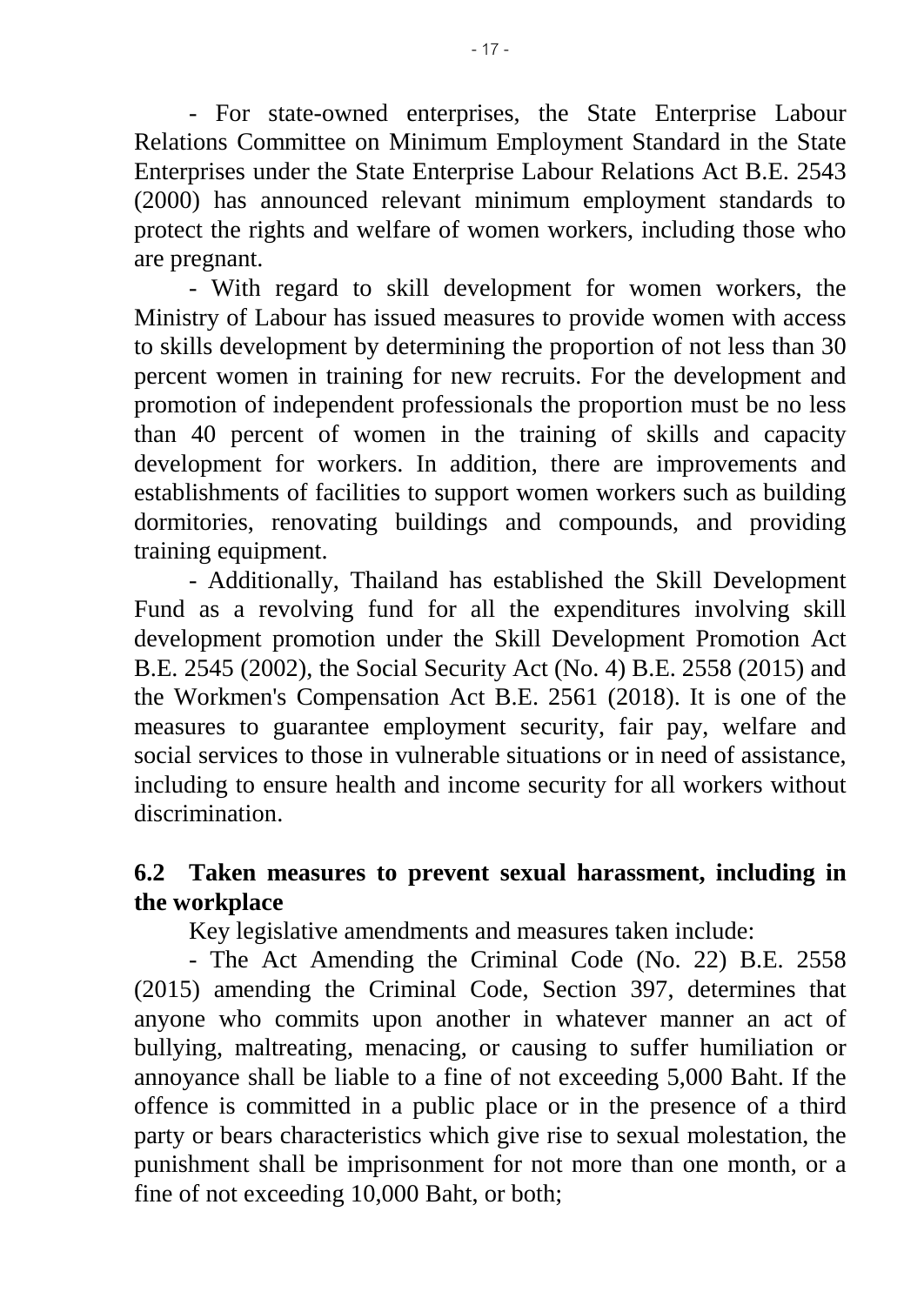- For the public sector, the Civil Service Act B.E. 2551 (2008) and the Civil Service Commission's Rule on the Acts of Sexual Violence or Harassment B.E. 2551 (2010) address the acts which amount to a sexual violence or harassment to protect civil servants and officials of the government agencies;

- For the private sector, the Labour Protection Act B.E. 2451 (1998) prohibits the employer, chief, supervisor, or work inspector from committing sexual abuse, harassment or nuisance against any employees;

- On 16 June 2015, the Cabinet adopted measures to prevent and address the problem of sexual harassment in the workplace within the government. The Ministry of Labour was assigned to encourage the private sector to adopt such measures as well. In 2017, the Gender Equality Promotion Committee received reports of sexual harassment in 13 of 147 government agencies at the departmental level. The Government will seek to review the measures to further address cases where victims of sexual harassment did not want to disclose the incidents due to the fear of unemployment, embarrassment, and threat, caused by unequal power relations.

# **6.3 Improved financial inclusion and access to credit, including for self-employed women**

Thailand's improved financial services and credit accessibility is part of the Government's policy to increase economic capacity of the country, with the aim of strengthening its sustainable economic stability, economic growth and competitive capability in the world market.

In 2016, the survey on access to financial services in Thai households found that the proportion of men and women who had access to financial services were similar at 97.0 and 97.6 percent, respectively. However, the survey also reflected that people with lower income faced more difficulty in gaining access to financial services, for both men and women to a similar extent. As a result, the Bank of Thailand issued a policy to ensure accessible financial services for people with lower income. In 2018, the Bank of Thailand cooperated with 14 commercial banks, which are members of the Thai Banker's Association, and two ad hoc financial institutions to launch a service called "Basic Cash Account" for those under the Government's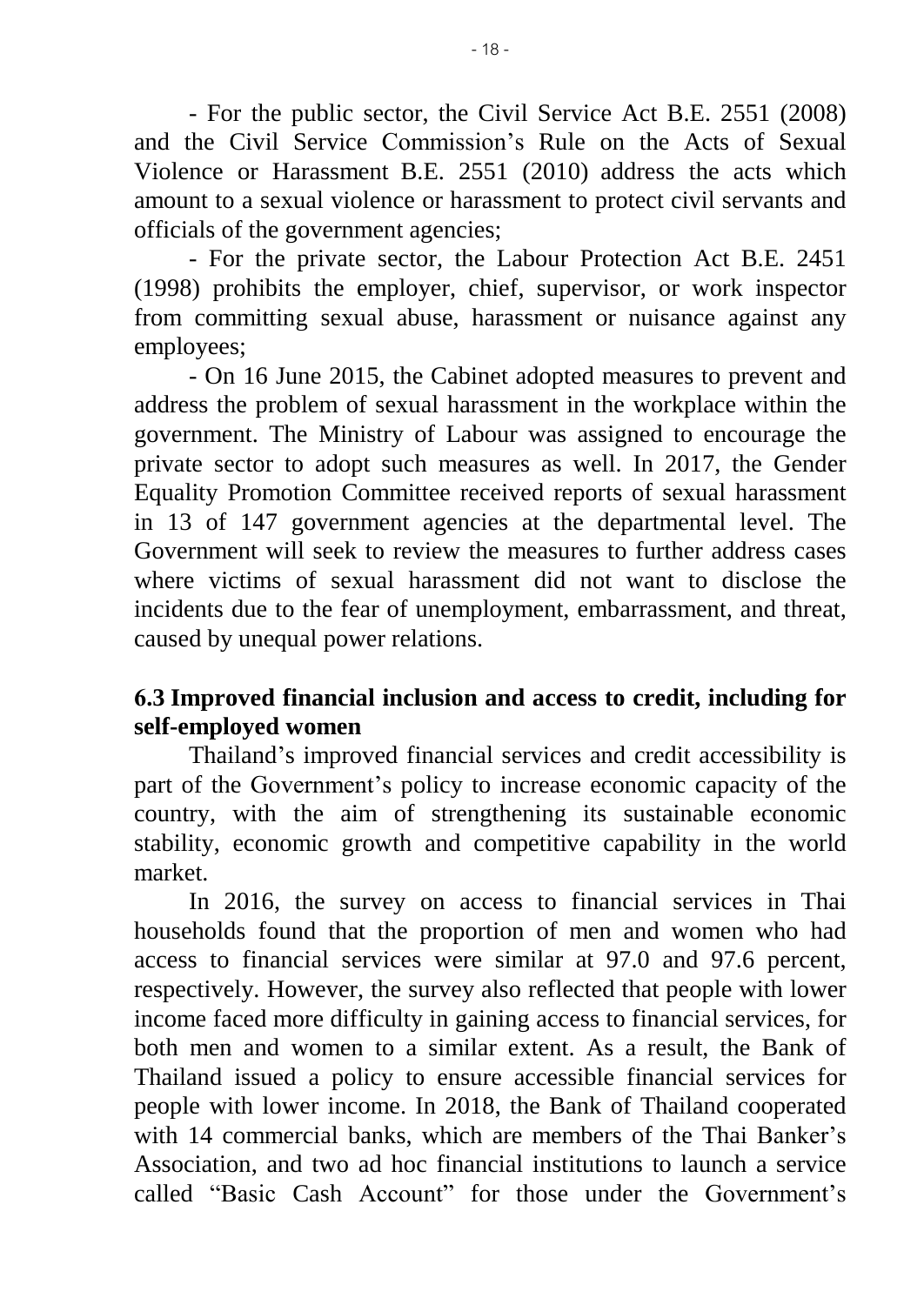Welfare Scheme and older persons over the age of 65, so that they can open bank accounts with less requirements than usual cases.

### **7. What actions has your country taken in the last five years to recognize, reduce and/or redistribute unpaid care and domestic work and promote work-family conciliation?**

## **7.1 Included unpaid care and domestic work in national statistic work in national statistics and accounting (e.g. time-use surveys, valuation exercises, satellite accounts)**

The survey on time use of the Thai population in 2015 of the National Statistical Office found that unpaid care and domestic work (such as housekeeping, household shopping, taking care of children and household pets, and care for the elderly or sick) consume an average of 2.83 hours per day. Among those, men spend approximately 1.80 hours per day on unpaid and domestic work, whilst women spend approximately 3.42 hours per day.

To reduce the burden of unpaid care and domestic work, the Cabinet issued a resolution on 16 January 2018 approving tax measures to incentivise business owners, companies, or juristic persons to establish a daycare center in the place of business. Private companies that establish a day care center can deduct the costs of building the center not exceeding 1,000,000 Baht from their tax cycle on or after 1 January 2018 to 31 December 2020.

# **7.2 Expanded childcare services or made existing services more affordable**

There are 19,157 childhood development centers across the country. The Ministry of Labour, the Ministry of Social Development and Human Security and the Ministry of Interior have worked together to promote children's development and related services.

Upon the National Committee on the Policy and Strategy for the Advancement of Women's request in March 2019, the existing policy and measures on women have be reviewed to promote women's economic empowerment, including through the expansion of childcare services to young children under the age of 3 and the extension of their service hours to correspond to working hours of their parents. These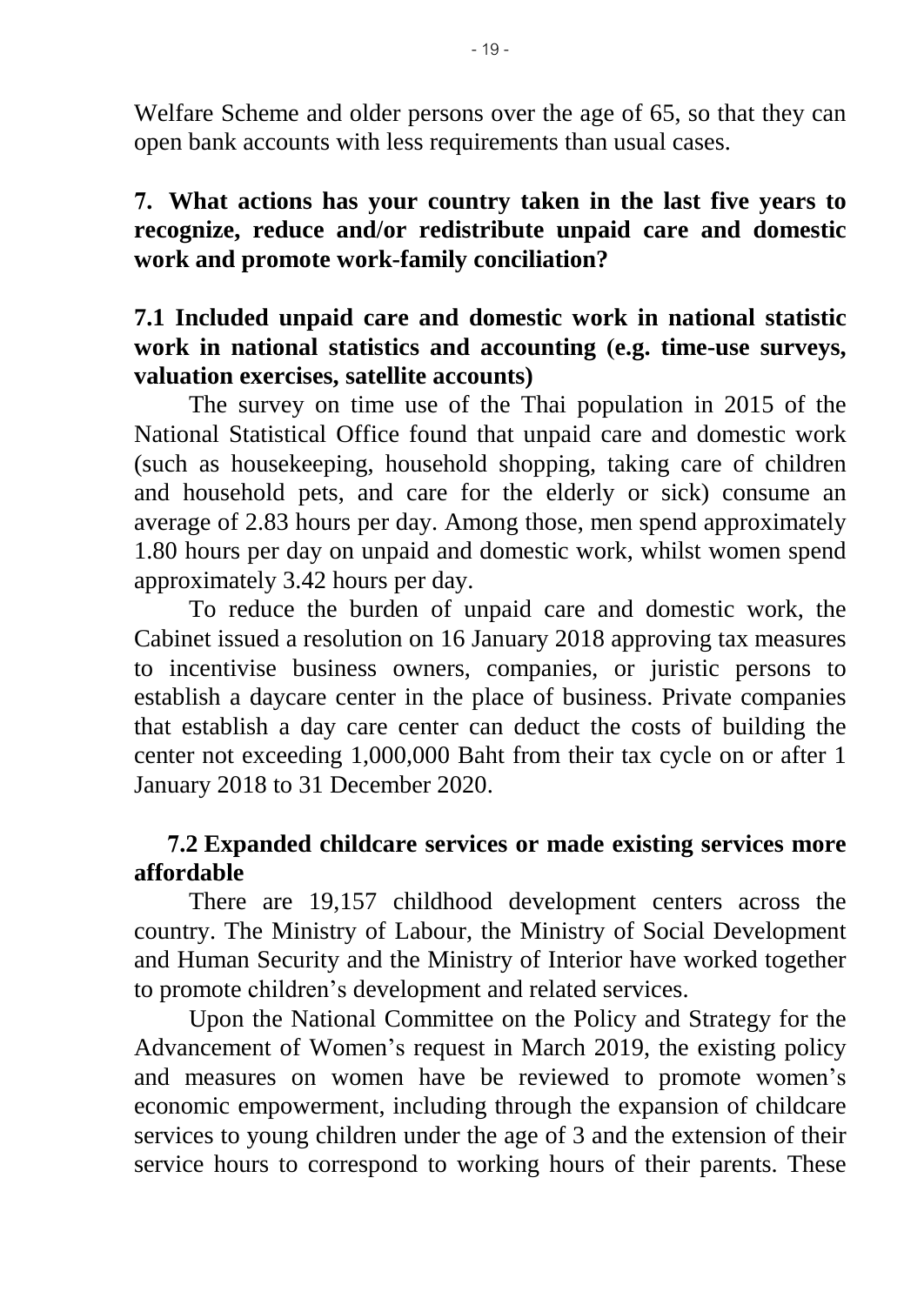measures particularly target female workers, single mothers and elderly women who face the burden of childcare.

Moreover, since 2015, Thailand has implemented the Child Support Grant (CSG) Scheme to build social protection for newborn babies by supporting households living in poverty or households at risk of poverty with grants. On 26 March 2019, the Cabinet approved the proposal to extend the CSG to cover children until the age of 6 years, who will receive 600 Baht per month.

## **8. Has your country introduced austerity/fiscal consolidation measures, such as cuts in public expenditure or public sector downsizing, over the past five years?**

Thailand's civil service system reform was initiated in 2002 with the latest policy being stipulated in the Strategy on Development of Thai Civil Service System Development (2013-2018). The Strategy focuses on organisational development for high performance and modernisation to downsize the organisation and budget, maximize the allocation of resources and increase effectiveness and efficiency of budget management as well as asset administration. Thailand has also had a strategy to promote integrated civil service administration in order to resolve inter-agency separated operation, manage relationship system, liaise with government sectors at central, regional and local level, and promote the participation of people. The Government maintains that no policy is to specifically decrease the number of women civil servants in response to the reform.

### **Group 2: Poverty eradication, social protection and social services Critical areas of concern:**

- A. Women and poverty
- B. Education and training of women
- C. Women and health
- I. Human rights of women
- L. The girl child

**9. What actions has your country taken in the last five years to reduce/eradicate poverty among women and girls?**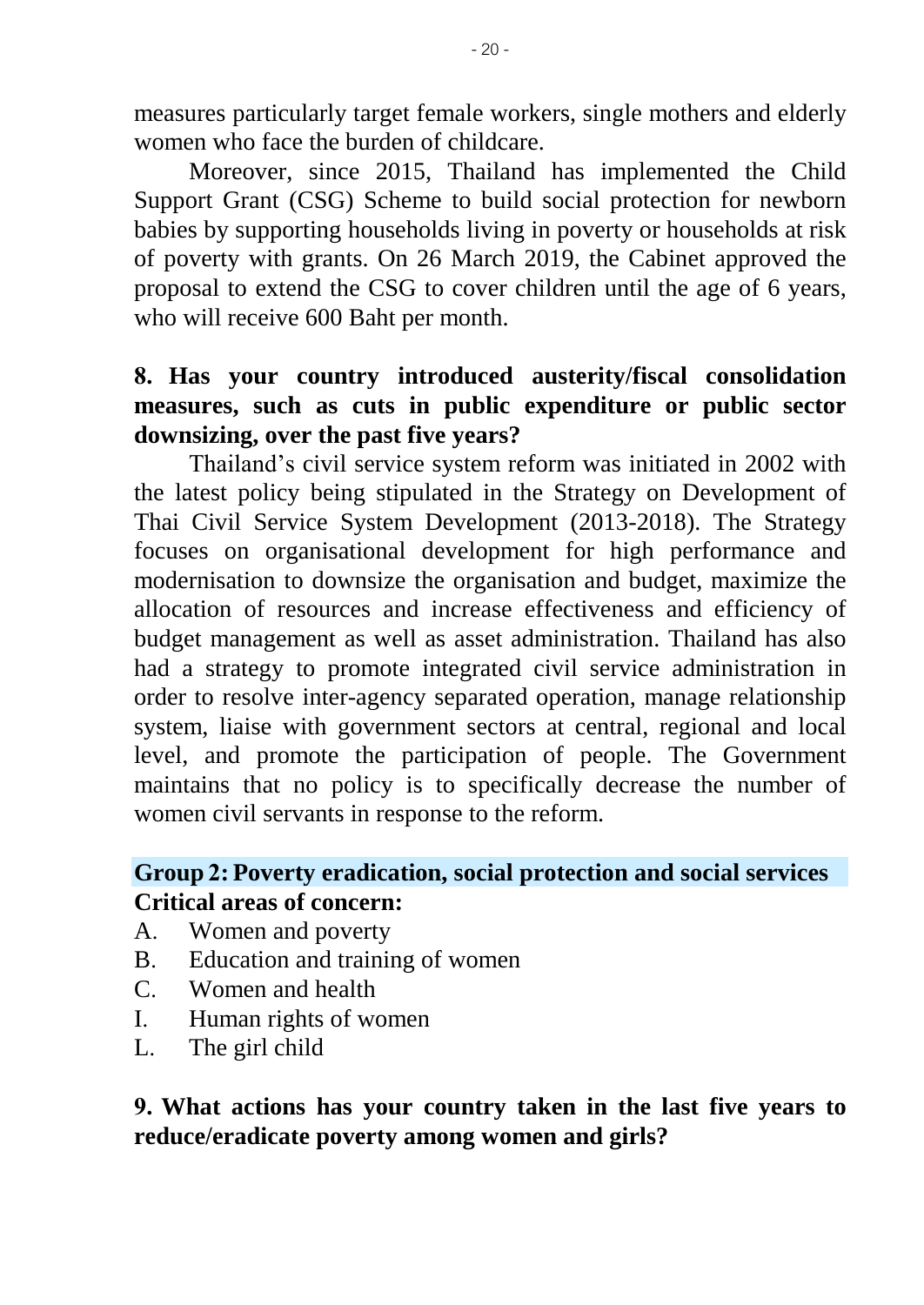**9.1 Promoted poor women's access to decent work through active labour market policies (e.g. job training, skills, employment subsidies, etc.) and targeted measures)**

The Royal Thai Government, through the Ministry of Labor, provides employment service free of charge to all, including the poor or unemployed women. Job applications can be registered at Employment Offices throughout the country, as well as the Ministry of Labor's website. In 2015, the Government launched "Smart Job Centers" which use an online platform to match employers and job seekers.

Moreover, the Ministry of Labor promotes various types of social protection. For instance, it has established the Home Workers' Fund which provides registered home workers access to a loan for their investments in materials and equipments that will improve their work.

To equip women with occupational skills, the eight Women and Family Development Learning Centers under the Department of Women's Affairs and Family Development provide training for target groups including women, children and LGBTQ people who lack educational opportunity, are unemployed or are informal workers. This training project encourages self-dependence and skills to provide for taking care of family.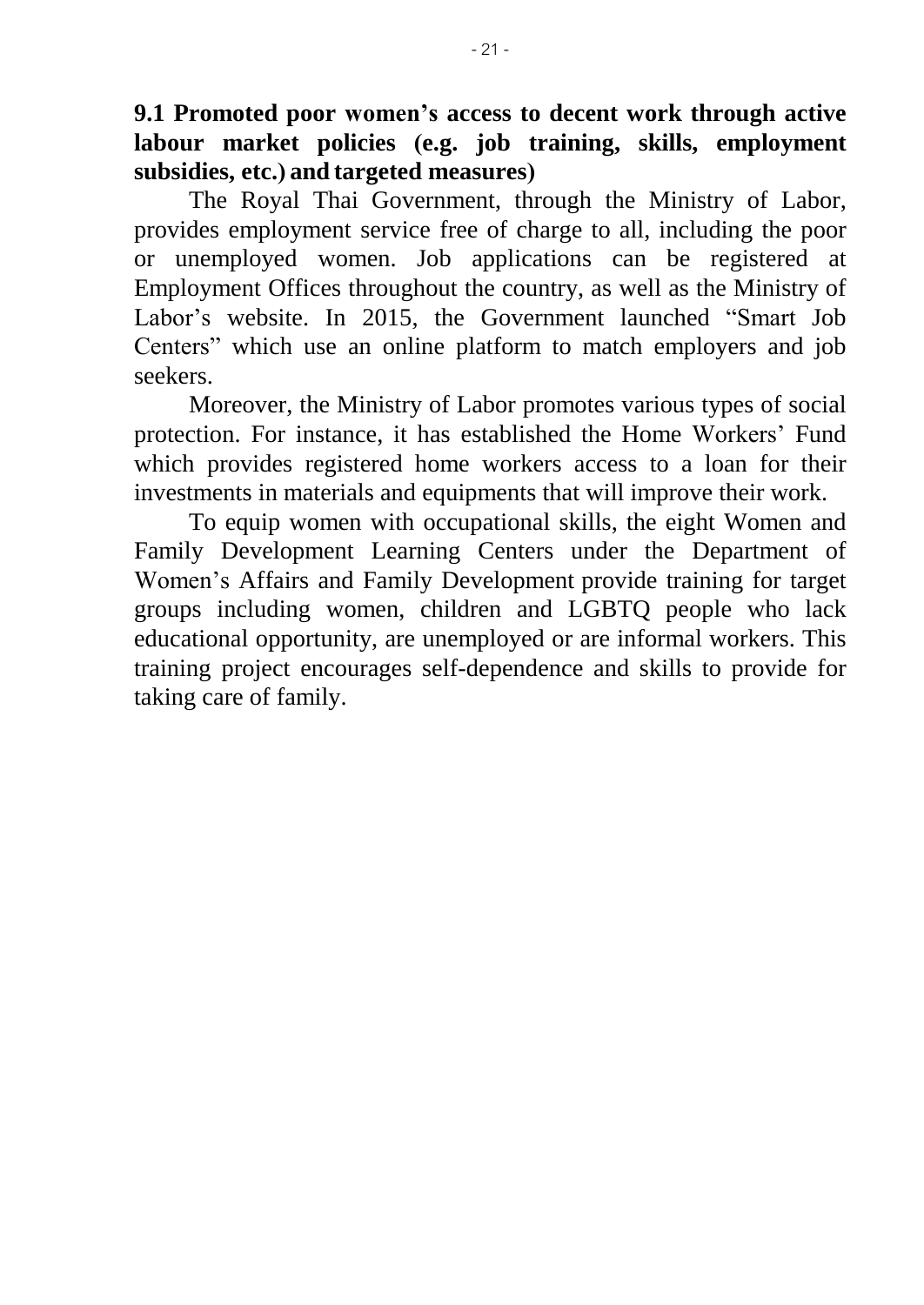|     |                              | No.<br>of       | <b>Persons</b> | who           | <b>Received</b> |
|-----|------------------------------|-----------------|----------------|---------------|-----------------|
|     |                              | <b>Training</b> |                |               |                 |
|     |                              |                 |                |               | 2019            |
|     |                              |                 |                |               | <b>Budget</b>   |
| No. | <b>Project</b>               | 2016            | 2017           | 2018          | Year            |
|     |                              | <b>Budget</b>   | <b>Budget</b>  | <b>Budget</b> | (Oct            |
|     |                              | Year            | Year           | Year          | 2018-           |
|     |                              |                 |                |               | Mar.            |
|     |                              |                 |                |               | 2019)           |
|     | Career development for risk  |                 |                |               |                 |
|     | groups (organized at the     |                 |                |               |                 |
| 1.  | <b>Learning Centers)</b>     | 5,757           | 5,979          | 5,703         | 3,499           |
|     | Livelihood skills for women  |                 |                |               |                 |
|     | and families (organized at   |                 |                |               |                 |
| 2.  | the community level)         | 6,425           | 5,400          | 5,012         | 3,169           |
|     | Group occupation promotion   |                 |                |               |                 |
|     | (organized at the community) |                 |                |               |                 |
| 3.  | level)                       | 1,360           | 1,200          | 1,598         | 1,109           |
|     | <b>Business opportunity</b>  |                 |                |               |                 |
|     | promotion for women          |                 |                |               |                 |
|     | (organized at the community  |                 |                |               |                 |
| 4.  | level)                       | 400             | 401            | 425           | 200             |
|     | <b>Total</b>                 | 13,942          | 12,980         | 12,738        | 7,977           |

**Results of the Occupational Skill Development for Women and the Family**

# **9.2 Supported women's entrepreneurship and business development activities**

In 2007, the Office of Small and Medium Enterprises Promotion supported the establishment of the Thai Women SMEs Association (TWoSA) to promote women entrepreneurship by building networks of women entrepreneurs, developing capacity and providing a consultancy service to women. The TWoSA continuously organizes activities to inspire and enhance the capacity of women entrepreneurs such as on technical and information technology to promote career development, increase income, and provide access to necessary business information.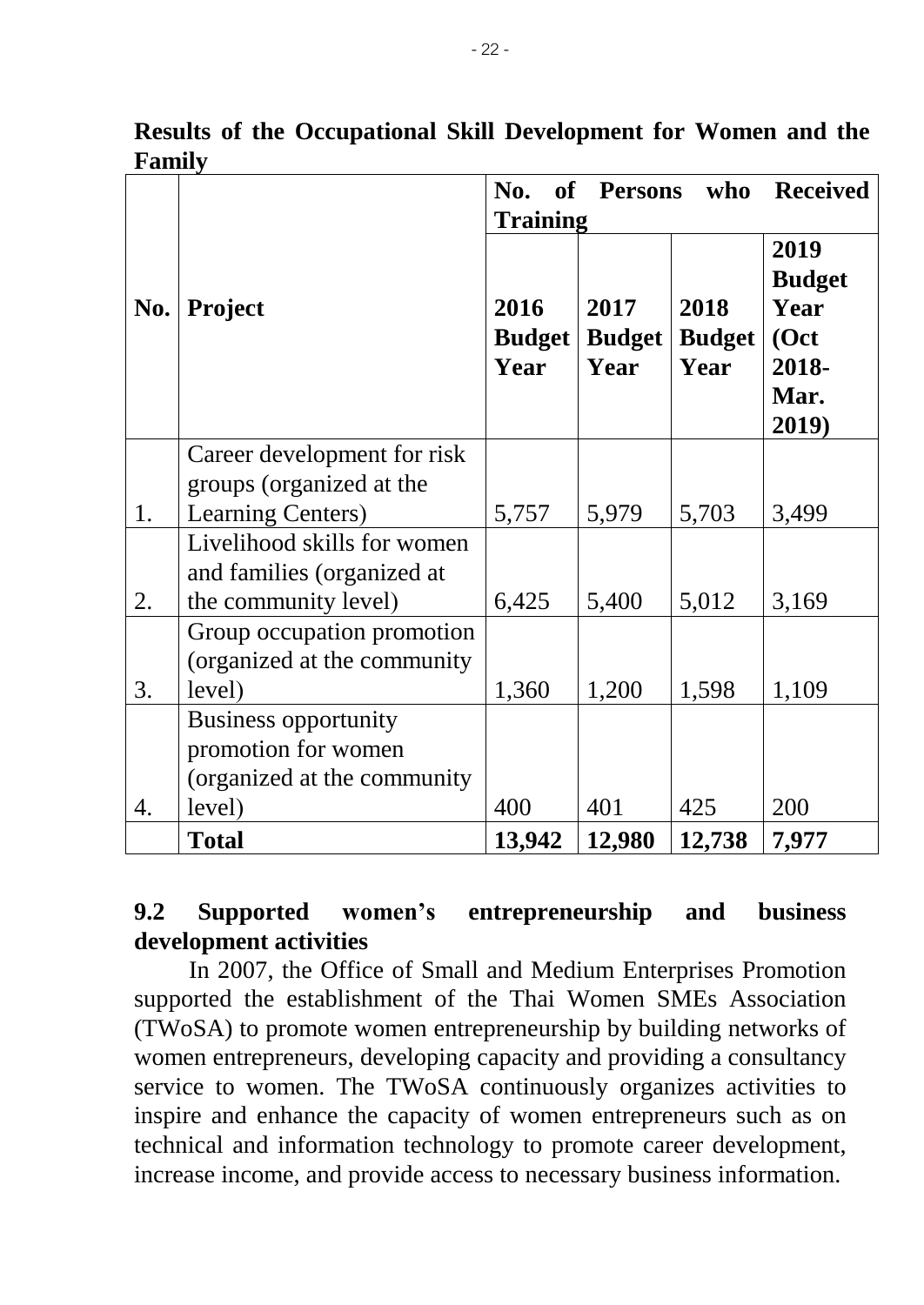At present, Thailand has six measures to increase the capacity of Small And Medium Enterprises (SMEs), including women's SMEs, through (1) financial measures, (2) tax measures (3) measures to advance and support transition of SMEs to Thailand 4.0, (4) measures to develop SMEs to Smart Enterprises, (5) measures to promote SMEs and community enterprises at the international market, and (6) measures to upgrade community-based economy for creating works, opportunities, and income, from grass-root economy.

Furthermore, Thailand has established the ASEAN Women Entrepreneurs Network Thailand (AWEN Thailand), as part of the ASEAN Women Entrepreneurs Network (AWEN), with the purpose of providing knowledge of business management and building inspiration for women in communities who want to develop business skills required at the international level.

### **9.3 Introduced/strengthened low-cost legal services for women living in poverty**

As part of the Government's effort to strengthen the legal and financial aid systems, the Justice Fund was created in 2015 to ensure that everyone, particularly the poor and those in vulnerable situations, have an equal access to justice. The Fund's assistance includes financial support for legal aid and lawyers, support in judicial proceedings including the gathering of proofs and evidences, court fees and bails, remedies for those affected, as well as public dissemination of basic legal knowledge. From October 2015 to present, women account for approximately 35 percent of people who have filed for legal or financial aid under the Justice Fund.

Furthermore, the Women Lawyers 'Association of Thailand under the Royal Patronage of Her Majesty the Queen has also contributed to women's access to justice, such as by periodically providing volunteer lawyers at different communities and conducting workshops and trainings on legal knowledge to women leaders, civil society leaders, and children and youth.

# **10. What actions has your country taken in the last five years to improve access to social protection for women and girls?**

Please see the answer to Question No.7 and 9 in Part 1.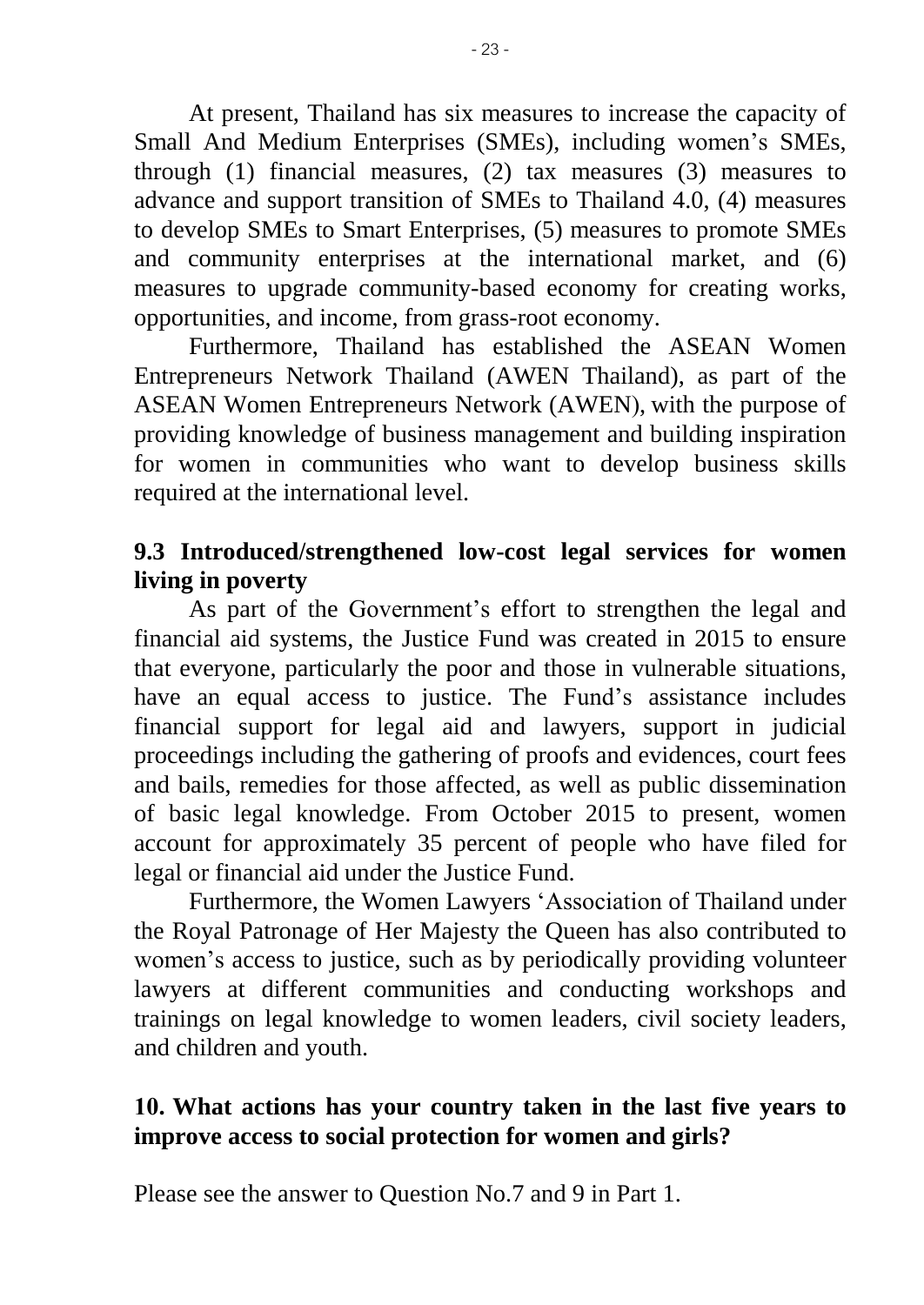**11. What actions has your country taken in the last five years to improve health outcomes for women and girls in your country?**

**11.1 Promoted women's access to health services through expansion of universal health coverage or public health services** 

Thailand's Universal Health Coverage (UHC) scheme is an inclusive national health service for all. As a result, 99 percent of the population is covered in either one of the healthcare schemes and thus enjoys a facilitated access to health services.

 In addition, a public health service called "Universal Coverage for Emergency Patients (UCEP)" has been initiated to increase survival opportunity and minimise disabilities of urgent patients in crisis to access the closest either public or private hospitals without advancing a medical treatment fee for the first 72 hours of initial service for any type of rights-holders.

Please also see the answers to Questions 2.3 in Part 1.

### **11.2 Expanded specific health services for women and girls, including sexual and reproductive health services, mental, maternal health and HIV services**

Please see the answers to Questions 2.3 and 3.4 in Part 1.

# **11.3 Strengthened comprehensive sexuality education in schools or through community programmes.**

Since 2018, the Ministry of Education has developed comprehensive sexuality education in school curriculum for primary and secondary school students in 6 dimensions including (1) Sexuality Development; (2) Sexual Health; (3) Sexual Behavior; (4) Relationships; (5) Values, Attitudes and Personal Skills; and (6) Social, Culture and Human Rights. Accordingly, schools are required to provide orientation, follow up, consultation, and regular evaluation of sexuality education and life skills development.

# **12. What actions has your country taken in the last five years to improve education outcomes and skills for women and girls?**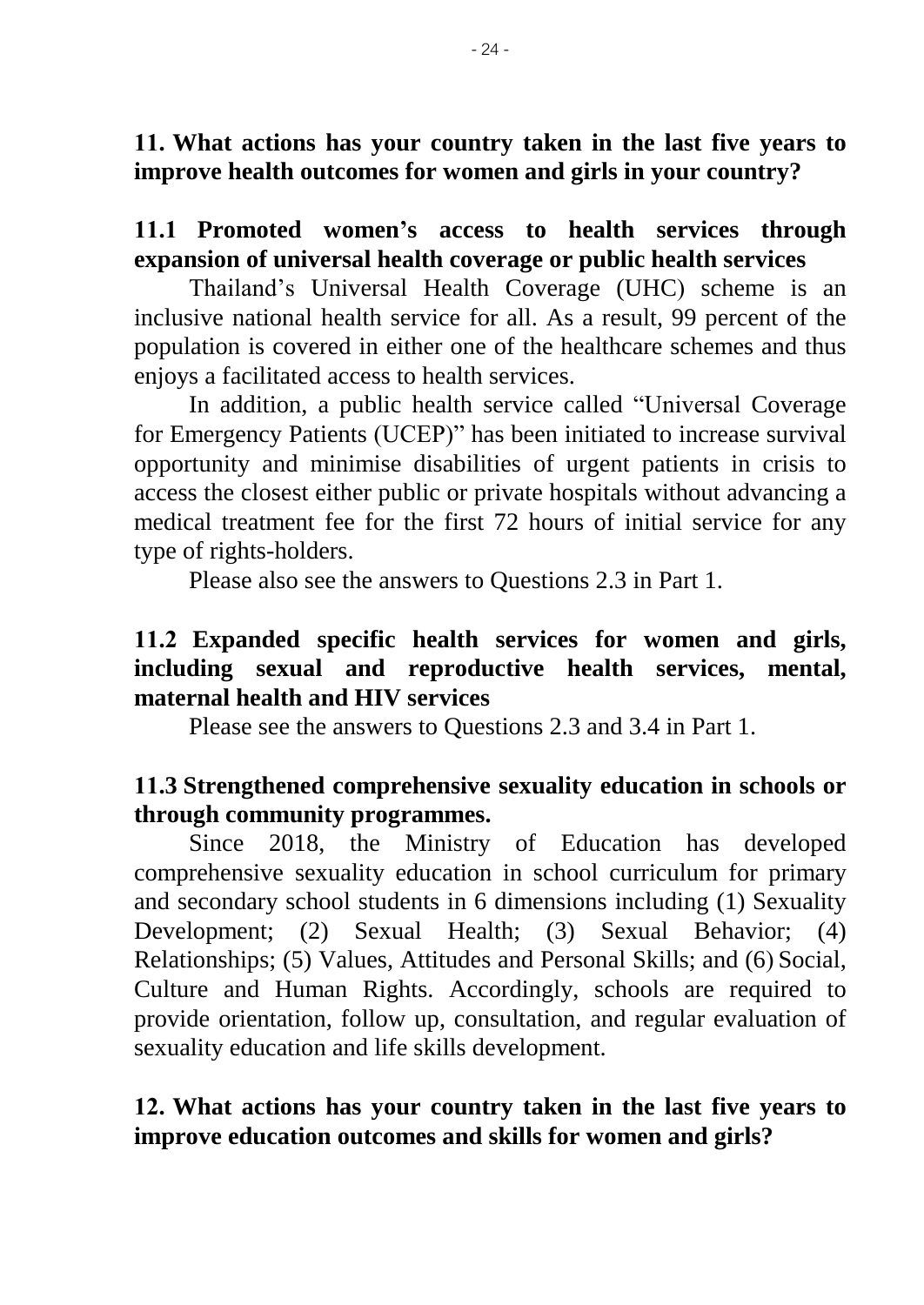Recognizing the society-wide issue of teenage pregnancy, the Act for the Prevention and Solution of the Adolescent Pregnancy Problem was enacted in 2016. The Act requires 5 ministries to work together in a holistic manner to prevent and solve the adolescent pregnancy problem. In terms of education, it is specified in Section 6 of the Act that educational institutions shall provide age-appropriate teaching and learning on sexuality studies; develop the ability of teachers in providing age-appropriate sexuality studies and counseling to prevent and solve the teenage pregnancy problem; establish a system to supervise, assist and protect teenage mothers to ensure that they receive education in a suitable and continuous manner, and also establish a referral system to ensure that they receive appropriate reproductive health services and social welfare. The Act was further complemented with the National Strategy for Prevention and Solution of the Adolescent Problem 2017-2026 and the Office of Basic Education Commission's measures to provide comprehensive sexuality education and emphasize on prevention.

The Act covers various adolescent groups without discrimination including LGBT, ethnic minorities, indigenous women and other minority groups. It also ensures that adolescents, especially in marginalized groups, receive accurate and adequate information in order to help them prevent unplanned pregnancy. The law also strengthens the line ministries collaboration and establishes a referral system for the provision of appropriate social welfare services.

Subsequently, the Ministry of Education issued a ministerial regulation in 2018 requiring academic institutions to prevent and address the problem of adolescent pregnancy, to provide care, assistance, and protection for pregnant students and ensure their appropriate and consistent education, as well as to provide case referral for further reproductive health services and appropriate social welfare. Pregnant students will also be able to change their study plan or suspend their study based on their needs and resume after giving birth. After having implemented the ministerial regulation, the situation of students' educational suspension and resignation due to pregnancy decreased from 53.5 percent in 2016 to 37.4 percent in 2018 while the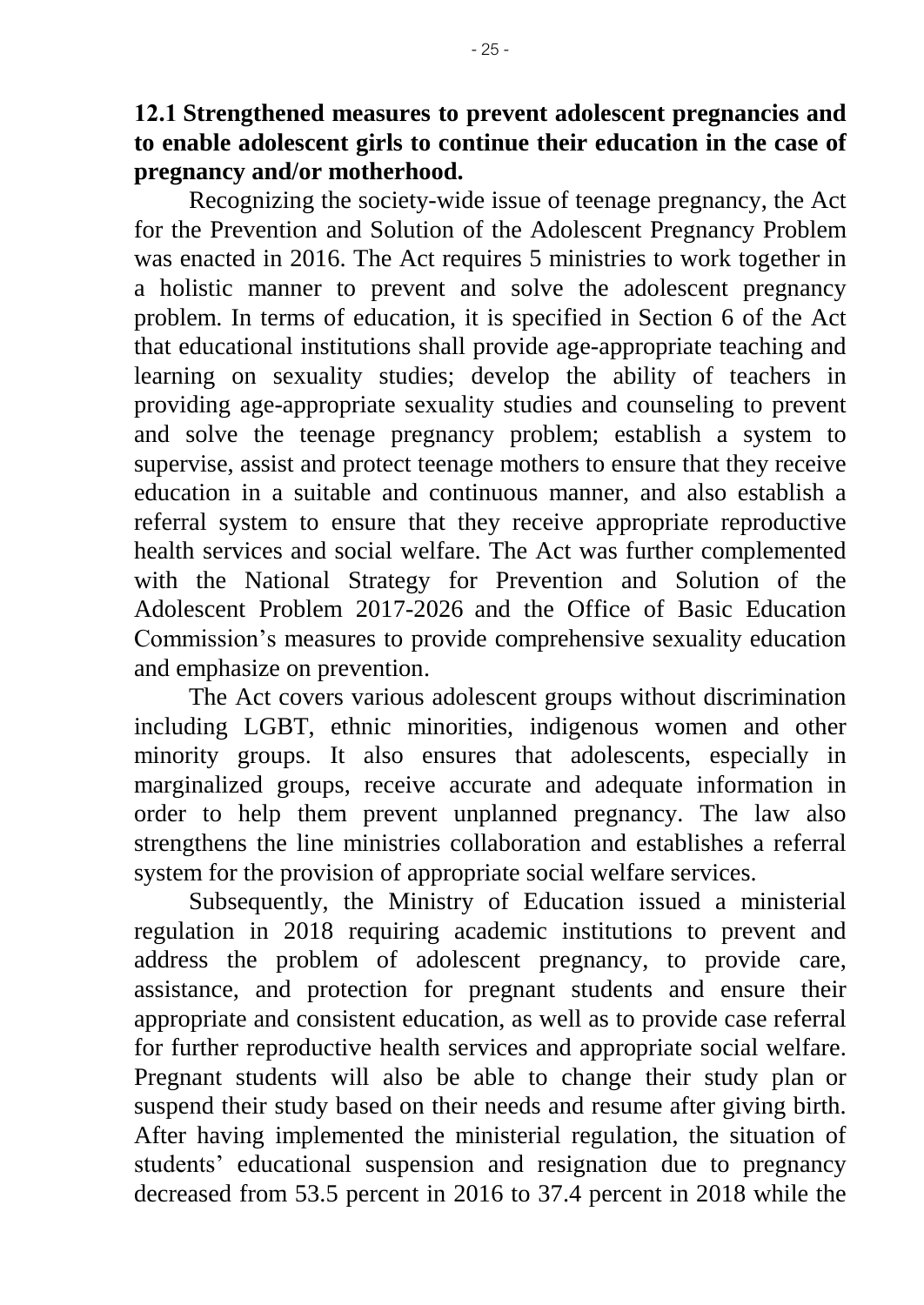number of pregnant students continuing their studies in the same academic institutions increased from 13.7 percent in 2016 to 23.3 percent in 2018. The number of young mothers returning to study at the same institution increased from 12.2 percent in 2016 to 24.1 percent in 2018. The number of young mothers who need to work after birthgiving decreased from 13.3 percent in 2016 to 6.4 percent in 2018.

In addition, the relevant authorities also organize activities to promote family relationships, to encourage families and guardians to have sexuality education communication with adolescents and business enterprises to provide knowledge to the employees. For example, the Youth Friendly Health Service is developed to provide Intra-uterine Devices (IUD) insertion service for women younger than 20 years old, to support poor teenage mothers to receive the Child Support Grant and to provide vocational trainings for their livelihoods. Furthermore, the National Health Security Office (NHSO) has supported service compensation for the prevention and controlling adolescent pregnancy, unsafe abortion, and unwanted pregnancy.

# **12.2 Increased access to skills and training in new and emerging fields, especially STEM (science, technology, engineering and math) and digital fluency and literacy**

Access to skills and training in Science, Technology, Engineering, and Mathematics (STEM) has also been the area of focus of the Thai educational system in recent years. The Ministry of Labour and the International Labour Organization (ILO) has been working together since April 2018 to develop the "Women in STEM Workforce Readiness and Development Programme". The Programme, spanning from 2019-2020, aims to reduce the skills gap between men and women and to prevent women from losing jobs due to them lacking the skills to operate new technology. The ILO has expressed a particular interest in working with Thailand to develop skills required for the electric and electronics industries.

# **12.3 Promoted safe, harrassment-free and inclusive educational environment for women and girls**

 The Office of Basic Education Commission (OBEC) under the Ministry of Education has issued measures on the protection and resolution of sexual harassment in academic institutions by determining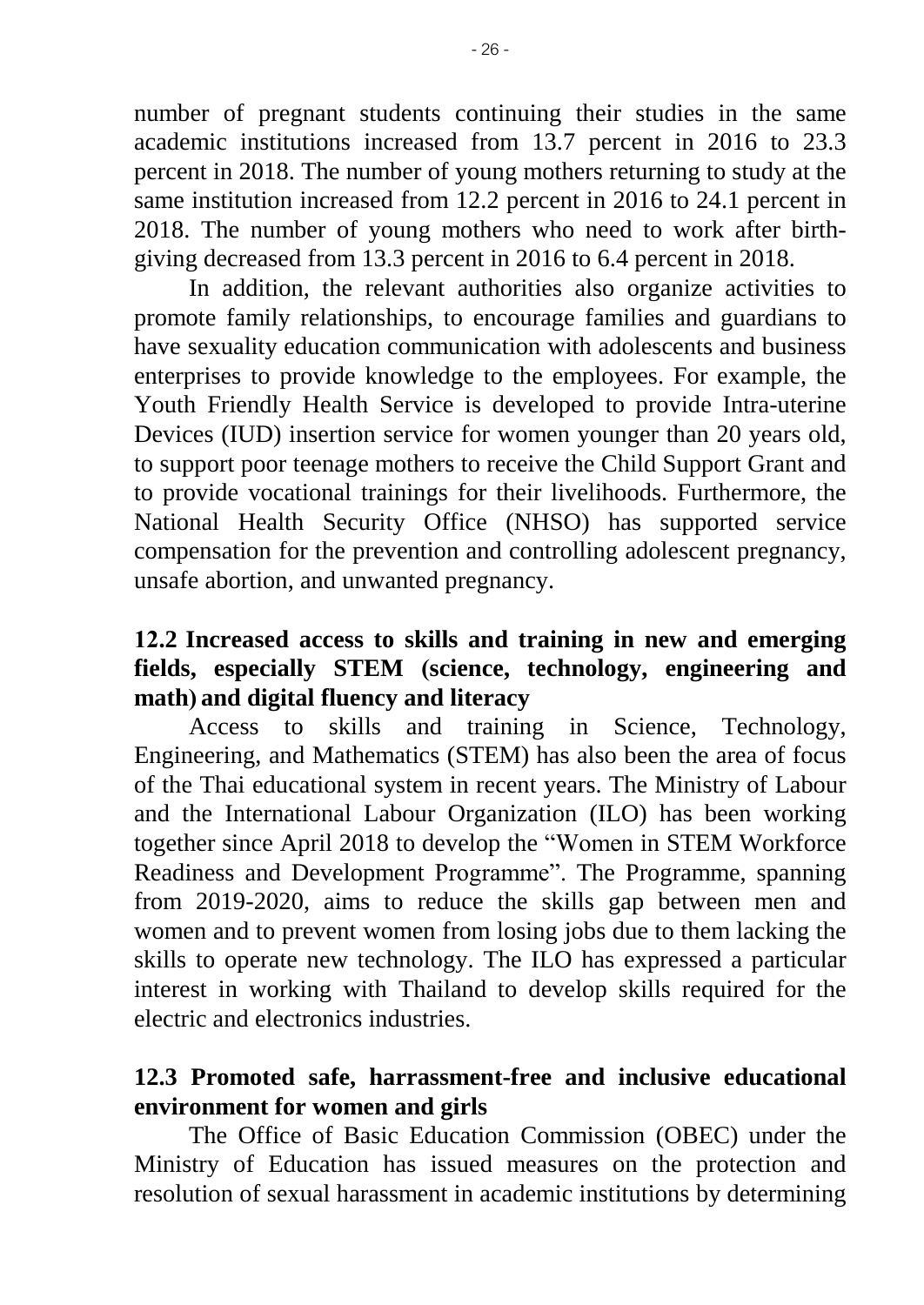all Secondary Educational Service Area and schools under the responsibility of OBEC to take these measures into action. The measures require academic institutions to protect and help students from sexual harassment by creating understanding among teachers, students, and parents. This includes the protection of students facing harassment in and outside of schools, as well as the monitoring through integrated cooperation with authorities such as the police, military, and administrative officers. In addition, the OBEC requires academic institutions to arrange an appropriate environment to avoid blind spaces to prevent incidents of sexual violence.

# **12.4 Others**

# **Group 3: Freedom from violence, stigma and stereotypes Critical areas of concern:**

D.Violence against women

- I. Human rights of women
- J. Women and the media<br>L. The girl child
- The girl child

### **13. In the last five years, which forms of violence against women and girls, and in which specific contexts or settings, have you prioritized for action?**

### **13.1 Intimate partner violence/domestic violence, including sexual violence and marital rape**

Intimate partner violence and domestic violence are key areas of challenges in Thailand. Available statistics from January to March 2018 show that 83.6 percent of violence committed against women and children occur within the family. A researched conducted by Mahidol University in 2016 on "Conflict between Work and Family in a Globalized Society" shows that 15.4 percent of married women have been subject to violence by their husbands. The World Health Organisation (WHO) surveyed the frequency of violence against women in 10 countries including Thailand and found that young women in the age range of 15-19 years, comparing with women at other ages, are at a higher risk of being violated physically and sexually by mostly partners or boyfriends. Most of the mentioned intimate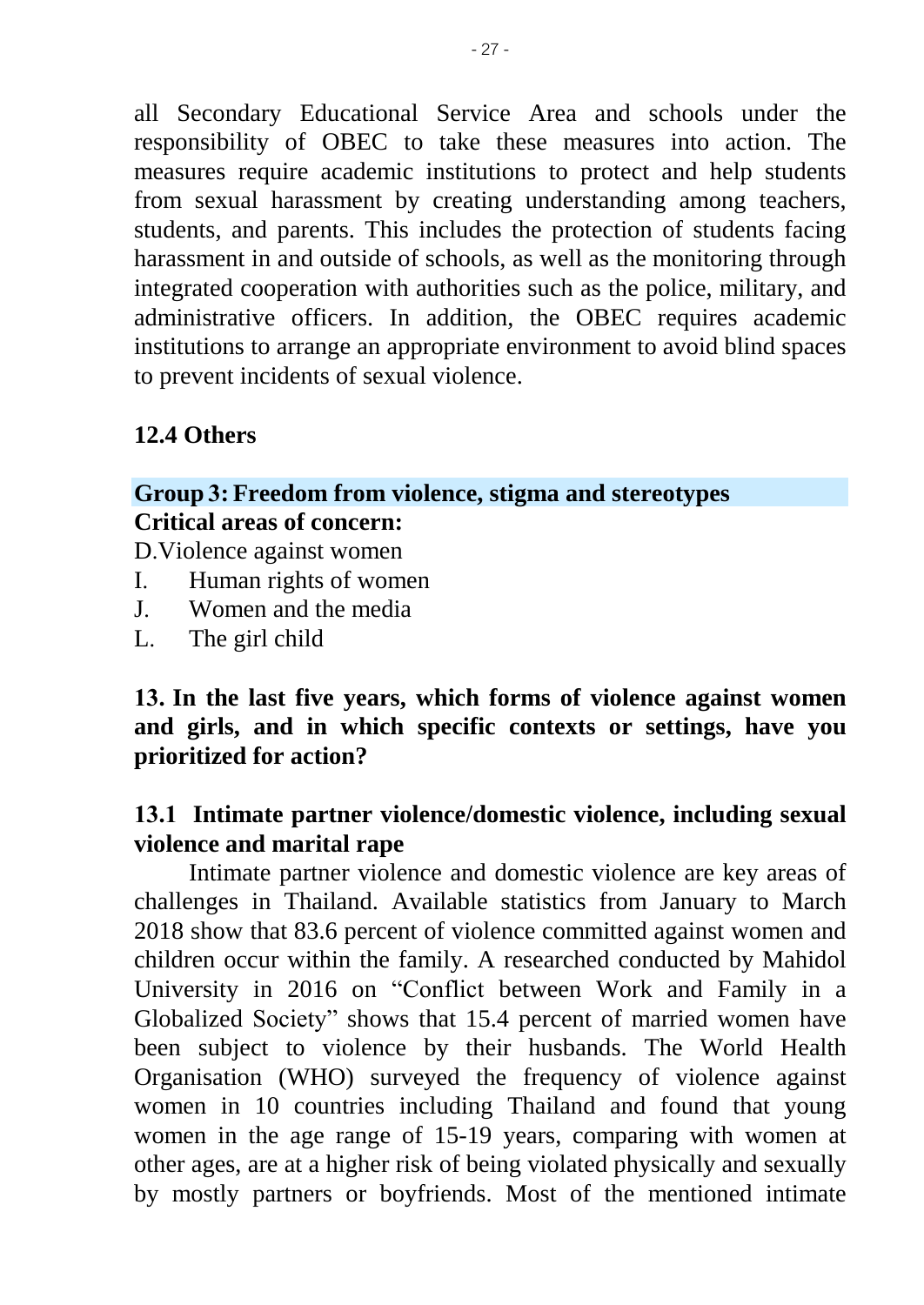partner violence in the WHO survey appears to occur between unmarried couples who live together.

| Year                | No. of | <b>Children</b> Women<br>Hospital victim of victim of Children<br>violence | <b>Violence</b><br>(person) | No.<br>and<br>Women          | of Average No.<br>violence<br><b>of</b><br>(person/day) |
|---------------------|--------|----------------------------------------------------------------------------|-----------------------------|------------------------------|---------------------------------------------------------|
|                     |        | (person)                                                                   |                             | ้จำนวน                       |                                                         |
| $*2557$ 426<br>2558 | 523    | 6,333<br>10,712                                                            | 7,666<br>13,265             | (person)<br>13,999<br>23,977 | 38<br>66                                                |

Table: Number of Children and Women victim of violence who come to OSCC, Ministry of Public Health

**NOTE:** 1. \* As in the 2014 fiscal budget, the use of OSCC Application causes deviation and lower number of targets\*

 2. At present, OSCC's services are inclusively extended to 896 hospitals under the Office of the Permanent Secretary Ministry of Public Health

| Year No. |          |                   |  |  | of No. of victims of Total Average |                       |  |
|----------|----------|-------------------|--|--|------------------------------------|-----------------------|--|
|          | hospital | violence (person) |  |  | (person) No.                       |                       |  |
|          |          | Male Female LGBTQ |  |  |                                    | Violence              |  |
|          |          |                   |  |  |                                    | $(\text{person/day})$ |  |
| 2559 558 |          | 1,079 18,919 20   |  |  | 20,018                             | 55                    |  |
| 2560 622 |          | 1,301 19,910 7    |  |  | 21,218                             | - 58                  |  |

Table: Number of victims of violence (gender classification) who come to OSCC, Ministry of Public Health

Source: Report on Domestic Violence Situation according to the section 17 of The Domestic Violence Victim Protection Act of B.E. 2007, 2017, p 4. (Ref: Health Administration Division, Ministry of Public Health, as of 23 November 2017)

#### **13.2 Trafficking in women and girls**

Since declaring anti-human trafficking as a national agenda, the Royal Thai Government remains firmly committed to combatting all forms of human trafficking. Our zero-tolerance policy towards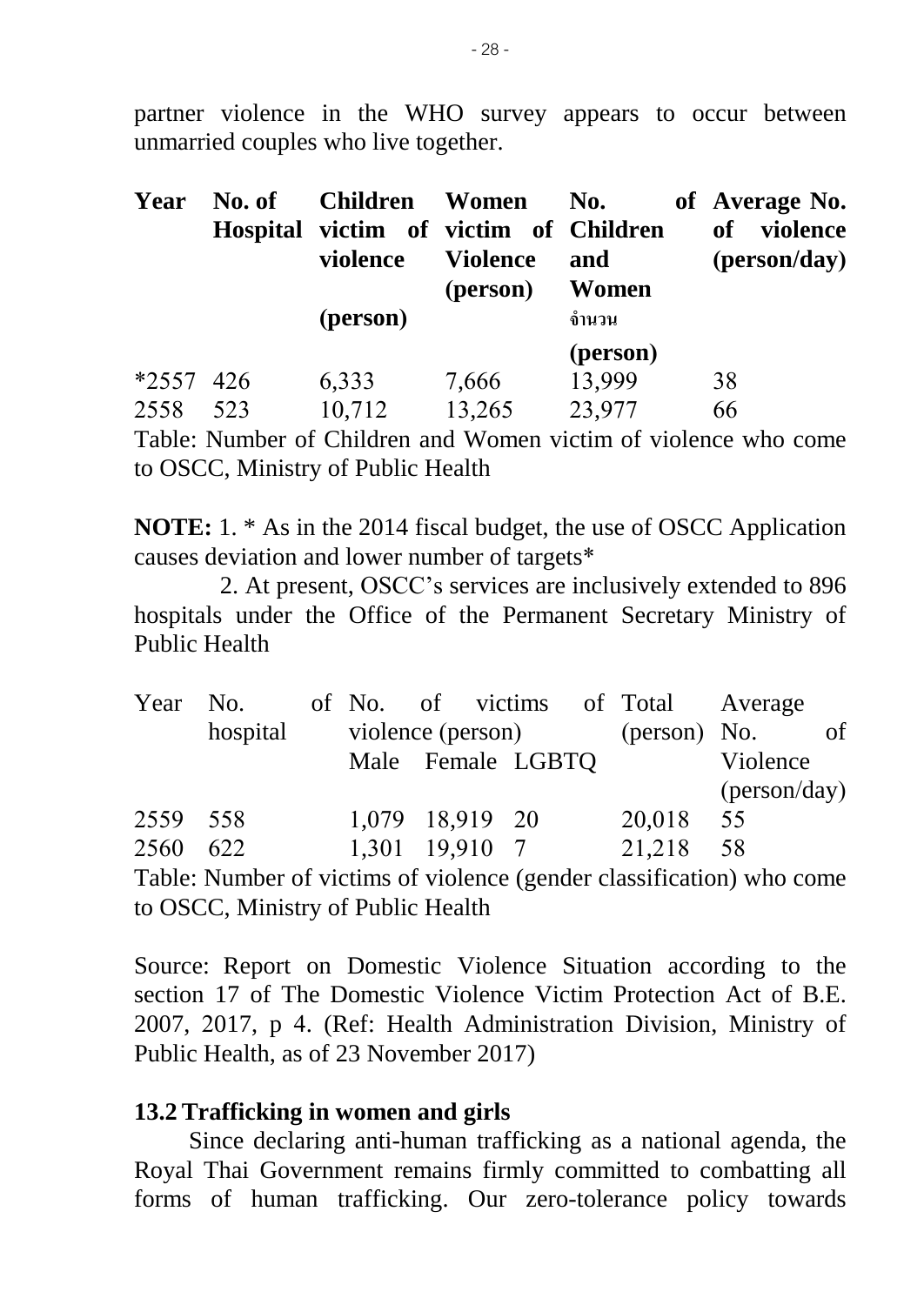trafficking in persons is one of the standing national priorities that inform the work of all concerned government agencies.

In 2018, a total of 304 human trafficking cases were initiated. The numbers gathered during 2017-2018 showed a downward trend following the period of 2015-2016. In 2018, 631 trafficking victims were rescued, which is an increase from a total of 455 in 2017. Such better situation of human trafficking in Thailand resulted from the Government's stringent law enforcement and prosecution which helped deter offenders.

The legal structure was strengthened by having amended the Prevention and Suppression of Human Trafficking Act B.E. 2551 (2008), including the most recent amendment in 2017 to revise the definition of the term "exploitation" to be more in line with the Protocol to Prevent, Suppress and Punish Trafficking in Persons, especially Women and Children under the United Nations Convention against Transnational Organized Crime.

In terms of protection, the Government has adopted a more victim-centric approach and enhanced protection services with a trauma-informed approach, including employing Victim Impact Statements in the courts to allow victims to testify in writing, instead of in person, to avoid confrontation with offenders and to help their emotional recoveries. Also, Thailand continues to provide protection and care for victims of trafficking and those in vulnerable situations regardless of their status. The protection took into account their human rights and health and safety concerns. Persons in vulnerable situations such as irregular migrants, illegal immigrants, women and children are provided protection by the MSDHS.

The Government recognizes the importance of recruiting female officers to work in the protection system. In 2018 there were a total of 627 female officers from relevant agencies including the Royal Thai Police, the MSDHS, the Ministry of Labour and the Ministry of Interior.

On prevention, the MSDHS organized awareness-raising campaigns for children, women and their families to engender longterm and sustainable effects, provided anti-sex trafficking education programmes for students in over 3,000 schools and universities, and organized vocational training programmes to develop skills and promote decent jobs for women at risk of human trafficking in local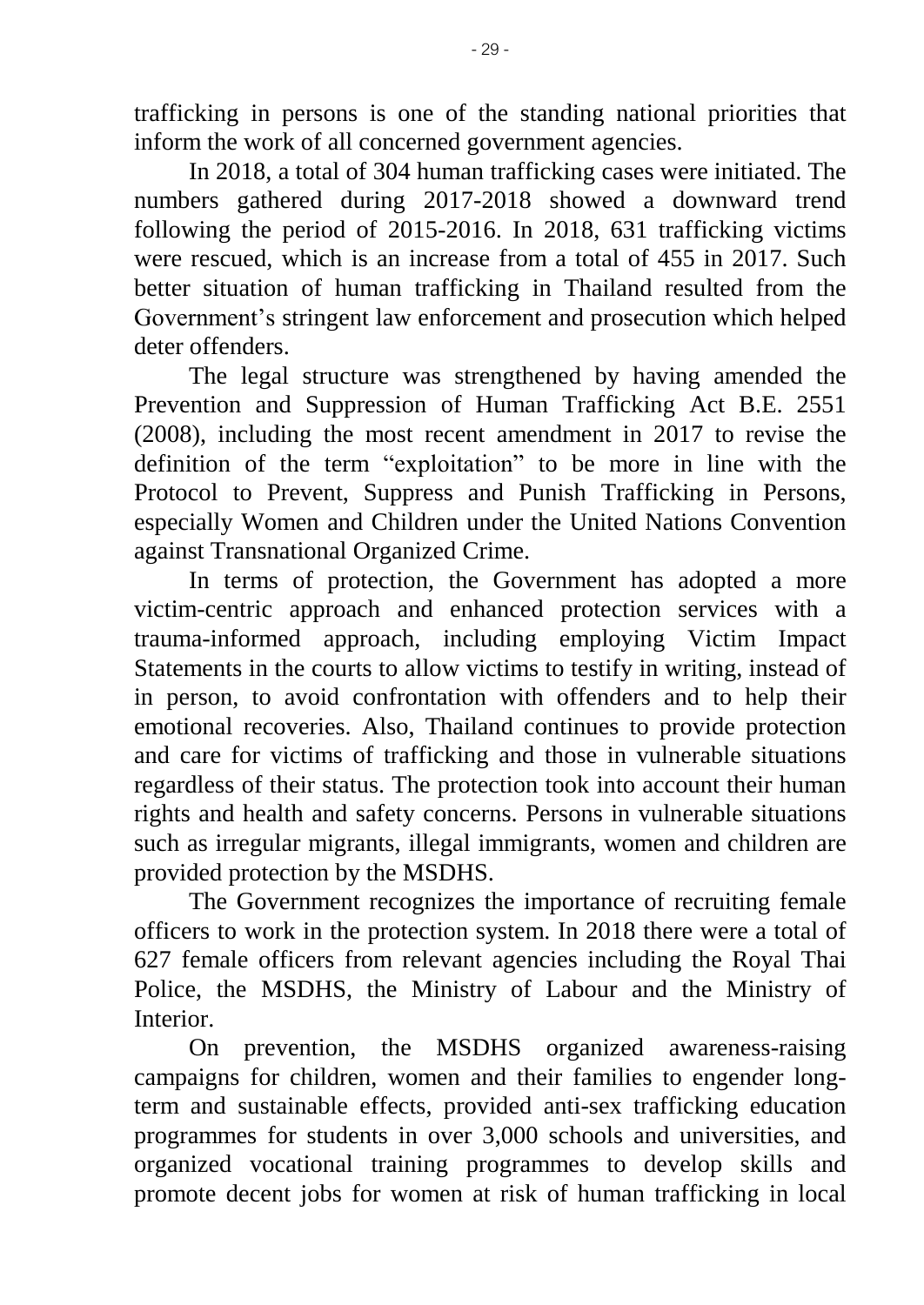communities through the eight Women and Family Development Learning Centers across the country. Furthermore, the MSDHS implemented measures to provide durable protection for vulnerable groups of children, including children selling garlands and children selling products in public premises, and provided a wide range of education, training and protection programmes which will enable these children to live better lives.

#### **13.3 Sexual harassment and violence in public places, educational settings and in employment**

Please see answers to Questions No. 6.1 and 6.2.

### **14. What actions has your country prioritized in the last five years to address violence against women and girls?**

### **14.1 Introduced or strengthened violence against women laws, and their enforcement and implementation**

The Domestic Violence Victims Protection Act of B.E. 2550 (2007) has been a key legislation to prevent and address domestic violence in the country. However, after having been enforced for 10 years, the said Act was replaced the Promotion of Family Institution Development and Protection Act, which will come into effect on 20 August 2019. In order to address problematic issues in its operation and improve several parts, the new Act focuses on prevention, assistance, and development in order to strengthen a family development process and protect families from violence.

Please also see answers to Questions No. 2.5 and 5.2.

### **15. What strategies has your country used in the last five years to prevent violence against women and girls?**

 The Women Development Strategy (2017-2021) includes Strategy 4 on protective and corrective measures. Strategy 4 has the objective to build a peaceful and safe society, including creating a safe and violent-free environment for women in their families, communities and societies. The Strategy also promotes research and building a knowledge base on reducing violence and protecting victim's rights.

Please also see answers to Questions No. 13 and 14.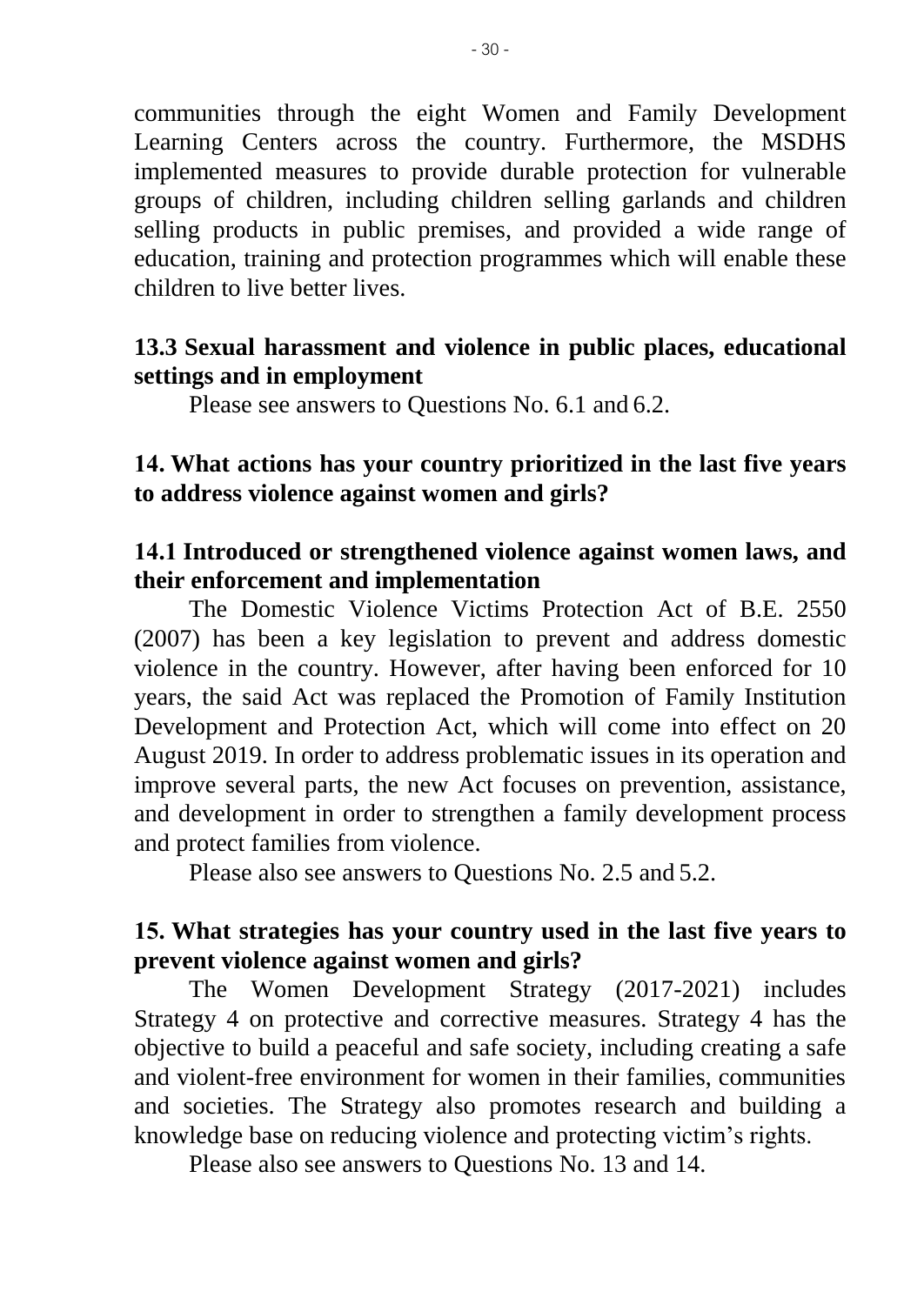**16. What actions has your country taken in the last five years to prevent and respond to violence against women and girls facilitated by technology (online sexual harassment, online stalking, nonconsensual sharing of intimate images)?**

#### **16.1 Introduced or strengthened legislation and regulatory provisions**

Thailand enacted the Computer Crimes Act B.E. 2550 (2007) and its additional amendment to prevent computer-related crimes. In cases of obscene data dissemination, Section 14 (4) can be enforced to deal with the offence and punish the offender. From 2015-2019, the Royal Thai Police has suppressed 4,370 URLS of obscene websites.

#### **17. What actions has your country taken in the last five years to address the portrayal of women and girls, discrimination and/or gender bias in the media?**

The Office of National Broadcasting and Telecommunications Commission has worked under the Act on Organization to Assign Radio Frequencies and to Regulate Broadcasting and Telecommunications Services, B.E. 2553 (2010) to address gender discrimination and bias. The media campaign on "Violence on Thai TV dramas" has raised awareness through viral videos and infographics disseminated on social media, such as Twitter, Facebook, YouTube and Line in 2017. Relevant authorities also organized a training workshop on "Women in Media" in 2016, conducted a seminar on "Protection of the Rights of Children and Women on TV Shows and News" and conducted a research to develop the Guideline on Women's Human Rights-based TV Programme Broadcasting in 2014. In addition, the Office of National Broadcasting and Telecommunications Commission has worked with UNESCO to organize the UNESCO-NBTC Workshop on "Media and Communication: Women Make the News Thailand" in 2018, including an event to launch an online database of 300 women experts on various issues for media developed by UNESCO in 2017 (available at [www.wmnthailand.org\)](http://www.wmnthailand.org/).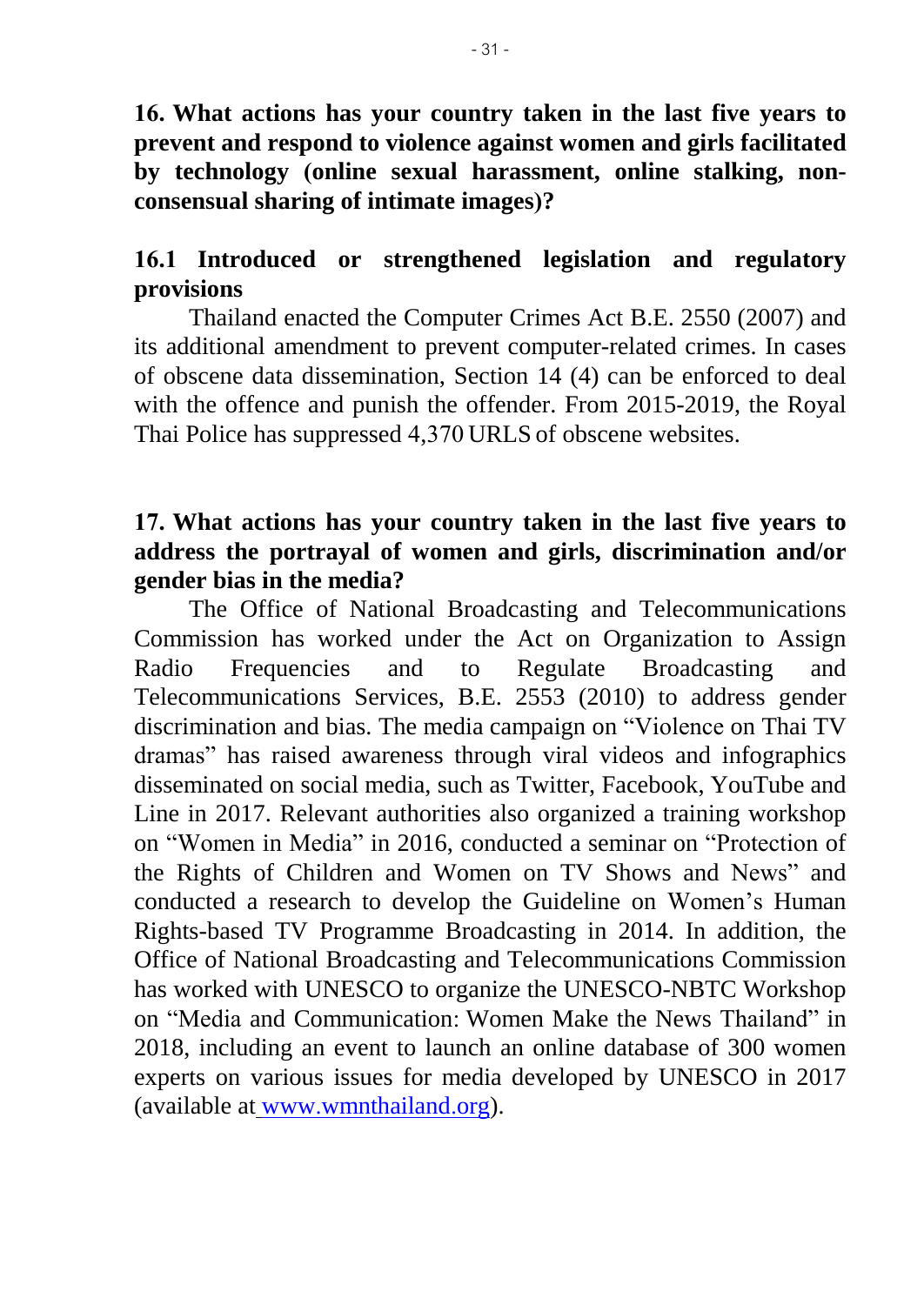**18. Has your country taken any action in the last five years specifically tailored to address violence against specific groups of women facing multiple forms of discrimination?**

Please see the answer to Question No.3

**Group 4 : Participation, accountability and gender-responsive institutions**

**Critical areas of concern:**

**G.Women in power and decision-making**

**H.Institutional mechanisms for the advancement of women**

**I. Human rights of women**

**J.Women and the media**

**L.The girl child**

**1 9 . What actions and measures has your country taken in the last five years to promote women' s participation in public life and decision-making?**

# **19.1 Encouraged the participation of minority and young women, including through sensitization and mentorship programmes**

The Royal Thai Government has organised the National Women Assembly meeting since 2008. (Details in the answer to Question No. 1). Held annually, the National Women Assembly brings together women's organizations, civil society organizations and different groups of women from around the country including older women, ethnic women, Muslim women as well as LGBT persons. In 2019, the Children and Youth Council was invited to participate and exchange perspectives in the Assembly.

The recommendations obtained from the National Women Assembly are submitted to the Prime Minister and presented to the National Committee on the Policy and Strategy for the Advancement of Women. They will be further developed as a part of national policies and strategies for the promotion of gender equality in Thailand. Some of the recommendations were related to women's health, senior population growth and special measures to facilitate girls' access to education in the case of unplanned pregnancy.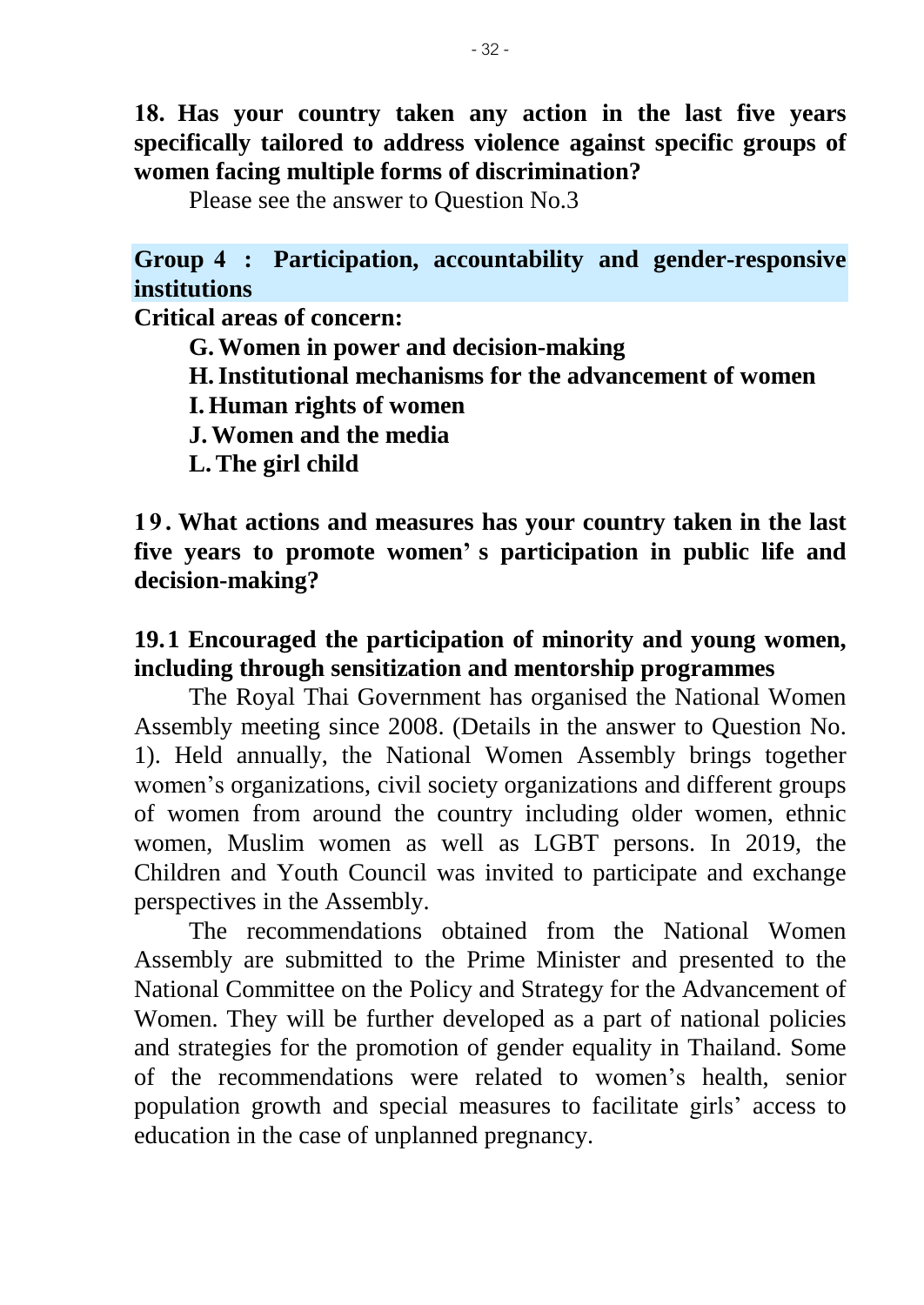### **19.2 Provided opportunities for mentorship, training in leadership, decision-making, public speaking, self-assertion, political campaigning**

In 2018, the MSDHS started to develop a training curriculum to promote women's participation in local politics.

**2 0 . What actions has your country taken in the last five years to increase women' s access to expression and participation in decision-making in the media, including through information and communication technologies (ICT)?**

# **2 0 . 1 Taken measures to enhance access, affordability and use of ICTs for women and girls ( e. g. free wifi hubs, community technology centers)**

As part of the Thailand 4.0 policy to increase access to digital technology in Thailand, the Ministry of Digital Economy and Society (MDES) initiated the Village Broadband Internet Project (Net Pracharat) to expand high-speed internet networks to reach every village in the country. In December 2017, MDES and the Telephone of Thailand Public Company Limited (TOT) completed the installation of fiber cable networks to 24,700 targeted rural villages throughout the country. As of November 2018, there are about 4.5 million users registered to access Wi-Fi Net Pracharat. Newly registered increase around 200,000-300,000 users in every month. In addition, training workshops were provided to people in the areas where Net Pracharat is set up, to provide advice to women on appropriate use of the internet.

 Furthermore, the Office of National Broadcasting and Telecommunications Commission has nationwide established the USO Net Centers (USONET) to provide high-speed internet for target groups including people with disabilities, children, elderly, disadvantaged persons, and low-income people.

# **20.2 Collaborated with employers in the media and ICT field to improve internal policies and hiring practices on a voluntary basis**

In 2016, the Department of Women's Affairs and Family Development and the Federation of Thai Industries, Khonkaen Chapter, signed the Memorandum of Agreement (MOA) with mutual intention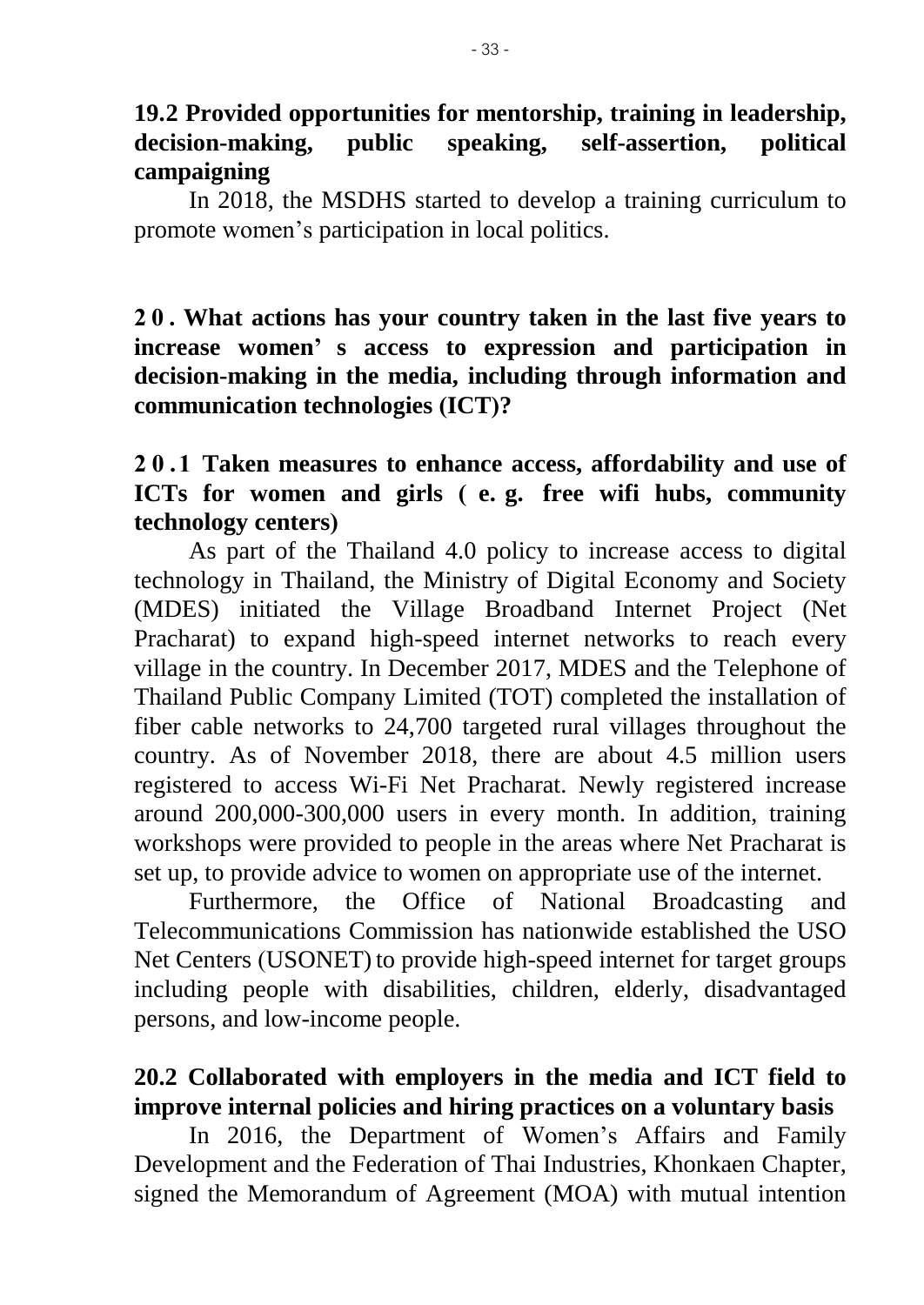to cooperate in building labour market networks and publicising labour information. The Online Labor Matching Network systematically recruits labour and workers for occupational promotion and income development for students, workers and other people to exchange information on building labour market networks.

# **20.3 Other**

Thailand has promoted digital skills development in several areas, for instance, in the use of agricultural technology and innovation to develop local wisdom and agricultural occupations, which are useful and practical for young women.

Partnerships include cooperation with the International Telecommunication Union (ITU), the Food and Agriculture Organization of the United Nations (FAO) and the Research Center of Communication and Development Knowledge Management (CCDKM).

# **21. Do you track the proportion of the national budget that is invested in the promotion of gender equality and the empowerment of women (gender-responsive budgeting)?**

Yes, the budget provision is determined in Section 71, Paragraph 4 of the Constitution which states that "in allocating the budget, the State shall take into account the different necessities and needs with respect to gender, age and conditions of persons to ensure fairness". Thailand has approved an action plan in accordance with the Women Development Strategy 2017-2021 with a total budget of 7,955,877,500 THB. The next step is for the MSDHS to work with the Budget Bureau to mainstream gender-responsive budgeting by raising awareness of inclusive budgeting for all groups of people.

# **22. As a donor country, does your country track the proportion of official development assistance (ODA) that is invested in the promotion of gender equality and the empowerment of women (gender-responsive budgeting)?**

**23. Does your country have a valid national strategy or action plan for gender equality?**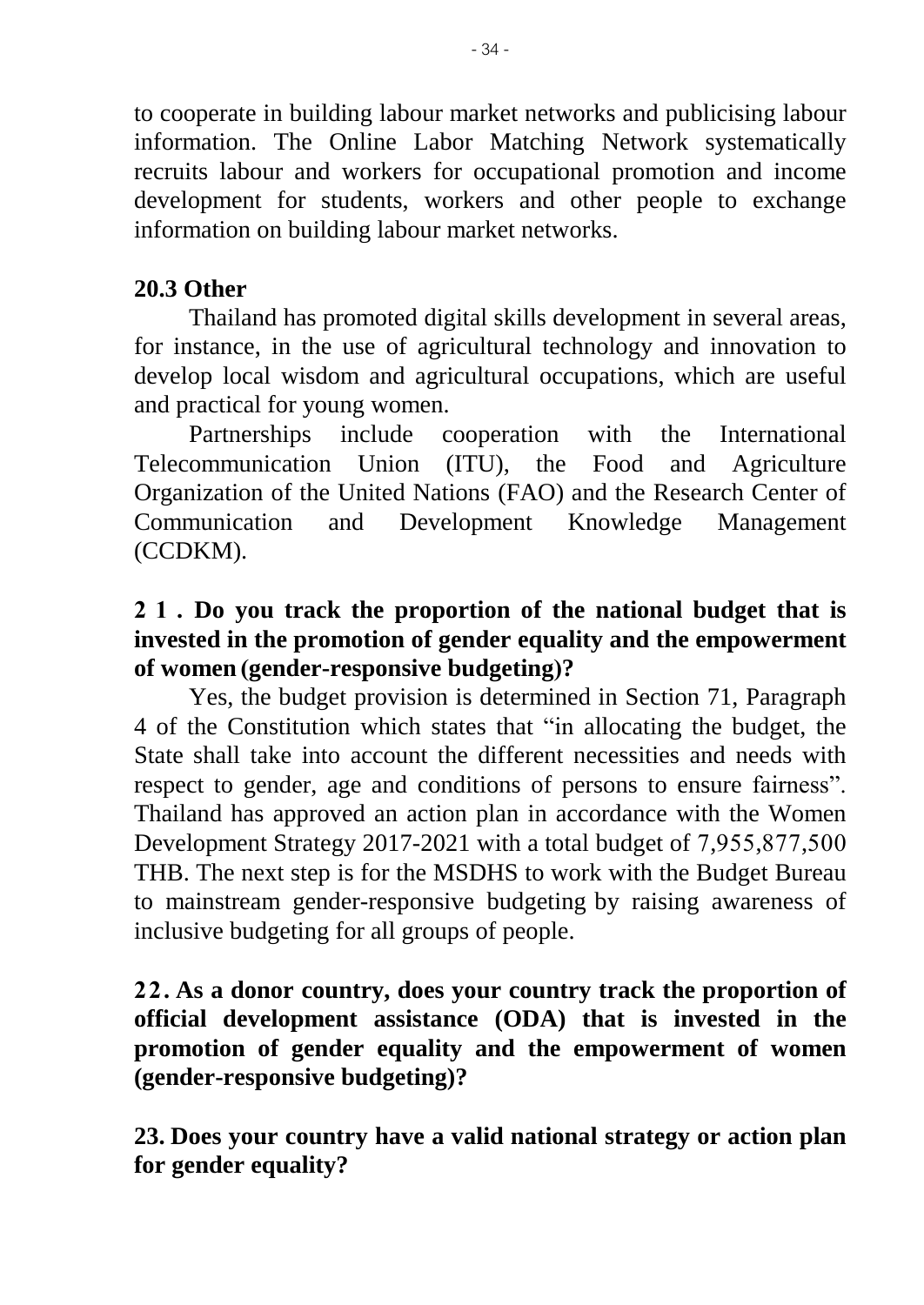Thailand has developed in total 11 women development strategies which emphasize the mainstreaming of gender equality into all aspects of the country's development. The current Women Development Strategy (2017-2020) has a vision of "building an equal society without discrimination and fostering a good quality of life with safety and security for women in a modernized nation".

In addition to the Women Development Strategy, Thailand has formulated (1) the roadmap to implement SDG 5; (2) the strategy and operational plan for the Gender Equality Promotion Fund 2019-2021; and ( 3) the draft action plan for advancing gender equality 2019-2022 under the Gender Equality Act.

**24. Does your country have an action plan and timeline for implementation of the recommendations of the Committee on the Elimination of Discrimination against Women (if a State party), or of the recommendations of the Universal Periodic Review or other United Nations human rights mechanisms that address gender inequality/discrimination against women?**

The Cabinet has approved national action plans to implement the recommendations Thailand received and its voluntary pledges during both cycles of the Universal Periodic Review.

As for recommendations by treaty bodies, the key responsible agency (in the case of CEDAW it is the MSDHS) has reported the results of the dialogue and concluding observations to the Cabinet. Such results will be distributed to all relevant agencies for further action.

#### **25.Is there a national human rights institution in your country?**

The National Human Rights Commission (NHRC) was established in accordance with the Constitution of the Kingdom of Thailand. B.E. 2540 (1997) as an independent organization, to promote and protect the rights and liberties of the people. The NHRC currently operates under the Organic Act Law on the National Human Rights Commission B.E. 2560 (2017) under the Constitution of the Kingdom of Thailand B.E. 2560 (2017).

The NHRC has the duties and powers to examine and report the correct facts on violation of human rights in all cases without delay, and to suggest suitable measures or guidelines in order to prevent or redress human rights violation including the provision of remedy to the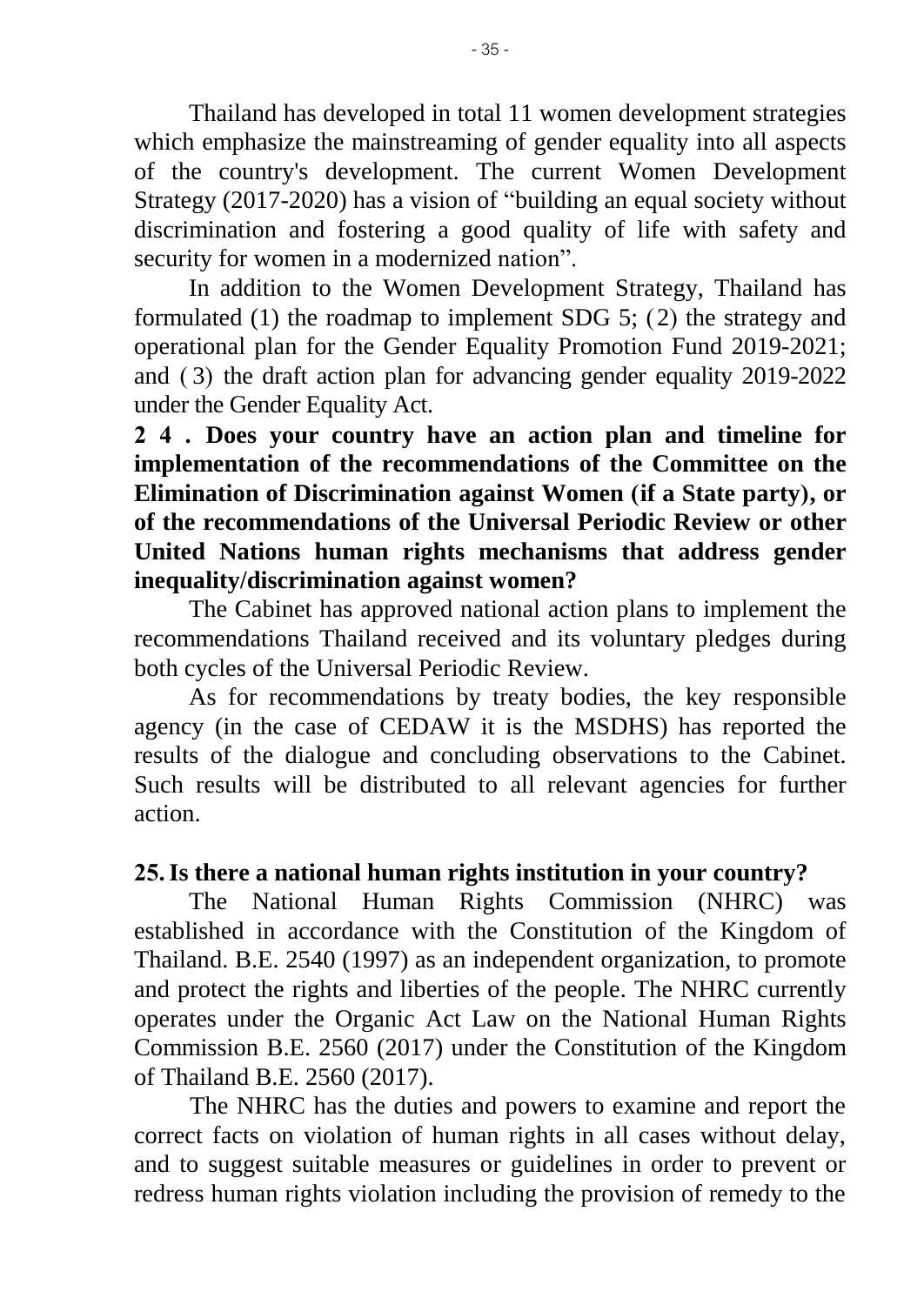person affected by the violation of human rights to the relevant State agencies or private sector; and to prepare a report on the result of evaluation of human rights situation of the country to submit to the National Assembly and the Council of Ministers, and to disseminate it to public.

The NHRC has been active on gender issues, including by presenting recognition awards to women human rights defenders and submitting a shadow report to the CEDAW Committee for Thailand's recent review.

#### **Group 5: Peaceful and Inclusive Societies Critical Areas of Concern:**

**E.Women and armed conflict**

**I. Human Rights of women**

**L.The girl child**

**2 6 . What actions has your country taken in the last five years to build and sustain peace, promote peaceful and inclusive societies for sustainable development and implement the women, peace and security agenda?**

# **26. 1 Adopted and/ or implemented a National Action Plan on women, peace and security**

Thailand has established the Sub-Committee on Women, Peace, and Security under the National Committee on the Status of Women to develop guidelines on providing assistance and protection, empowering women affected by conflict and violence, building networks to protect women who are at risk of being affected by violence, and advancing policies and measures to protect and assist them.

Accordingly, the National Measures and Guidelines on WPS 2017 – 2021 were developed and comprised of key measures regarding prevention, rights protection, remedy and rehabilitation, capacity building, multi-stakeholder cooperation of government sectors, private sectors, CSOs, and women's groups and the advancement of mechanisms, in line with UNSC Resolution 1325. The drafting process involved discussions with civil society organizations and women in affected communities, with support from UN Women.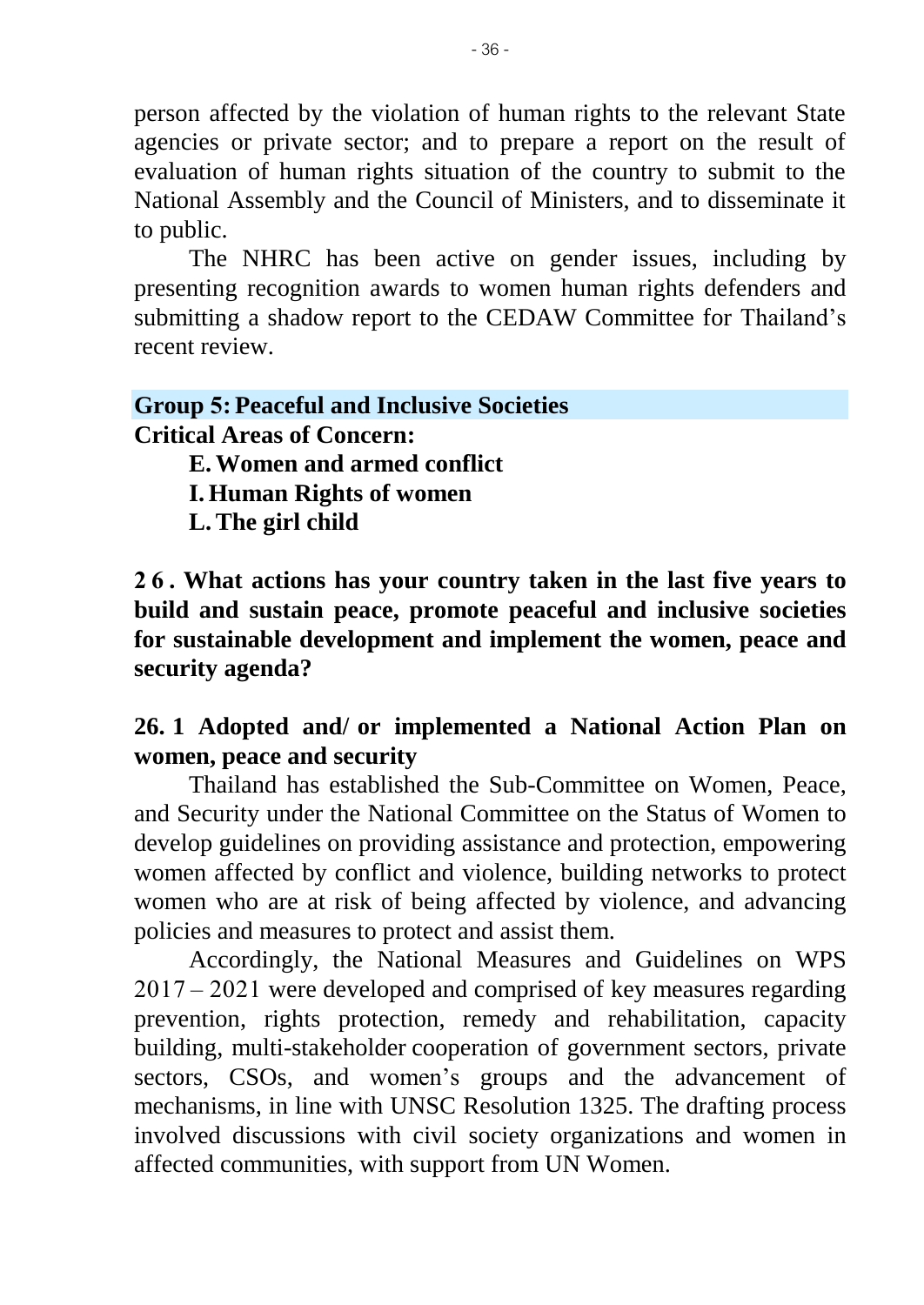**26.2 Integrated women, peace and security commitments into key national and inter-ministerial policy, planning and monitoring frameworks**

Thailand has continuously supported and advocated the participation of women in United Nations peace operations. There are currently 27 Thai officers serving in different peace operations including 20 men and 7 women in peace operations of UNAMID (Darfur, Sudan), UNMOGIP (India and Pakistan), and UNMISS (South Sudan).

At regional level, Thailand joined the Joint Statement on Promoting Women, Peace and Security in ASEAN on 13 November 2018 to promote ASEAN members' role in regional peace operations according to the Women, Peace and Security Agenda.

The Southern Border Provinces Administration and Development Strategic Plan 2016-2018 of the National Security Council seeks to, inter alia, promote participation of local communities in decisionmaking at all levels including women, children and youth, which is in line with the WPS agenda.

**2 7 . What actions has your country taken in the last five years to increase the leadership, representation and participation of women in conflict prevention, resolution, peacebuilding, humanitarian action and crisis response, at decision-making levels in situations of armed and other conflicts, and in fragile or crisis settings?**

### **27.1 Promoted and supported women's meaningful participation in peace processes and the implementation of peace agreements**

Thailand attaches importance to fostering the participation of women in all decision-making processes. The Royal Thai Government has made efforts to involve women in dialogues with relevant stakeholders as well as provide them with trainings to build their capacity on mediation, reconciliation, and negotiation. Some of the activities done are, as follows:

The Muslim Women Association was established to provide necessary assistance to Muslim women in the Southern border provinces of Thailand. The Royal Thai Government also provides the opportunity and venue for women to participate and work in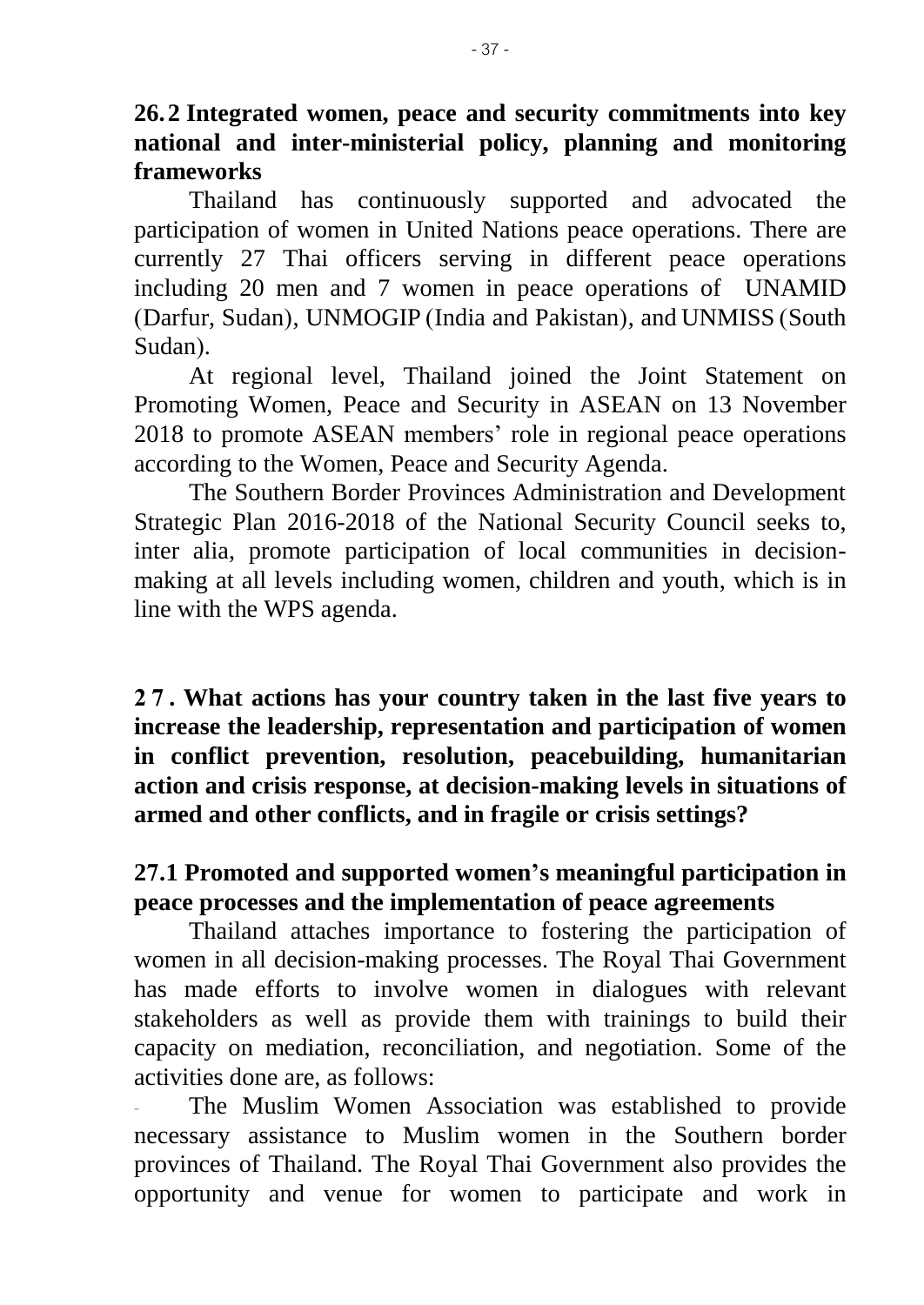collaboration with all sectors involved, such as with the Southern Border Provinces Administration Centre.

The Royal Thai Government also works with civil societies, such as the Association of Women for Peace. This is an association of women working to assist women and children affected by the situation in the South of Thailand and raise their needs to the decision-making process, as well as to bring together all parties to the situation in the Southern Border Provinces to initiate pilot projects in selected community areas, among others, through cultural tourism and market place management, with a view to promoting sustainable public safety, security and development.

In August 2018, the National Committee on the Policy and Strategy for the Advancement of Women endorsed the establishment of the Coordination Center for Women and Children in the Southern Border Provinces (CCWC-SBP) which will act as a coordinating body to advance the WPS agenda in the Southern Border Provinces, among other tasks relating to women and children. The CCWC-SBP will work closely with local women, non-governmental organizations, civil society actors, religious leaders, local community leaders, and media.

# **27.2 Promoted equal participation of women in humanitarian and crisis response activities at all levels, particularly at the decisionmaking level**

### **27 . 3 Protected civil society spaces and women' s human rights defenders**

Recognizing the significant roles of human rights defenders, both men and women, in promoting and protecting human rights, the draft 4th National Human Rights Plan (2019 – 2023) has included media and human rights defenders as new target groups for specific protection and promotion of their rights. The draft Plan is currently under review by the National Economic and Social Development Council. Furthermore, the issue of human rights defenders has been identified as one of the four key priorities in the draft National Action Plan for Business and Human Rights.

As an effort of the Court of Justice to establish an overarching tool to protect the right to freedom of expression against Strategic Litigation against Public Participation (SLAPP), a new Section 161/1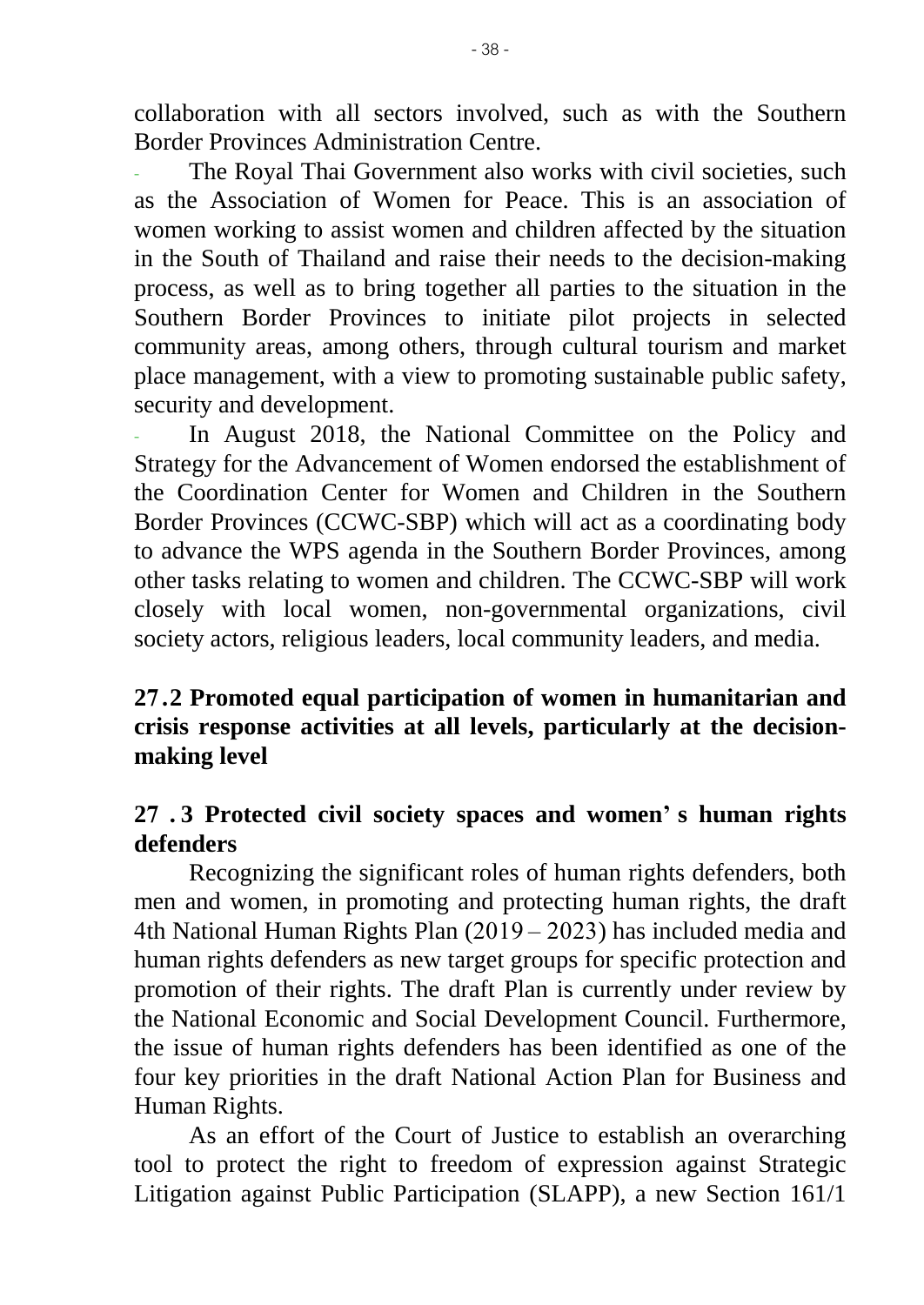of the Criminal Procedure Code was proposed to provide the court with the power to dismiss any criminal case at the filing stage of the lawsuit if it appears to the court that the cause of action arises from the ill intention to harass or take advantage over a person or to gain any unlawful benefits or to achieve any corrupt underlying objectives. In parallel, the Court of Justice also proposed a new Section 165/2 of the Criminal Procedure Code to allow the accused to present legal and evidentiary arguments during the preliminary examination of the Court where they previously could not. Section 165/2 also enables the Court to play a more active role by having the power to summon witnesses and evidence proposed by the accused as the Court's witness. Both amendments are in effect, having been announced in the Royal Gazette.

**2 8 . What actions has your country taken in the last five years to enhance judicial and non-judicial accountability for violations of international humanitarian law and violations of the human rights of women and girls in situations of armed and other conflicts or humanitarian action and crisis response?**

# **28. 1 Implement legal and policy reform to redress and prevent violations of the rights of women and girls.**

Please see answers to Questions No. 1 and 2.

# **28.2 Strengthened capacity of security sector institutions on human rights and prevention of sexual and gender-based violence and sexual exploitation and abuse**

Please see answers to Questions No. 1, 13, 14, 15, 16, 17, 18.

# **28.3 Taken measures to combat trafficking in women and children** Please see answer to Question No 13.

**2 9 . What actions has your country taken in the last five years to eliminate discrimination against and violations of the rights of the girl child?**

**29. 1 Strengthened girls' access to quality education, skills development and training**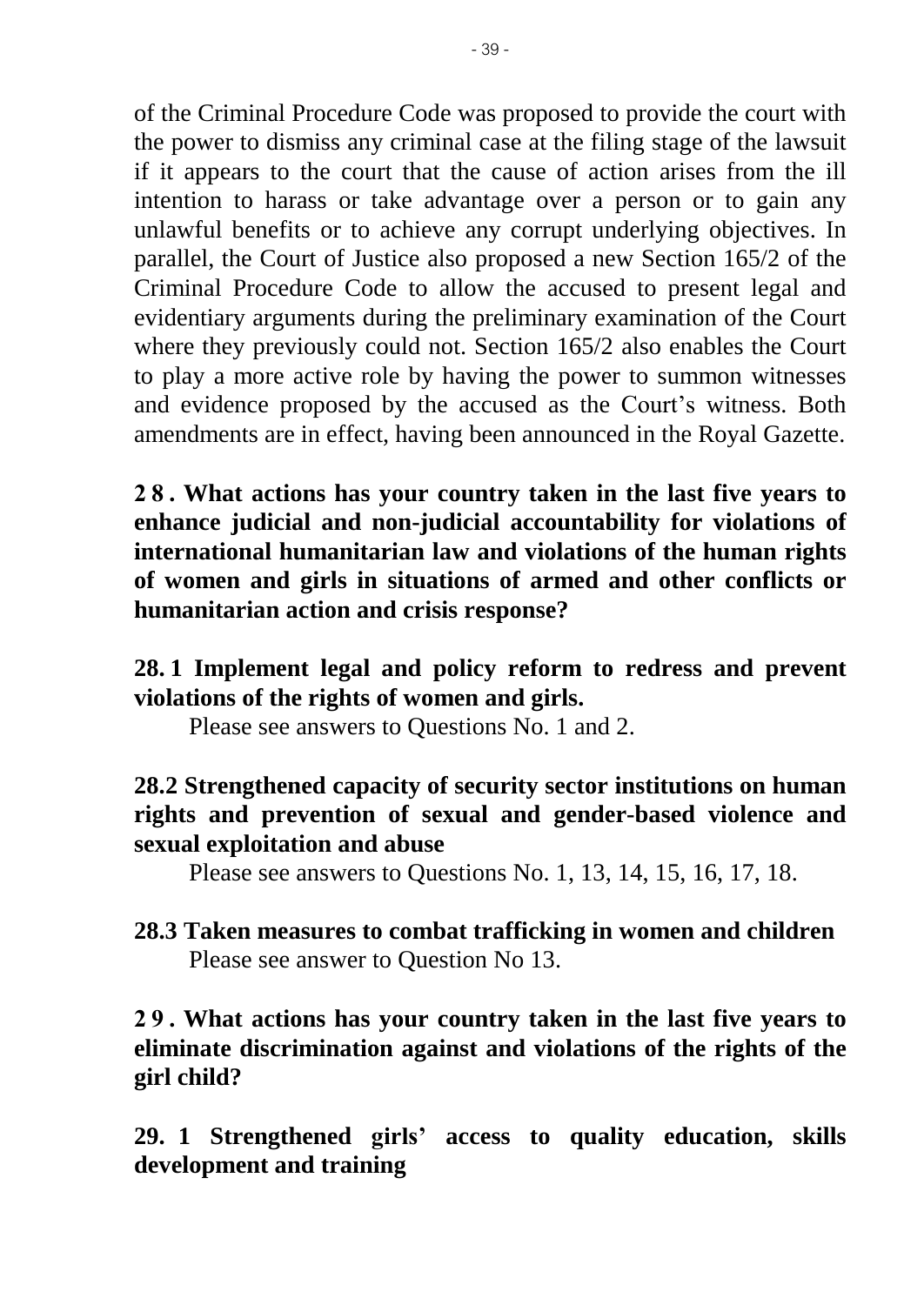The Constitution of 2017, Section 54, requires the State to ensure that every child receives quality education for twelve years from preschool to the completion of compulsory free of charge education. In this regard, the National Education Plan 2017-2036 aims to provide inclusive education for all, leaving no one behind. The Equitable Education Fund Act is also now in place to enhance educational opportunities for all. (Please see answers to Questions No. 2 and 12.)

## **29. 2 Implemented policies and programmes to eliminate violence against girls, including physical and sexual violence and harmful practices**

On 29 June 1999, the Cabinet has designated November as the campaign month to eliminate violence against women and children. In conjunction, the Royal Thai Government has continuously organizes campaigns and activities on the occasion of the International Day for the Elimination of Violence against Women on 25 November annually. In 2019, Thailand conducted a campaign activity under the concept of "He For She: Change behavior, Change attitude, End violence" aiming to encourage men to play a role and participate in the elimination of violence against women and children.

The Government believes in building knowledge at the local levels in preventing and addressing the issue of violence against women and girls. The Operation Centres for Domestic Violence Prevention are set up in sub-districts all over the country to provide assistance for those affected by violence and build capacity of families and communities for the purpose of prevention.

# **29. 3 Implemented policies and programmes to reduce and eradicate child early and forced marriage**

The MICS survey on children and women in Thailand from 2015- 2016 indicates that 4.3 percent married before the age of 15 years, and 21.3 percent of women between the age of 20-49 married before the age of 18 years. Meanwhile, 14.1 percent of women between the age of 15 and 19 married or lived together with their partners. In the 2nd cycle Universal Periodic Review action plan to implement the recommendations that Thailand received and its voluntary pledges, the Cabinet assigned the Ministry of Social Development and Human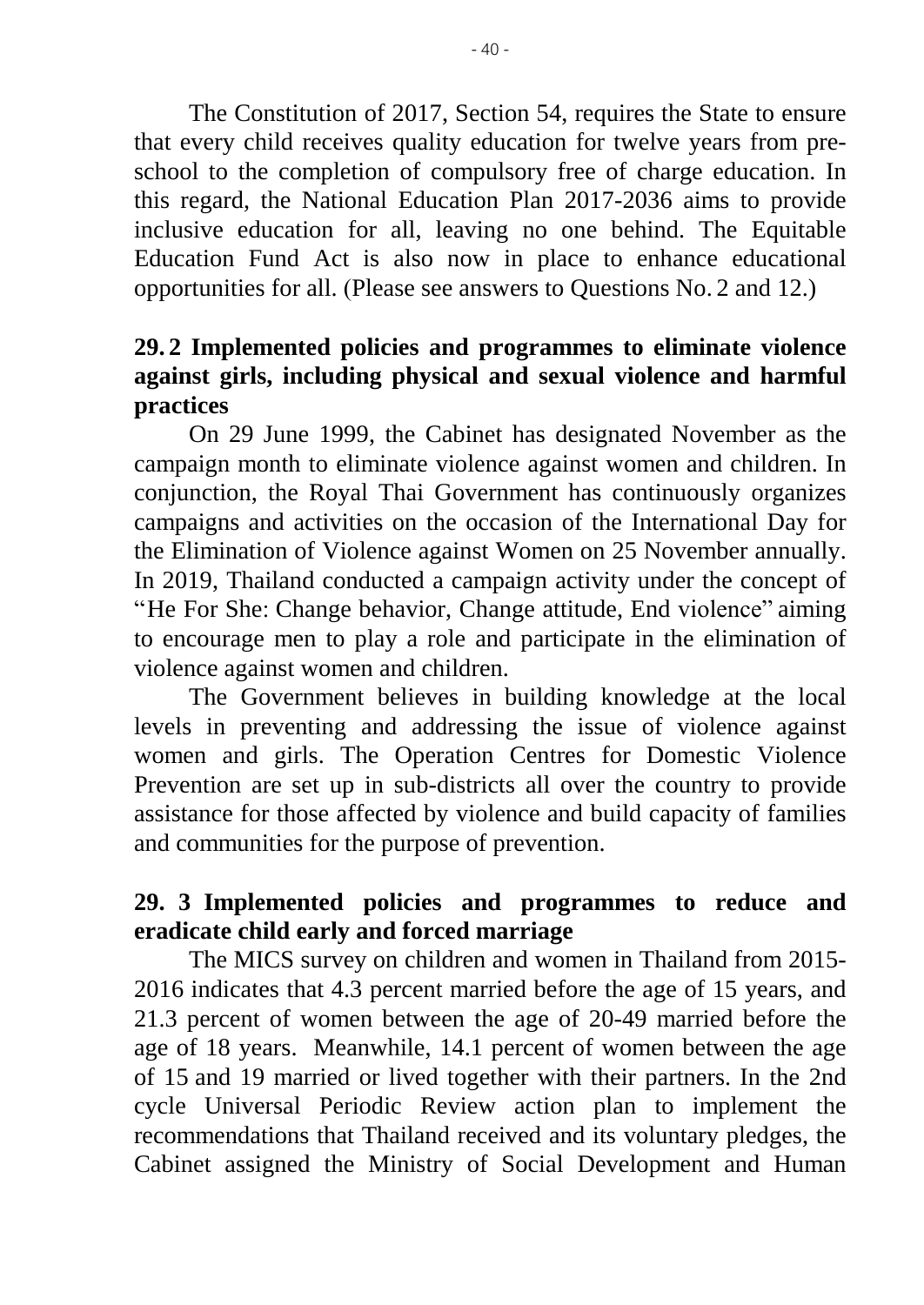Security to consider amending the Civil Code to increase the minimum age of marriage for both boys and girls from 17 years to 18 years.

As an effort to reduce early marriage in the Southern Border Provinces, the Central Islamic Council of Thailand approved the Regulation on the Marriage of Children under the Age of 17 Years in November 2018. In the 2019 Fiscal Year, the Southern Border Provinces Administrative Centre, in cooperation with the Southern Coordination Centre for the Sheikhul Islamic Office will organize activities to foster understanding of the issue, including promoting the rights of children and women with target groups such as religious leaders, academic institutions, and different government agencies.

### **Group 6: Environmental conservation, protection and rehabilitation**

**Critical areas of concern:**

**I. Human rights of women**

**K.Women and the environment**

**L. The girl child**

**30. What actions has your country taken in the last five years to integrate gender perspectives and concerns into environmental policies?** 

**30.1 Supported women's participation and leadership in environmental and natural resource management and governance**

The Ministry of Natural Resources and Environment has developed the Environmental Quality Management Plan 2017 – 2021, which was guided by the principles of the Sufficiency Economy Philosophy, sustainable development, human rights, and natural resources and environmental management. The Plan serves as a guideline for measures to proactively manage and resolve natural resources and environmental problems and keep up with changing economic, social, and environmental situations while emphasizing the role of communities and the participation of relevant stakeholders.

Women are also provided with an opportunity to be community leaders in natural resources and environmental management. For example, the Ministry of Natural Resources and Environment has appointed women as members of the Protected Area Committee to participate in leading roles in managing and monitoring natural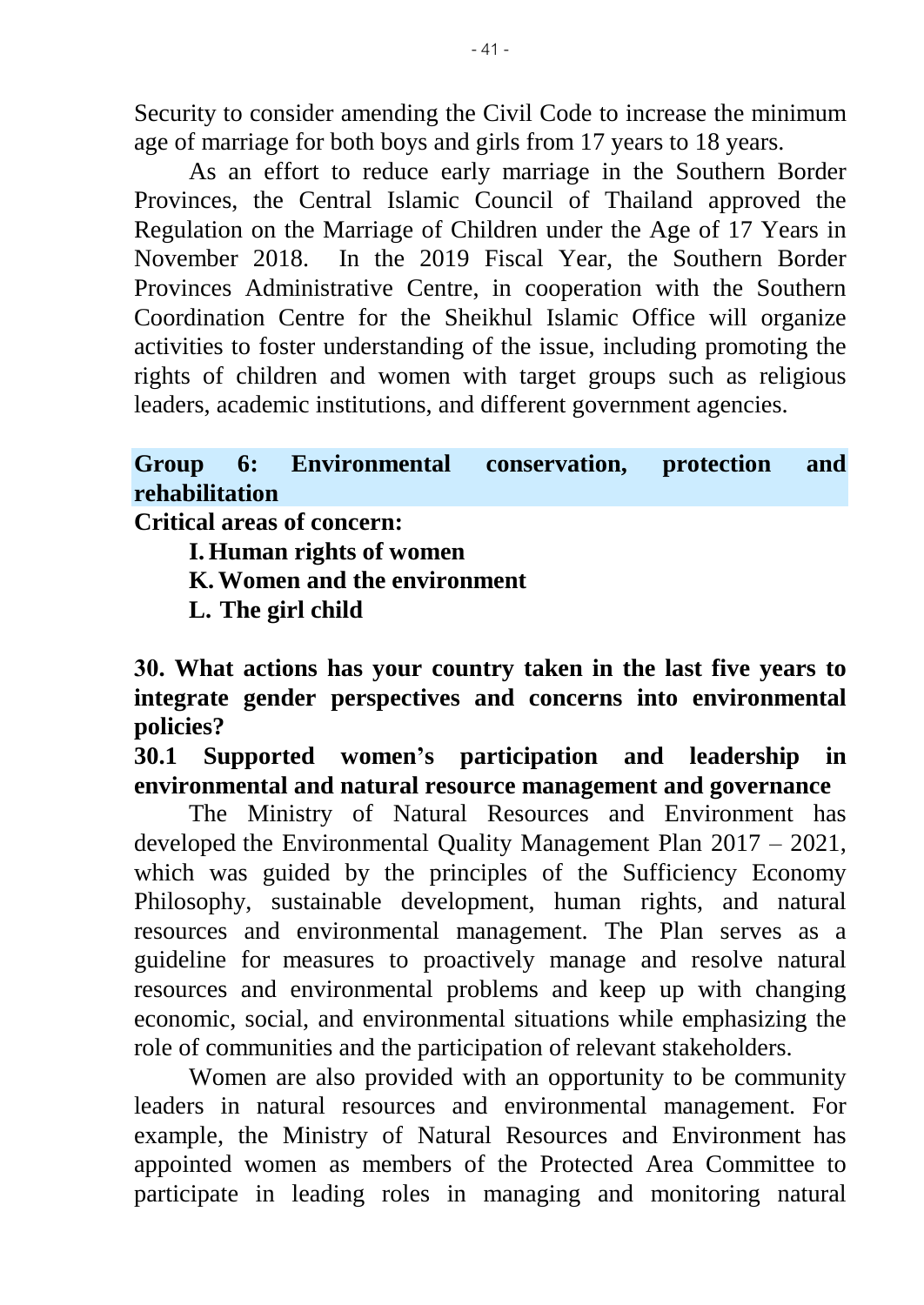resources and the environment and creating an understanding of preserving natural resources in communities. Thailand has promoted women's participation in the implementation of projects and activities, such as the project on capacity building of the women's network for natural resources management in Ing River Basin.

# **30.2 Taken measures to protect and preserve the knowledge and practices of women in indigenous and local communities related to traditional medicines, biodiversity and conservation techniques**

The Constitution of 2017, Section 57, specifies that the State shall conserve, revive and promote local wisdom, arts, culture, traditions and customs at both local and national levels, and provide a public area for the relevant activities including promoting and supporting the people. Along the same line, the Promotion and Preservation of Intangible Cultural Heritage Act of 2016 was enacted with the purpose of promoting and preserving the intangible cultural heritages.

Thailand has implemented measures adhering to the principle of gender equality, which supports women-led social enterprises to play a role in communities regarding biodiversity. The Government has also participated in the promotion of women's leadership such as the 'Plantlove' herbs processing community enterprise at Phra Tad District, Amphoe Mae Ramad, Tak province, led by Ms. Saowalak Maneethong, the community president.

# **31. What actions has your country taken in the last five years to integrate gender perspectives into policies and programmes for disaster risk reduction, climate resilience and mitigation?**

# **31.1 Supported women's participation and leadership, including those affected by disasters, in disaster risk reduction, climate resilience and mitigation policies, programmes and projects**

Thailand is studying the possibility of integrating a gender responsive approach in the climate change adaptation plan. The DWF, the Office of Natural Resources and Environmental Policy under the Ministry of Natural Resources and Environment, and the Sustainable Development Foundation are jointly organizing a gender equality course for executive administrators to build capacity and foster under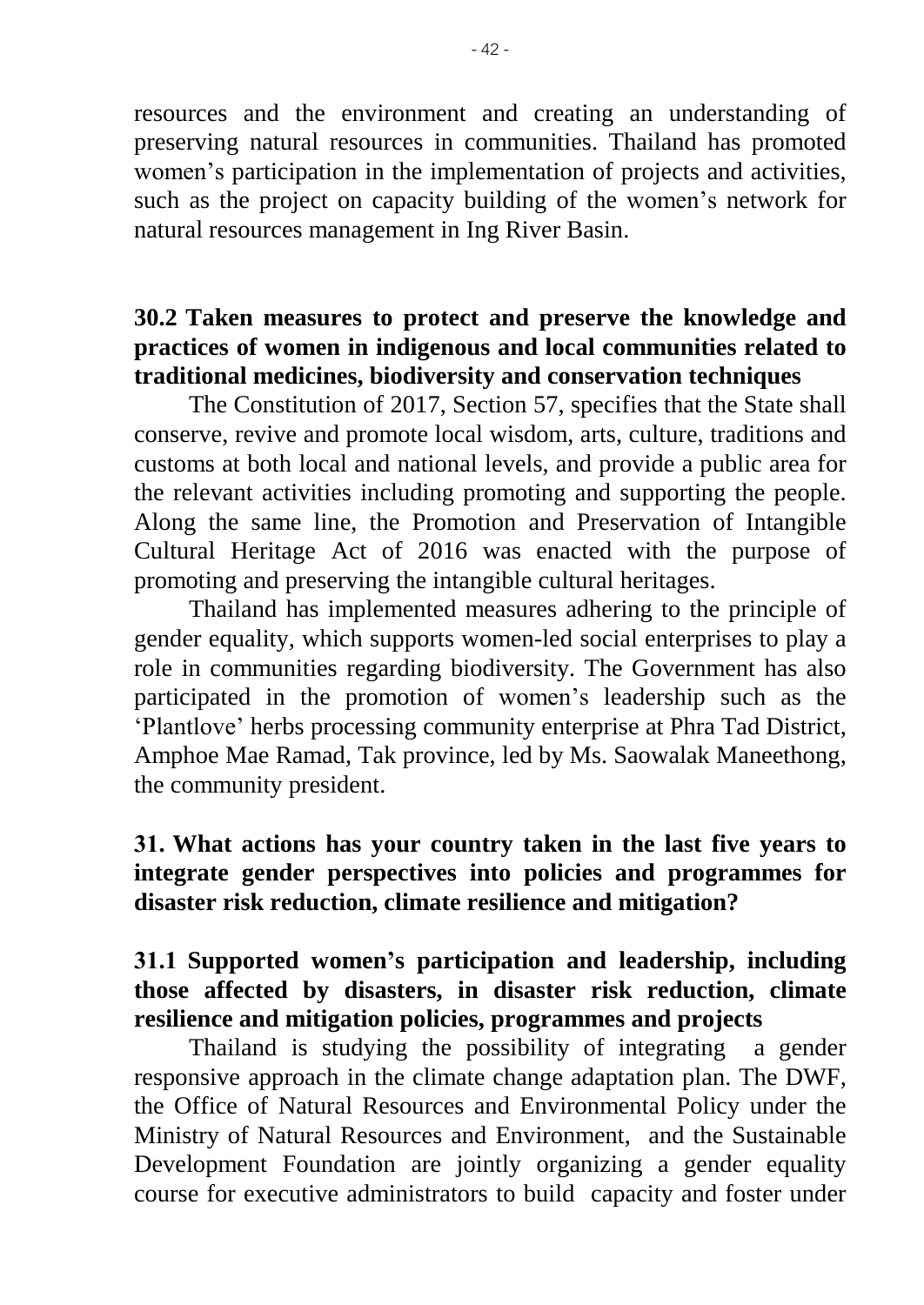for Chief Gender Equality Officers (CGEOs) and Gender Focal Points (GFPs) on a gender approach to climate change adaptaion .

**31.2 Promoted access of women in situations of disaster to services such as relief payments, disaster insurance and compensation**

**31.3 Introduced or strengthened and implemented genderresponsive laws and policies related to disaster risk reduction, climate resilience and mitigation (e.g. disaster laws addressing vulnerability of women in disaster)**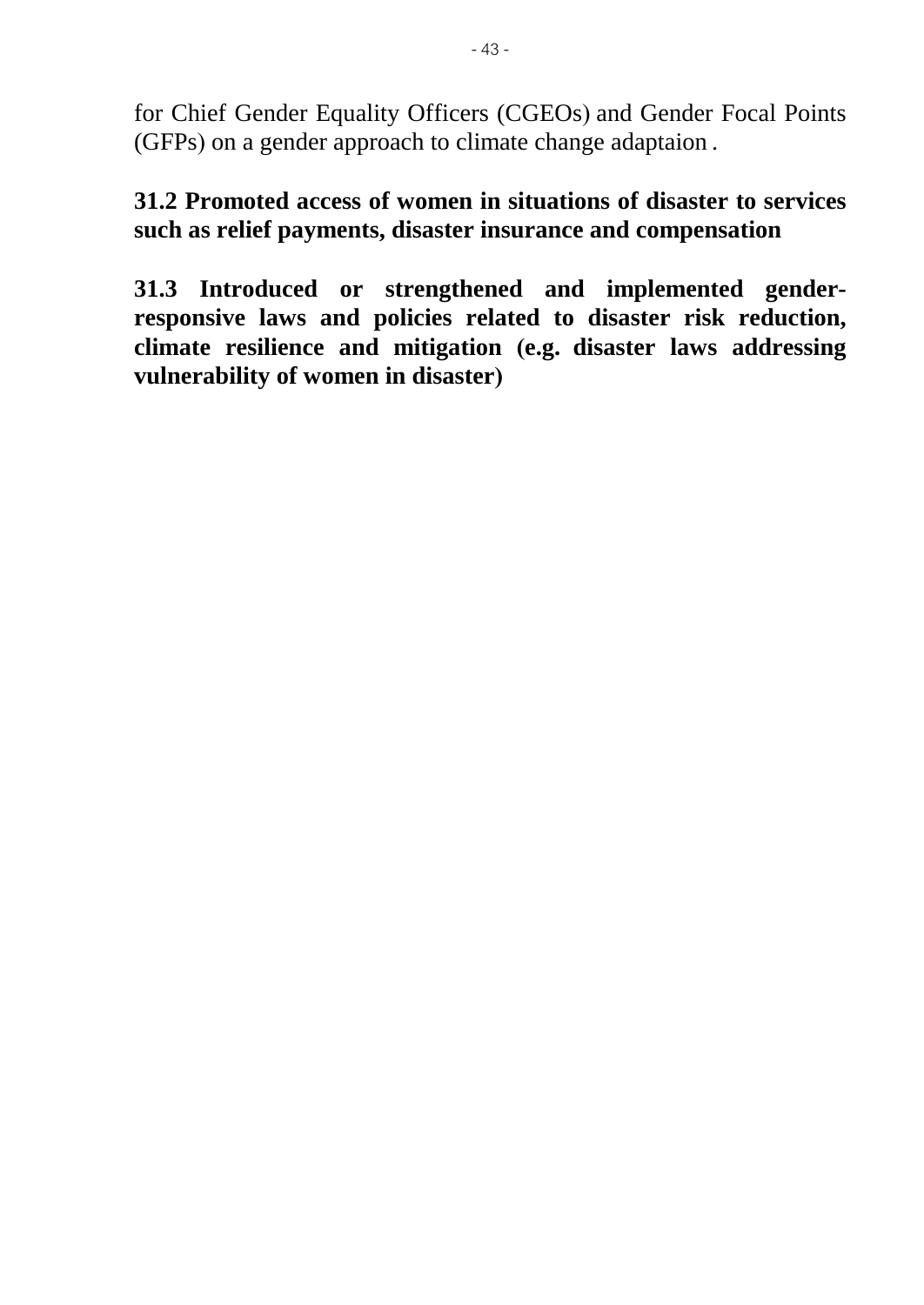#### **Session 3: National institutions and processes**

#### **32. What is your country's current national machinery for gender equality and the empowerment of women? Please name it and describe its location within Government.**

As previously mentioned in Section 1, Thailand's current national machinery for gender equality and the empowerment of women is the Department of Women's Affairs and Family Development (DWF) under the Ministry of Social Development and Human Security. The DWF replaced the Office of Women's Affairs and Family Development (OWAFD) under the Office of the Prime Minister in 2015, moving from a policy body to one that has additional implementation functions. The DWF is also assigned to be the secretariat of the National Committee on the Policy and Strategy for the Advancement of Women, the convener of the National Women Assembly, as well as to monitor the implementation of the roles of Chief Gender Equality Officers and the Gender Focal Points.

# **33. Is the head of the national machinery a member of the institutional process for SDG implementation (e.g. inter-ministerial coordinating office, commission or committees)?**

The National Committee for Sustainable Development (CSD), set up in 2015 following the adoption of the 2030 Agenda, is chaired by the Prime Minister or designated Deputy Prime Minister and serves as the main mechanism to oversee, coordinate and follow-up and review the sustainable development policies and its implementation. The three main tasks of CSD include (1) raising awareness on sustainable development and the SDGs, (2) mainstreaming the Sufficiency Economy Philosophy (SEP) in sustainable development efforts, and (3) collecting data and statistics to support the implementation and monitoring of the 2030 Agenda.

Members of the CSD include representatives from relevant government agencies, the private sector, academia, and civil society organisations, with the Secretary-General of National Economic and Social Development Board (NESDB) as the secretariat of the Committee. Government agencies are represented at the ministerial level, thereby having the Permanent Secretary of the Ministry of Social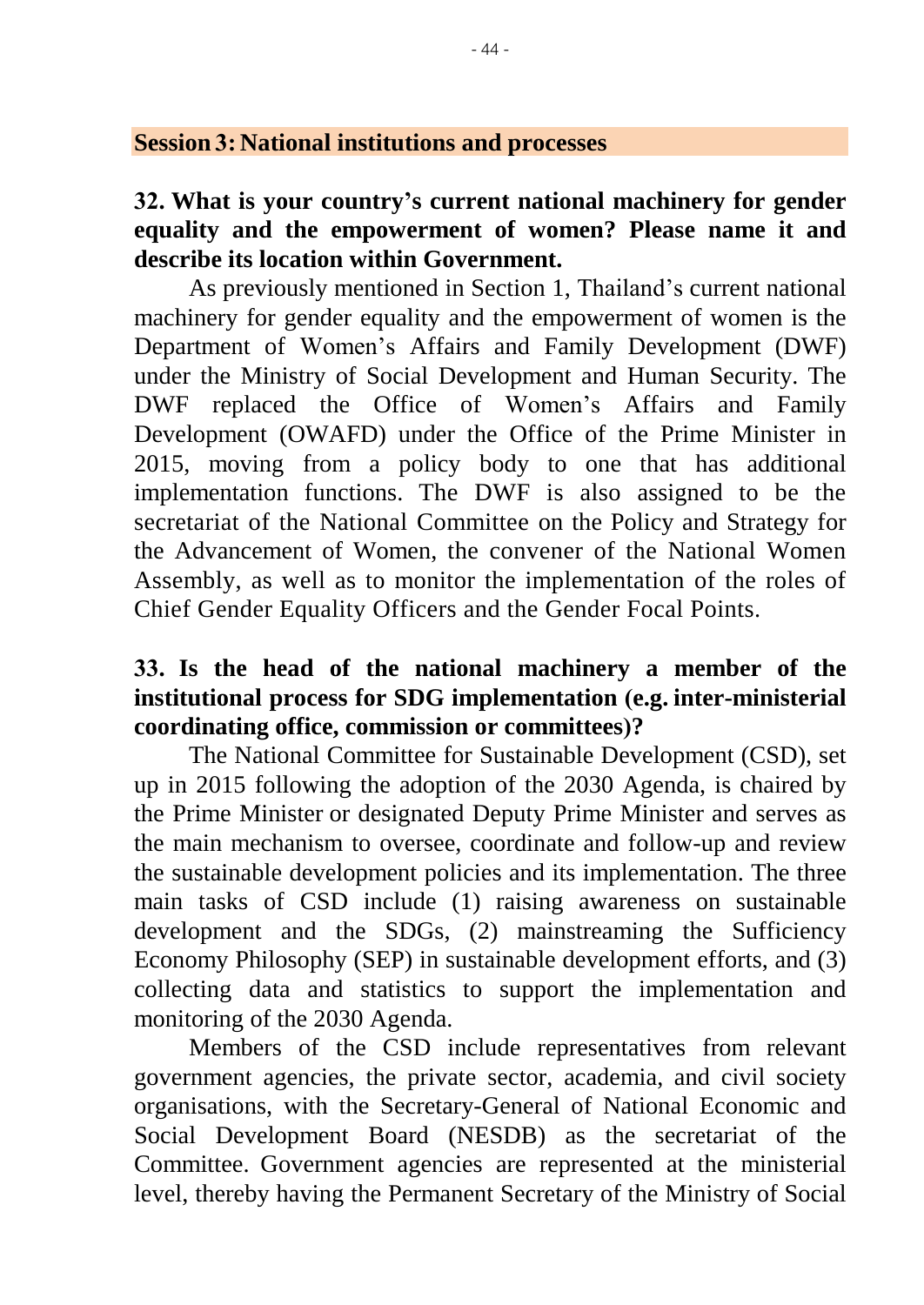Development who overlooks the DWF as a Committee member of the CSD.

## **34. Are there formal mechanisms in place for different stakeholders to participate in the implementation and monitoring of the Beijing Declaration and Platform for Action and the 2030 Agenda for Sustainable Development?**

There is no separate formal mechanism set up to implement and monitor the Beijing Declaration and Platform for Action in particular, however, the monitoring is integrated with the work of the DWF and the National Committee on the Policy and Strategy for the Advancement of Women as part of the Women Development Strategy.

Thailand strongly believes in inclusive development and stakeholder engagement. Accordingly, multi-stakeholder platforms have been established, such as the Multi-Stakeholder Working Group for SDG 5 established by the Ministry of Social Development and Human Security and the Open-ended Working Group for the SDGs established by the Ministry of Foreign Affairs.

**a. Which of the following stakeholders participate formally in national coordination mechanisms established to contribute to the implementation of the Beijing Declaration and Platform for Action and the 2030 Agenda for Sustainable Development?**

| 2030 Agenda for Sustainable Development |
|-----------------------------------------|
|-----------------------------------------|

- **Civil society organizations**
- **Women's rights organizations**
- **Academia and think tanks**
- **Faith-based organizations**
- **Parliaments/parliamentary committees**
- **Private sector**
- **United Nations system**
- **Other actors, please specify….……………**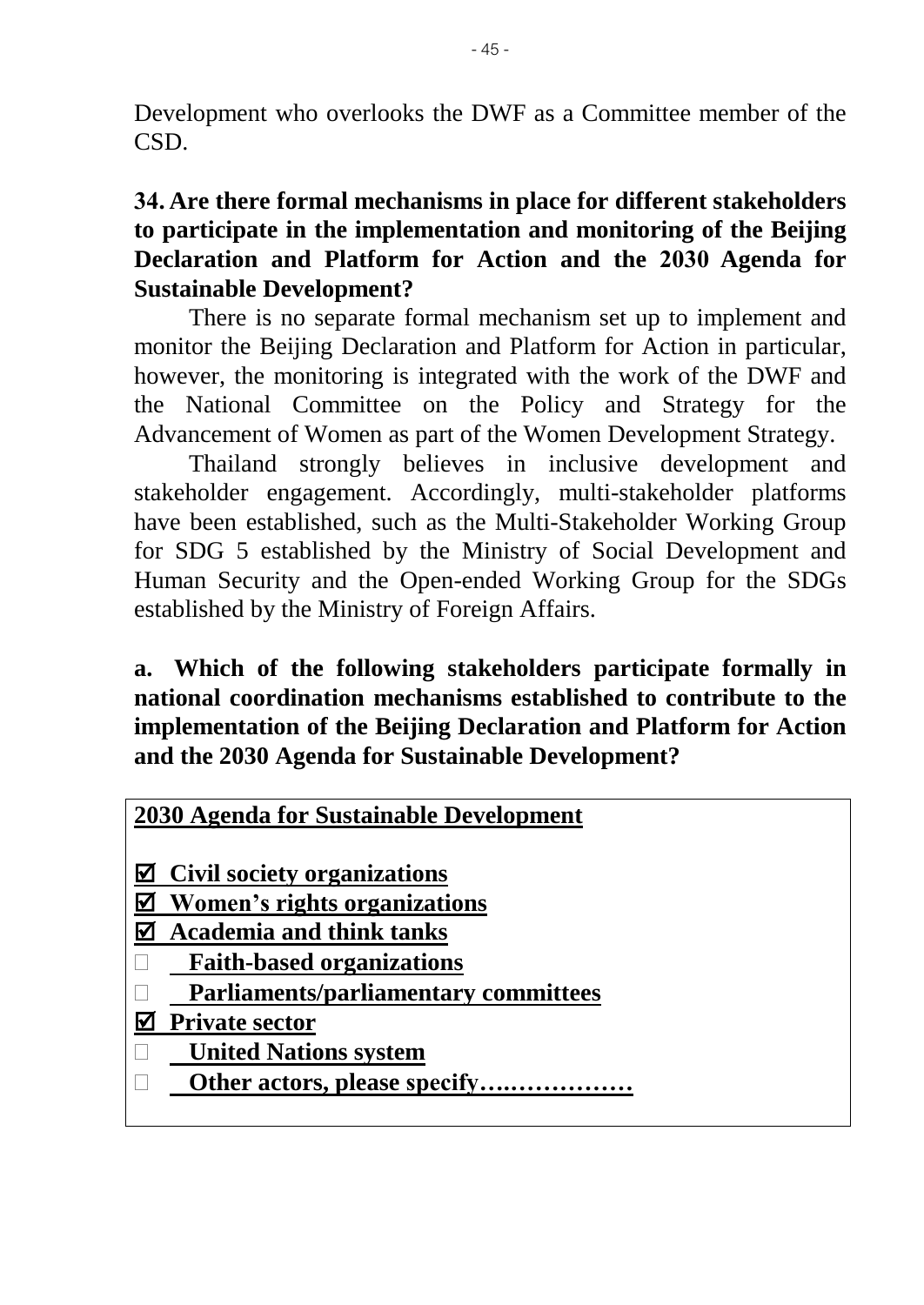## **b. Do you have mechanisms in place to ensure that women and girls from marginalized groups can participate and that their concerns are reflected in these processes?**

Representatives from a number of women's organizations representing marginalized groups, such as Thailand Hmong Women Network Association and Southern Thailand Women's Small-scale Fisher-folk Association, have been provided with opportunities to discuss and share their perspectives in these processes.

### **c. Please describe how stakeholders have contributed to the preparation of the present national report.**

The Working Group on the National Review of the Implementation of the Beijing Declaration and Platform for Action and Action Plan for Women's Development has been set up as an ad hoc working group for the purpose of preparing this report and comprised of representatives from key government agencies, women organizations as well as independent experts specializing in women's affairs and gender equality.

At the initial stage, the Committee on the Promotion of the Improvement of the Status of Women under the National Committee on the Policy and Strategy for the Advancement of Women set out the outline of the report, identifying key issues and priorities. The DWF subsequently requested relevant government agencies for information on implementation compiled, once received, the information and submitted an initial draft to the Working Group on the National Review of the Implementation of the Beijing Declaration and Platform for Action and Action Plan for Women's Development. The DWF also conducted a meeting with stakeholders to receive further inputs, reflections and recommendations. The full list of contributing stakeholders can be found in the annex to this report.

# **35.Is gender equality and the empowerment of all women and girls included as a key priority in the national plan/strategy for SDG implementation?**

Thailand's approach to SDG implementation is to assign a main implementing agency for each of the SDGs. In the case of SDG5, the CSD assigned the Ministry of Social Development and Human Security as the key agency, which subsequently established the Multi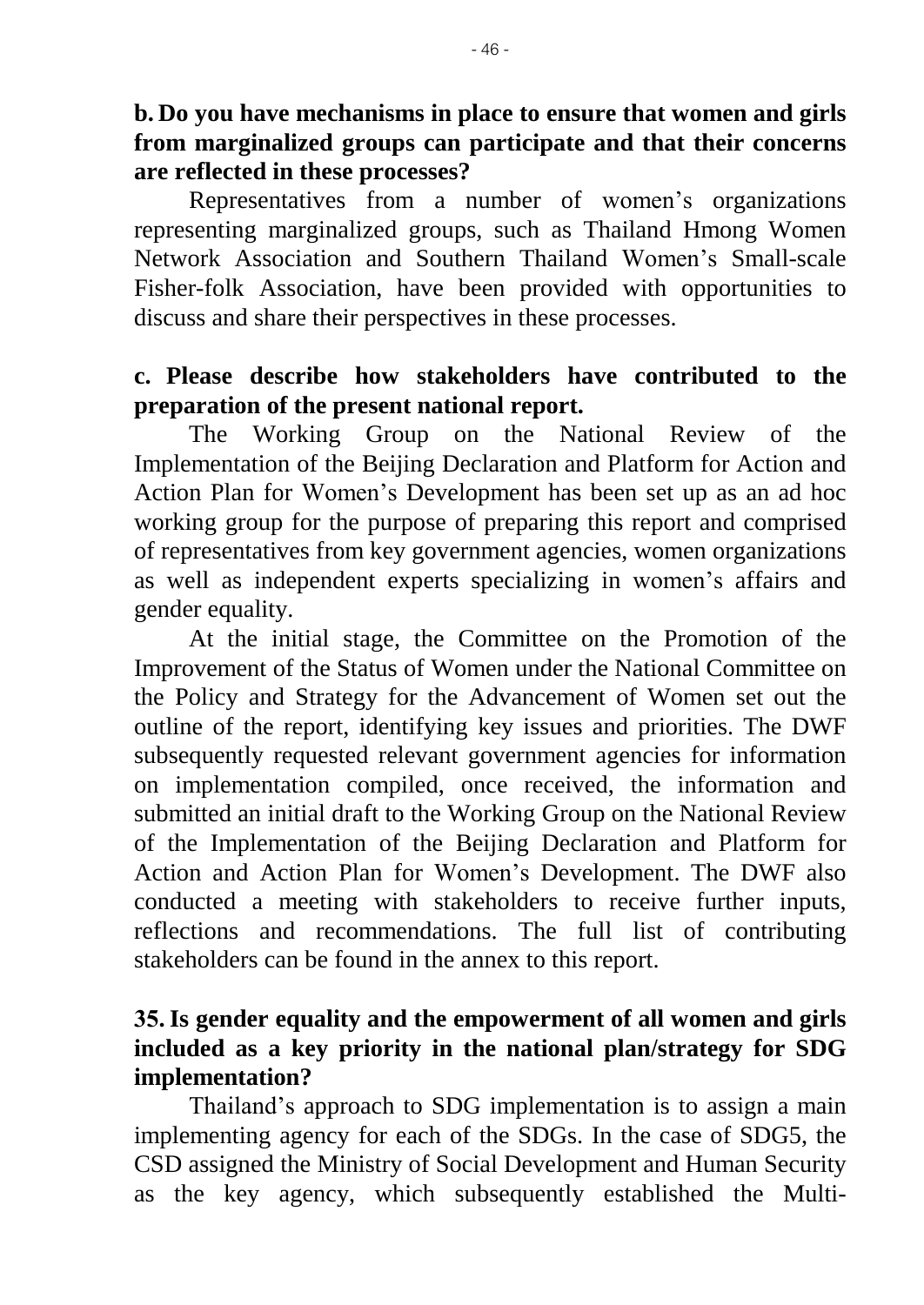Stakeholder Working Group for SDG 5. The Working Group is tasked with developing a roadmap to implement and achieve SDG5, establish indicators for SDG5 as well as monitor and follow-up the implementation. The roadmap for SDG5 has been adopted by the CSD on 7 July 2017.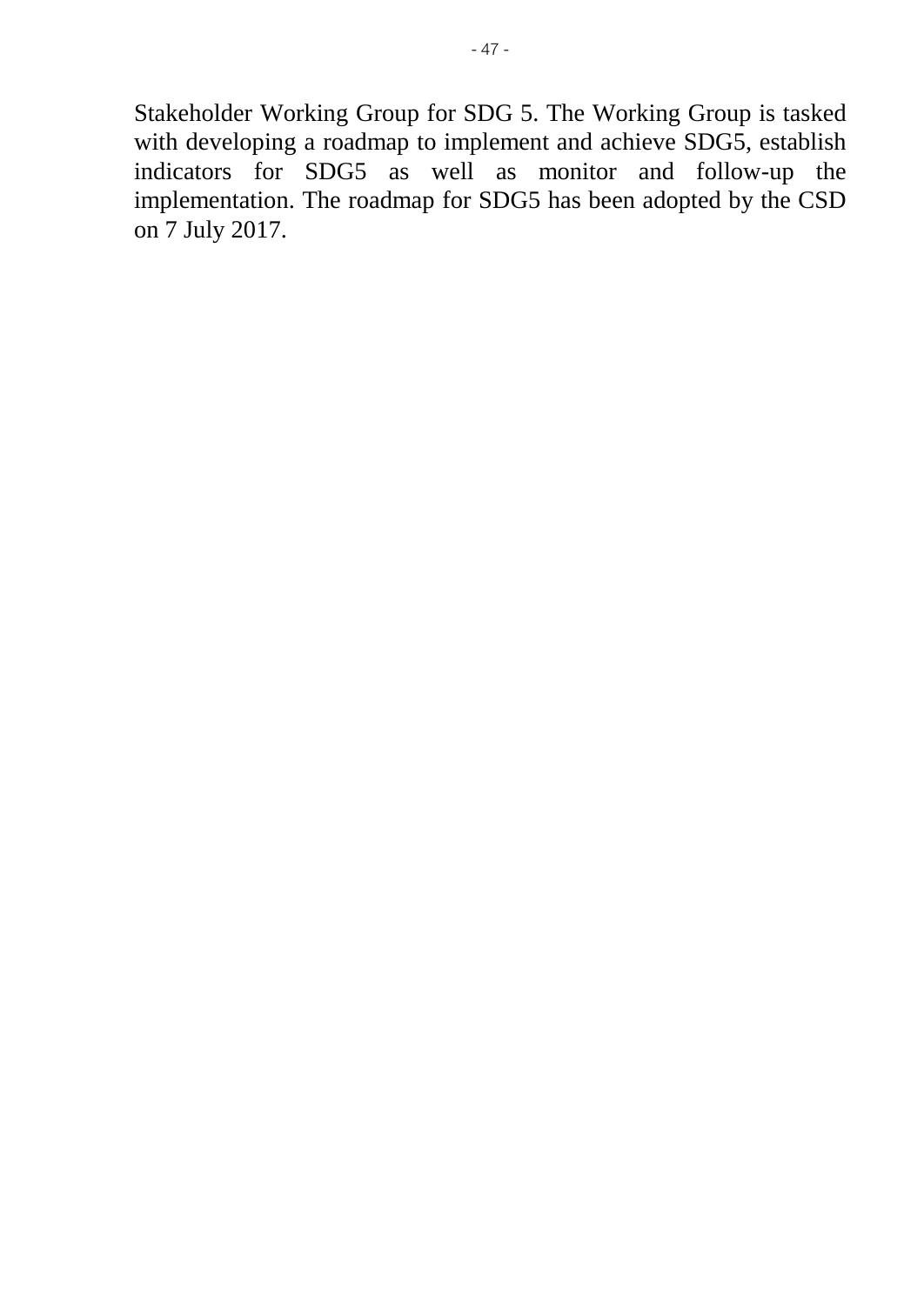#### **Section 4: Data and statistics**

**3 6 . What are the top three areas in which your country has made most progress over the past five years when it comes to gender statistics at the national level?**

**36. 1 Promulgated laws, regulations, or statistical programme/ strategy setting out the development of gender statistics**

 As mentioned in Thailand's Beijing+20 National Review in 2014, the five-year Statistical Master Plan (2011-2015) had contributed to the statistic development plan of 21 statistical sectors, including gender statistics. The Statistical Master Plan No. 2 (2016-2021) was approved by the Cabinet in August 2016 to further advance the country's statistical system development. Additionally, in 2016, Thailand developed the Digital Economy and Society Development Plan as a framework for advancing digital technologies to be a key mechanism of economic and social development in the country including by increasing the efficiency of public services, fostering participation of all stakeholders, and reforming business processes, to improve the people's quality of life.

### **36. 2 Established an inter-agency coordination mechanism on gender statistics ( e. g. , technical working group, inter-agency committee)**

Thailand's key agency on statistics is the National Statistical Office under the Ministry of Digital Economy and Society. In addition, on 3 May 2011, the Cabinet established the Committee on National Statistical System Management in Three Major Statistics Groups (economic, social, and natural resources and environment) to coordinate between relevant agencies. Subsequently, 21 Sectoral Statistics Sub-Committees were established to formulate sectoral statistics development plans, including the Sub-Committee on Gender Statistics formed in 2012. In addition, the Sub-Committees are tasked with reporting the progress and challenges on sectoral statistics and submitting their annual implementation report to the Committee on National Statistical System Management.

Furthermore, the National Statistical Office of Thailand in collaboration with the United Nations Children's Fund (UNICEF)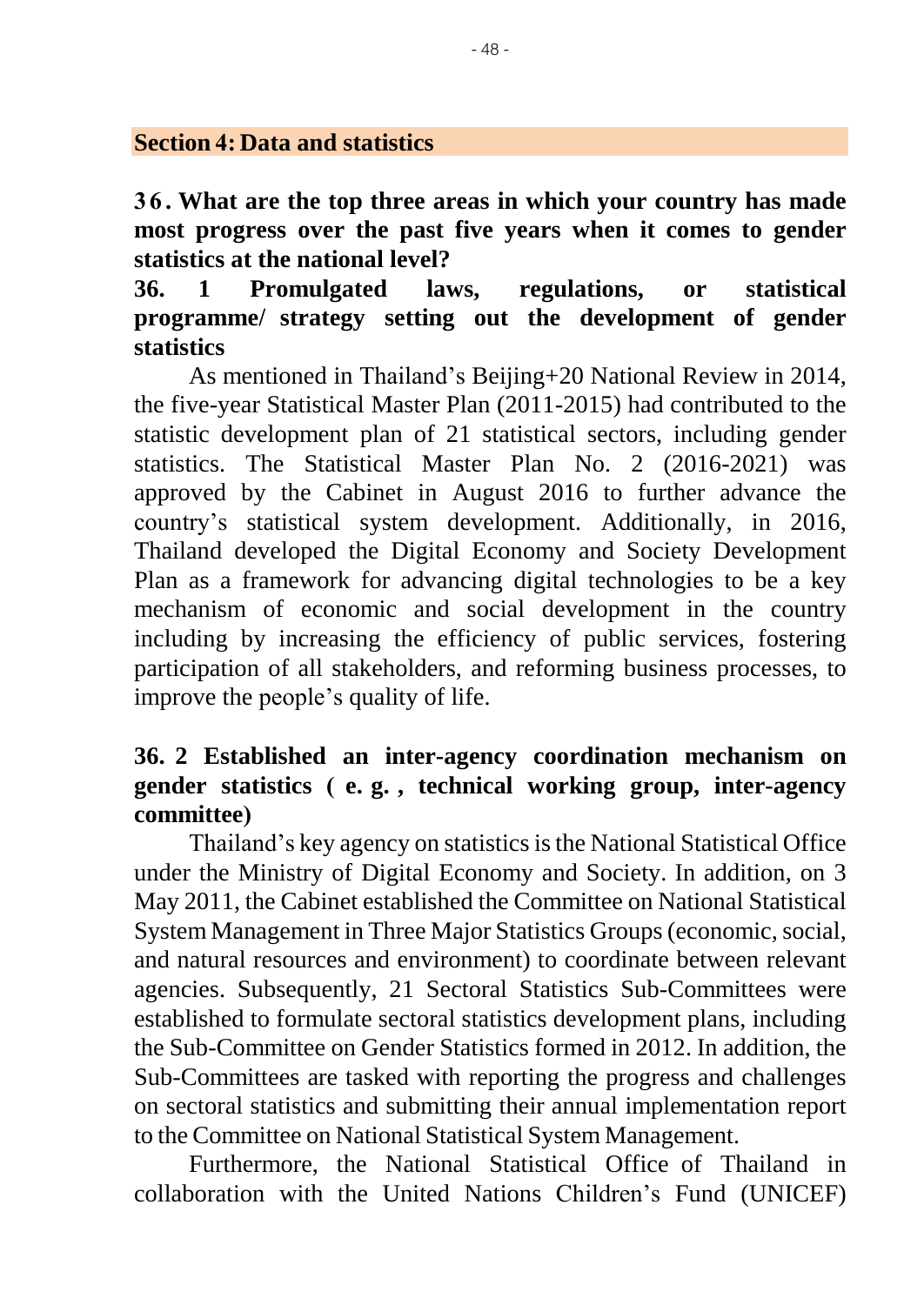Thailand has conducted three Multiple Indicator Cluster Surveys (MICS) to monitor the situation of children and women in Thailand against universal indicators including the SDGs: MICS 3 covering 2005-2006, MICS 4 in 2012, and MICS 5 covering 2015-2016. Thailand and UNICEF Thailand are currently in the process of conducting MICS 6 in 2019.

### **36. 3 Conducted new surveys to produce national baseline information on specialized topics ( e. g. , time use, gender-based violence, asset ownership, poverty, disability)**

There are a number of researches that Thai authorities use as to develop the national basis data of key issues such as the research on a strong family and the conflict between works and family in social globalization.<sup>2</sup> Other researches include the development and promotion of capacity-building for operations on domestic violence,<sup>3</sup> the research on unwanted children and social injustice,<sup>4</sup> the study on the quality of life of persons with severe physical disabilities, $5$  the gender equality information survey,<sup>6</sup> and the research on LGBT discrimination in the government sector.<sup>7</sup>

# **37. Out of the following which are your country' s top three priorities for strengthening national gender statistics over the next five years?**

<sup>5</sup> Research by Tidarat Nongthong *and* Pimpa Kachondham,

<sup>&</sup>lt;sup>2</sup> Research by Assoc. Prof. Dr. Supot Denduang and Assoc. Prof. Nathrudee Denduang, Faculty of Social Sciences and Humanities, Mahidol University.

<sup>&</sup>lt;sup>3</sup> Research by Assoc. Prof. Dr. Boonserm Hutabaedya, Sukhothai Thammathirat Open University.

<sup>4</sup> Research 'Unwanted children and social injustice' (in Thai) by Assoc. Prof. Dr. Supot Denduang and Assoc. Prof. Nathrudee Denduang, Faculty of Social Sciences and Humanities, Mahidol University, March 2017.

<sup>(</sup>https://issuu.com/thandendoung/docs/\_\_\_\_\_\_\_\_\_\_\_\_\_\_\_\_\_\_\_\_\_\_\_\_\_\_\_\_\_\_\_\_\_\_\_\_37654289fd0823)

[http://ssed.nida.ac.th/images/jsd/Y19\\_2/9-](http://ssed.nida.ac.th/images/jsd/Y19_2/9-การศึกษาคุณภาพชิวิตของคนพิการรุนแรง%20ทางร่างกายและการเคลื่อนไหว.pdf)การศึกษาคุณภาพชิวิตของคนพิการรุนแรง%20ทางร่างกายและการเคลื่อนไหว.pdf

<sup>6</sup> Department of Women's Affairs and Family Development, Ministry of Social Development and Human Security and National Institute of Development Administration, October 2018.

<sup>7</sup> *Cheera Thongkrajai*, Department of Women's Affairs and Family Development, supported by the Thailand Research Fund (SorKorWor) to propose the challenges of people with gender diversity and resolutions by a guality research from interviews. The research result was initially presented to the Sub-committee on Education and Research Promotion and was approved to further present to the committee/Sub-committee under the Gender Equality Act including the Committee on Gender Equality Promotion (SorTorPor) and the Commikttee on Consideration of Unfair Gender Discrimination (WorLorPor) for acknowledgment.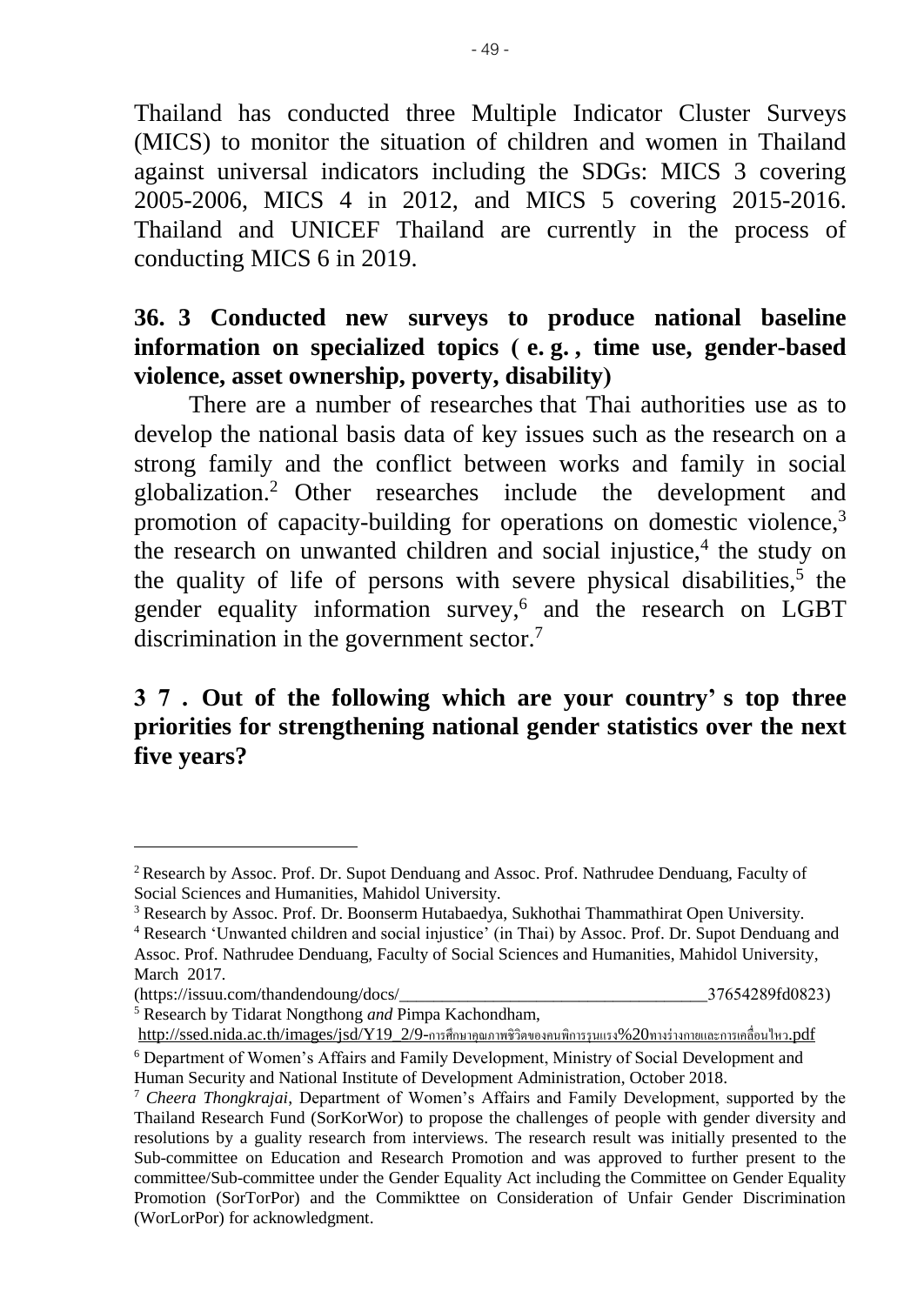**37.1 Design of Laws, regulations, or statistical programme/strategy promoting the development of gender statistics**

The Digital Government Development Agency (Public Organisation) aims to increase the efficiency of the operations of Big Data and One Stop Service Centers, including by establishing the Government Data Center in collaboration with other government sectors to compile existing information as a pilot project in 2018.

Within the Ministry of Social Development and Human Security, the Ministry's Chief Information Officers (CIO) requested the development of an organisational reform plan to compile the data of target groups including children, youth, women, persons with disabilities, older persons and ethnic minorities in response to the Government's data policy.

#### **37. 2 Development of a centralized web-based database and/ or dashboard on gender statistics**

Thailand has placed efforts in creating a gender statistics database website in accordance with the Beijing Declaration and Platform for Action in order to centralize the information on gender equality promotion and gender statistics. [\(http://www.gender.go.th\)](http://www.gender.go.th/) The website contains sex disaggregated data on various topics including poverty, education, health, violence, economy, decision-making and so forth.

In addition, the website [www.violence.in.th](http://www.violence.in.th/) specifically compiles data on domestic violence, in accordance with Section 17 of the Domestic Violence Victim Protection Act of 2007. The Ministry of Social Development and Human Security maintains the website which displays information from various sources. However, one of the challenges is the standardization of data collection by different sources.

#### **38. Have you defined a national set of indicators for monitoring progress on the SDGs?**

Thailand is in the process of developing national indicators on the SDGs, headed by the National Statistical Office.

# **39. Has data collection and compilation on SDG 5 indicators and on gender-specific indicators under other SDGs begun?**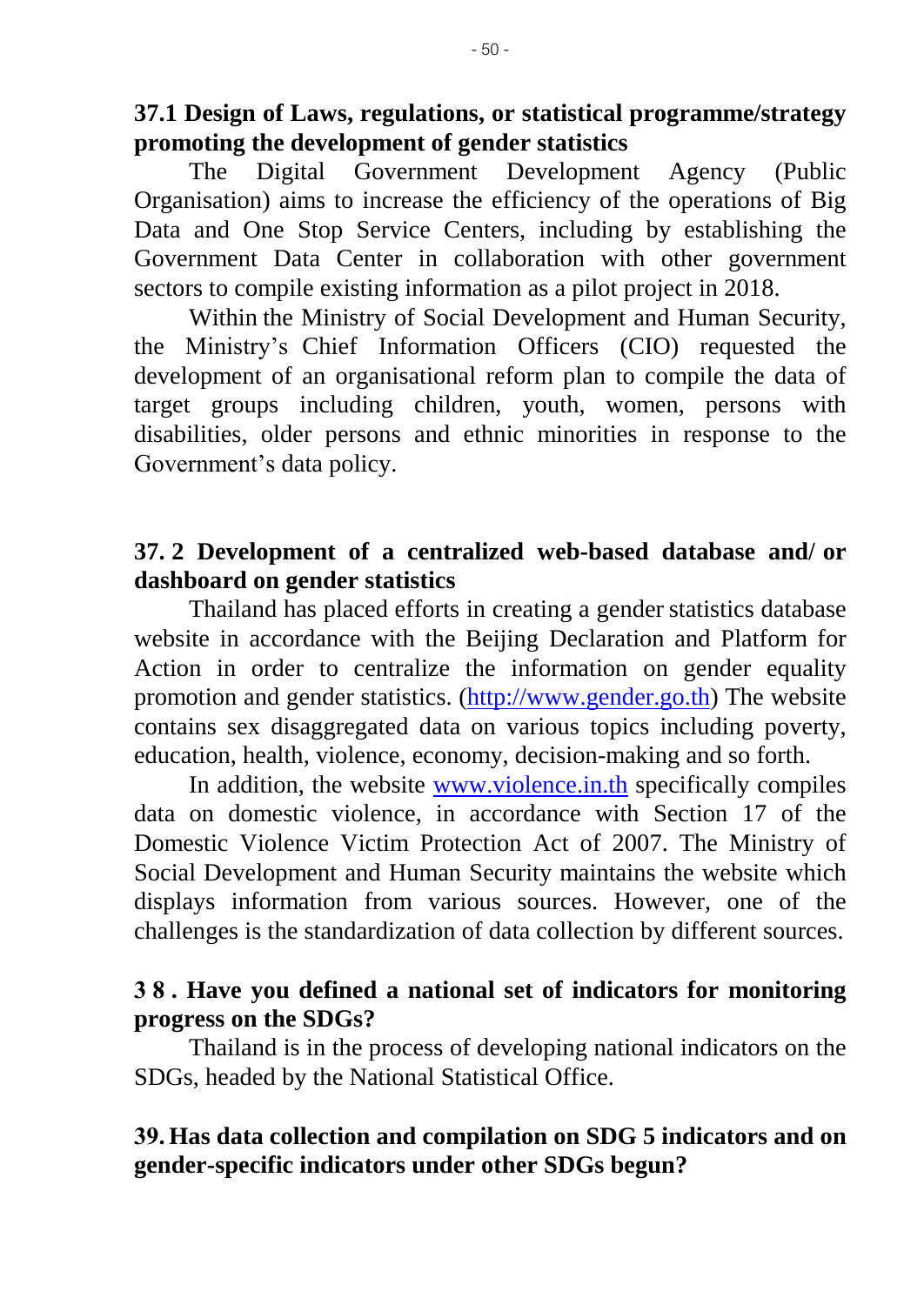**39.1 If YES, please describe which indicators have been prioritized** Currently in process.

# **4 0 . Which of the following disaggregations are routinely provided by major surveys in your country?**

- Geographic location
- -Income
- Sex
- Age
- Education
- Marital status
- -Race/ethnicity
	- Migratory status
	- Disability
	- Other characteristics relevant in national contexts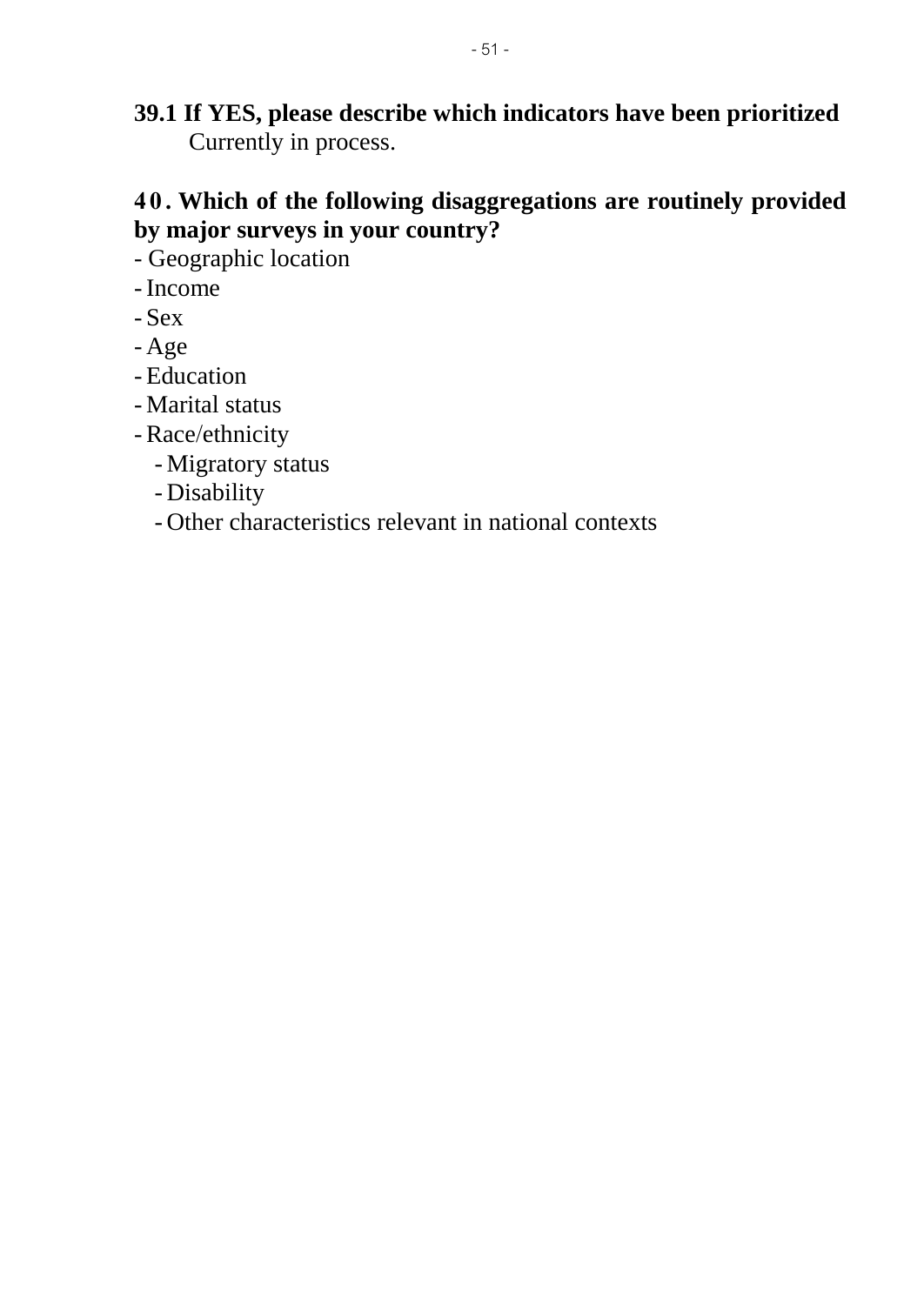#### Annex to the National Review

## **List of all stakeholders, including government and CSOs contributed to the current national review preparation**

- Ministry of Social Development and Human Security
- Ministry of Justice
- Ministry of Foreign Affair
- Ministry of Education
- Ministry of Public Health
- Ministry of Labor
- Ministry of Interior
- Ministry of Transport
- Ministry of Digital Economy and Society
- Ministry of Natural Resources and Environment
- Ministry of Agriculture and Cooperatives
- Ministry of Culture
- Office of the Civil Service Commission
- Southern Border Provinces Administration Centre (SBPAC)
- Office of the National Economic and Social Development Council
- Office of the National Human Rights Commission of Thailand
- National Statistical Office
- Royal Thai Police
- Anti-Trafficking in Persons Division
- The Government Republic Relations Department
- Budget Bureau

- Office of the National Broadcasting and Telecommunications Commission

- Mass Rapid Transit Authority of Thailand
- Bank of Thailand

The National Council of Women of Thailand Under The Royal Patronage of Her Majesty The Queen

- The National Council on Social Welfare of Thailand
- Women Lawyers Association of Thailand under the Royal Patronage of Her Majesty the Queen
- **Friends of Women Foundation**
- **Sustainable Development Foundation**